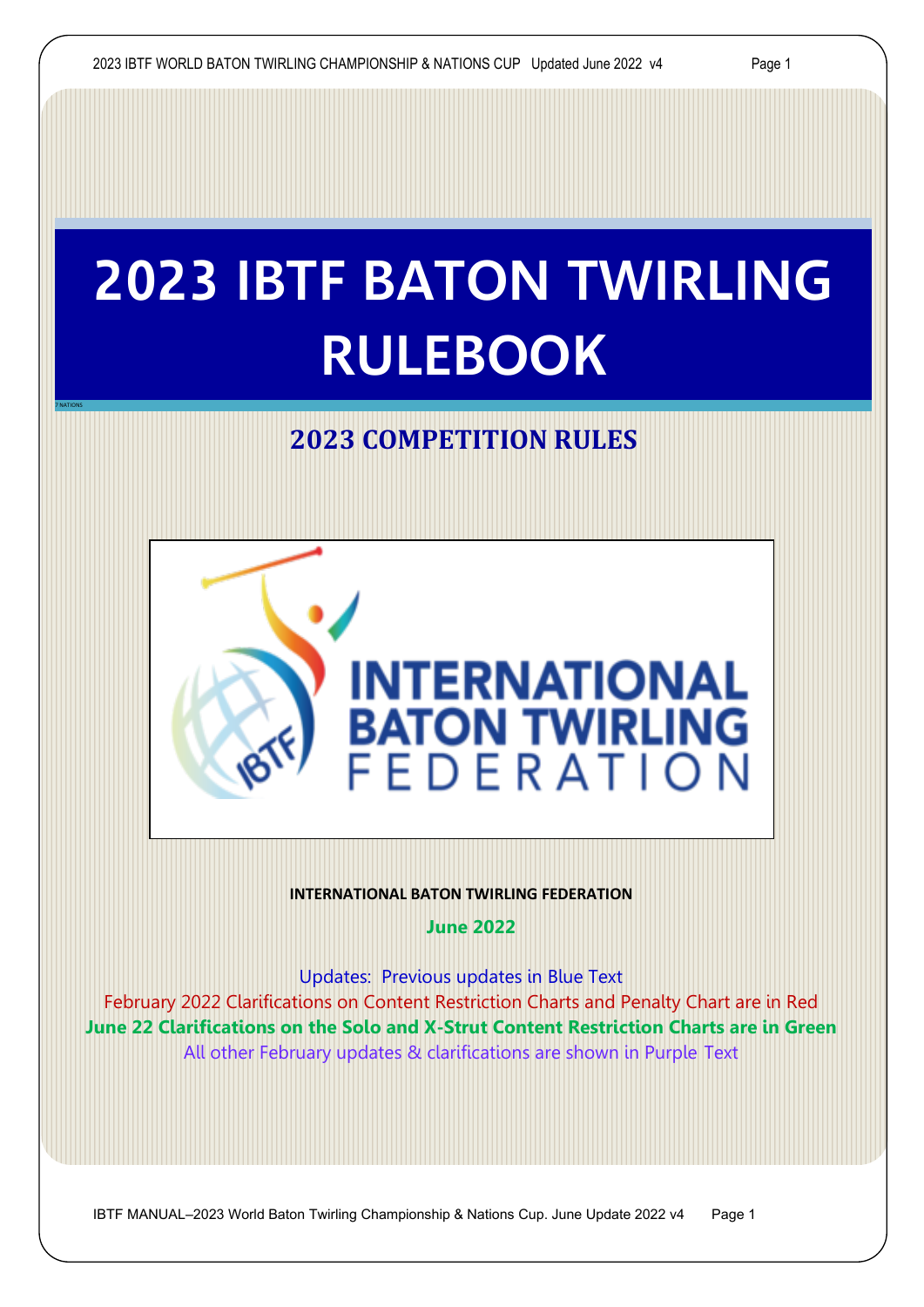# **2023 IBTF WORLD BATON TWIRLING CHAMPIONSHIP & NATIONS CUP**

#### **GENERAL INFORMATION**

- 1. The World Baton Twirling Championship & Nations Cup shall be open to athletes who are members of the organization whose Association/Federation are members of the World Baton Twirling Federation and/or the World Federation of National Baton Twirling Associations. All athletes must hold a valid passport (or a valid National Identity Card, for European nations) in their own name from the country he/she represents as proof of their citizenship and age.
- 2. Certified judges from both the World Baton Twirling Federation (WBTF) and the World Federation of National Baton Twirling Associations (WFNBTA) will judge IBTF competitions, and will utilize their own judging system.
- 3. As well as this document, Athletes and Coaches should also refer to the IBTF Competition Policy Handbook and the IBTF Entry Registration Process Manual.
- 4. As 2023 is the inaugural IBTF World Championships & Nations Cup, the rules incorporate the majority of events from both WBTF & WFNBTA federations. Following these competitions, rules may be revised.

# **2023 NATIONS CUP**

## *A TIER II COMPETITION FOR THE DEVELOPMENT OF ATHLETES AROUND THE WORLD*

#### **IBTF'S PHILOSOPHY STATEMENT FOR AN EQUITABLE COMPETITION AMONG NATIONS CUP ATHLETES**

There will be 2 Levels of competition in the Nations Cup: Level B and Level A which are determined by Content Restrictions.

It is the responsibility of the coach and athlete to enter the appropriate level in the Nations Cup based on the athlete's true proficiency of skills and experience. The IBTF expects that all member countries will respect and honor these levels in order to uphold the integrity of International competition and promote an honest competitive environment.

By reviewing the Content Restrictions that are in place, athletes should enter the appropriate level based on their proficiency and competitive achievement. Athletes who compete at higher levels throughout the year in their respective countries, SHOULD NOT have routines "watered-down" in order to meet the content restriction requirement to compete at a lower level competition.

Any athlete who has placed in the semi-finals/finals at a World Championship in any discipline may not compete in any B Level discipline at the IBTF Nations Cup.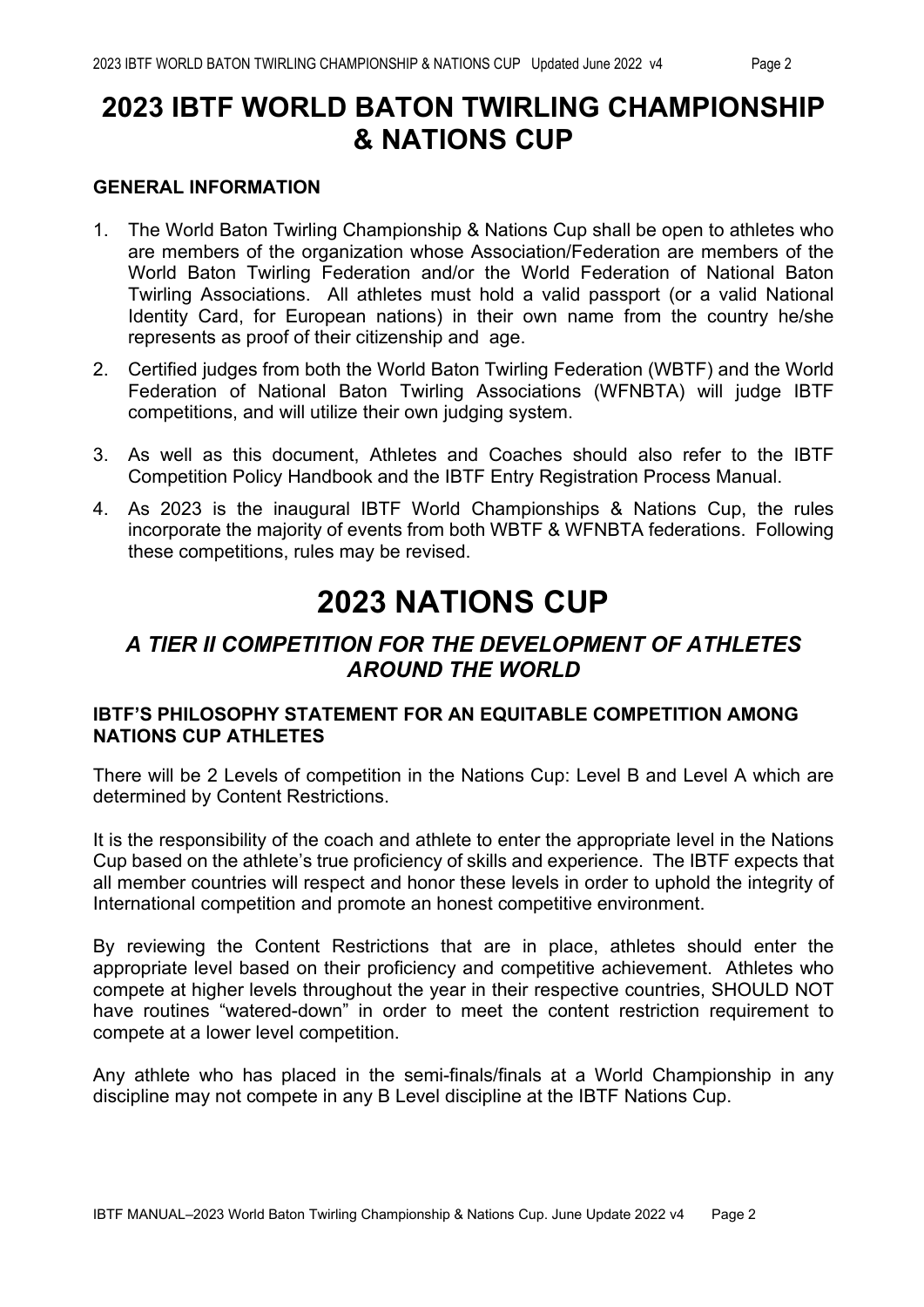#### INDEX

#### **General Competition Rules**

- **1. Disciplines**
- **2. Age Divisions**
- **3. Levels of Competition in each Discipline**

#### **4. Number of Contestants Allowed**

- **a. Baton Twirling World Championships**
- **b. Nation's Cup**
- **5. Music & Time Limits**
- **6. Twirl Team**
- **7. Artistic Team**
- **8. Twirling Corps**
- **9. Artistic Group**
- **10. Rules Specific to All Disciplines**
- **11. Acrobatic Content Restrictions**
- **12. Important Definitions That Apply To The Content Restriction Charts In Appendix A:**
- **13. Appendix A – Nations Cup Content Restrictions**
- **14. Penalties Chart**
- **15. Costume, Footwear & Baton Guidelines**
- **16. Majorette Corps**

 **Appendix B - Concept Summaries of all Baton Twirling Disciplines**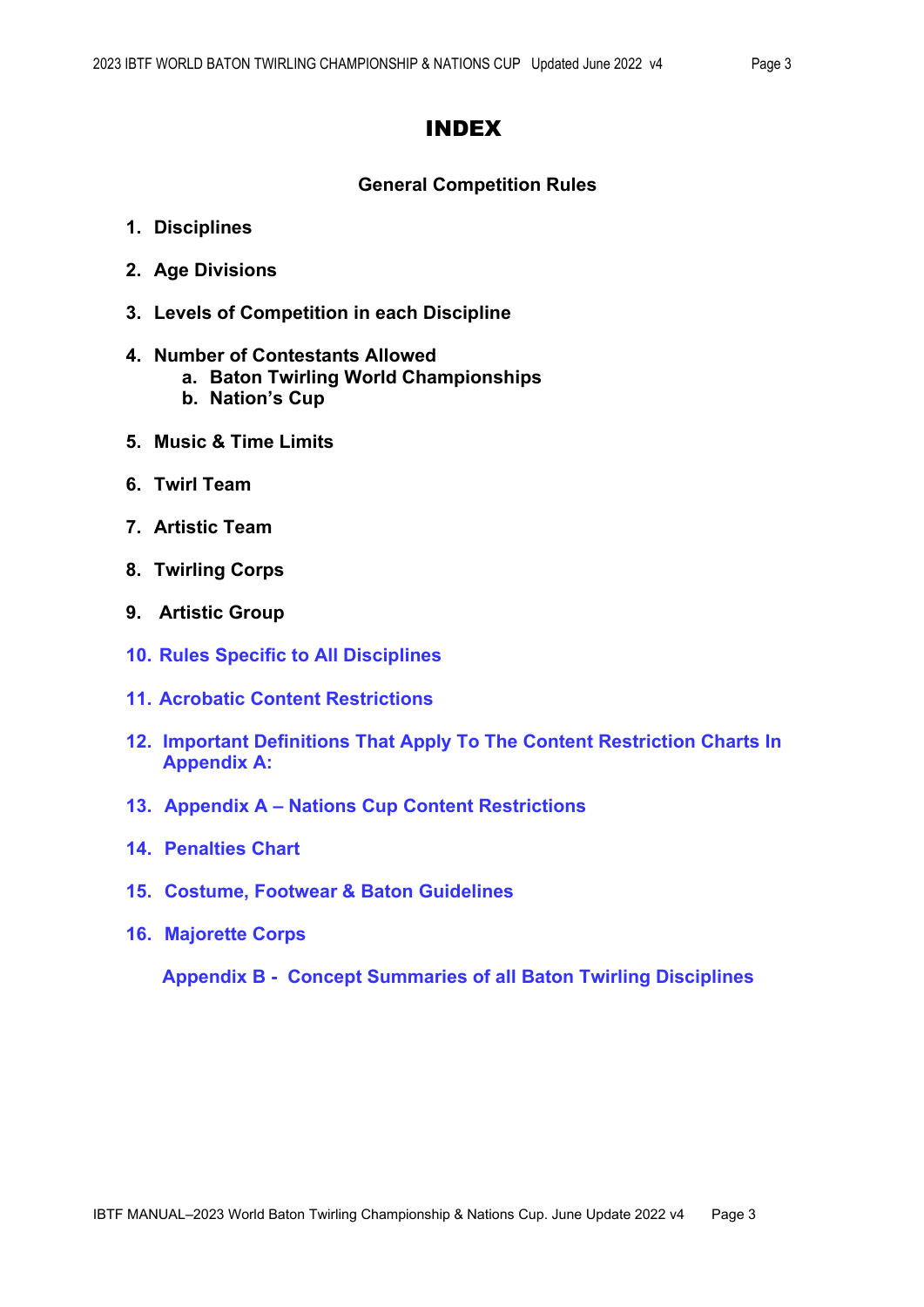# **1. DISCIPLINES**

The disciplines offered at the World Baton Twirling Championship & Nations Cup shall be as follows:

Women's Disciplines

- Solo
- Two-Baton
- Three-Baton
- Artistic Twirl
- X-Strut

Men's Disciplines

- Solo
- Two-Baton
- Three-Baton
- Artistic Twirl
- X-Strut

**Mixed Disciplines** 

- Duet
- Artistic Pair
- Twirling Team
- Artistic Team
- Twirling Corps (offered at World Championship only)
- Artistic Group (offered at World Championship only)

A Duet or Artistic Pair may be comprised of female/female, male/female, male/male.

Majorette Disciplines (offered at World Championship only)

- Traditional Majorettes Corps
- Exhibition Majorette Corps
- Parade Corps
- Showtwirl Accessories Corps

A Twirl Team, ArtisticTeam, Twirling Corps, Artistic Group, and any of the Majorette Corps may be comprised of any combination of men and women, including all female or all male.

The introduction of the alternate/reserve cannot change the age division.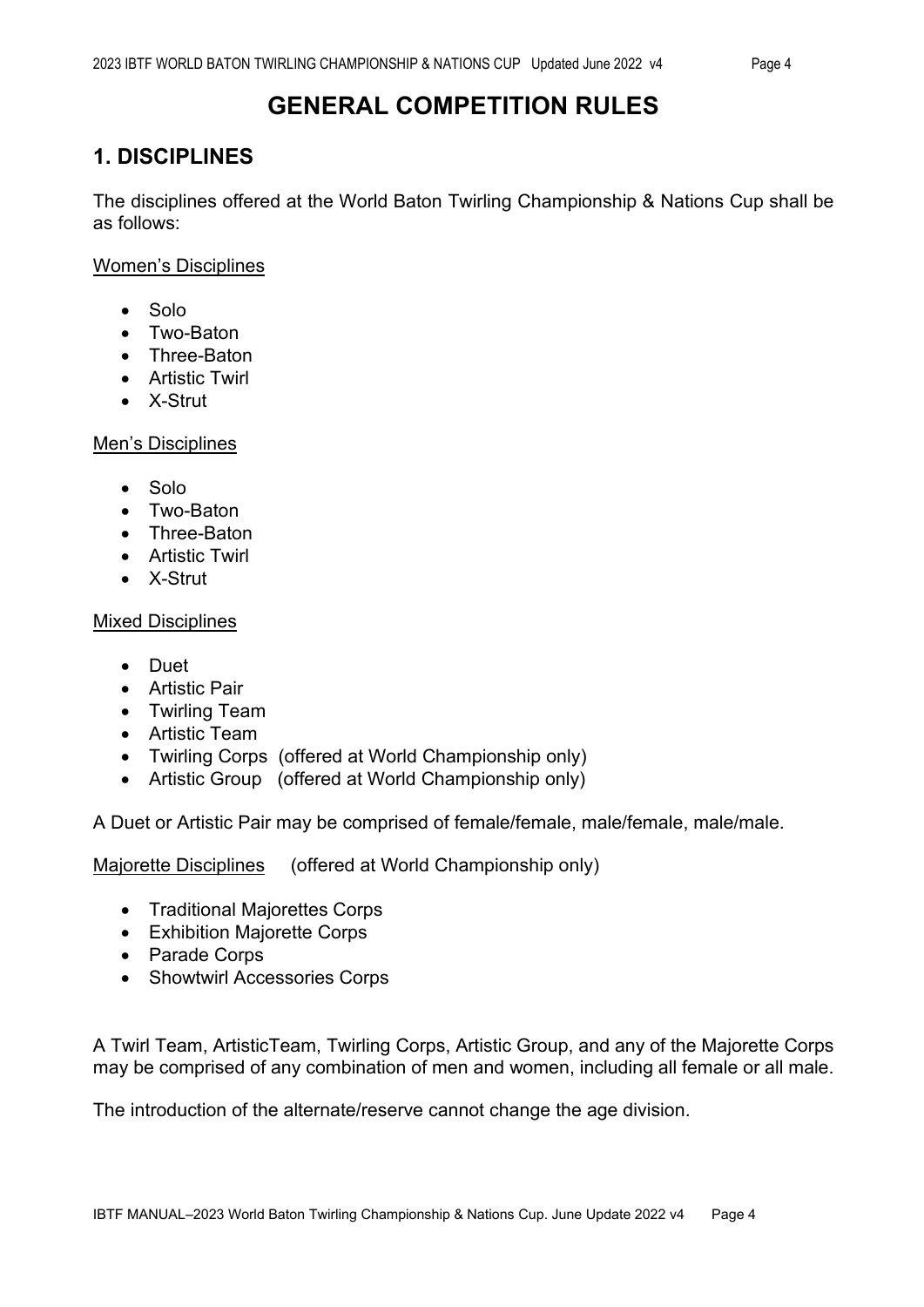# **2. AGE DIVISIONS**

Where age divisions apply, an athlete's age shall be determined as the age as at December 31st of the competition year, 2023. Minimum age of all competitors is 12 yrs. Ages apply to the World Baton Twirling Championship and Nations Cup Levels A & B.

| <b>IBTF WORLD BATON TWIRLING CHAMPIONSHIP &amp; NATIONS CUP 2023</b>               |                                                                                        |  |
|------------------------------------------------------------------------------------|----------------------------------------------------------------------------------------|--|
|                                                                                    |                                                                                        |  |
| WOMENS SOLO, 2-BATON, 3-BATON, ARTISTIC TWIRL                                      |                                                                                        |  |
| & X-STRUT                                                                          |                                                                                        |  |
| YOUTH                                                                              | $12 - 14$ yrs                                                                          |  |
| <b>JUNIOR</b>                                                                      | $15 - 17$ yrs                                                                          |  |
| <b>SENIOR</b>                                                                      | $18 - 21$ yrs                                                                          |  |
| <b>ADULT</b>                                                                       | $22$ yrs $+$                                                                           |  |
| MENS SOLO, 2-BATON, 3-BATON, & ARTISTIC TWIRL &                                    |                                                                                        |  |
| <b>X-STRUT</b>                                                                     |                                                                                        |  |
| <b>JUNIOR</b>                                                                      | $12 - 17$ yrs                                                                          |  |
| <b>SENIOR</b>                                                                      | $18$ yrs $+$                                                                           |  |
| <b>DUET</b>                                                                        | Combined age of the two members                                                        |  |
| <b>JUNIOR</b>                                                                      | $24 - 35$ yrs                                                                          |  |
| <b>SENIOR</b>                                                                      | $36$ yrs $+$                                                                           |  |
| <b>ARTISTIC PAIR</b>                                                               | Must enter the age division that<br>corresponds with the age of the<br>oldest athlete. |  |
| <b>JUNIOR</b>                                                                      | $12 - 17$ yrs                                                                          |  |
| <b>SENIOR</b>                                                                      | $18$ yrs $+$                                                                           |  |
| <b>TWIRLING TEAM, ARTISTIC TEAM,</b><br><b>TWIRLING CORPS &amp; ARTISTIC GROUP</b> | One age division<br>12 yrs minimum / no maximum                                        |  |
| <b>MAJORETTE CORPS: TRADITIONAL, EXHIBITION,</b>                                   | Average age<br>Junior 12 - 16.9 yrs                                                    |  |
| <b>PARADE AND SHOW TWIRL ACCESSORIES CORPS</b>                                     | Senior 17 yrs +                                                                        |  |

#### ATHLETES MAY NOT BE A MEMBER OF MORE THAN ONE OF THE FOLLOWING DISCIPLINES IN THE SAME CATEGORY:

| <b>Artistic Pair</b>  | <b>Twirling Corps</b>                         |
|-----------------------|-----------------------------------------------|
| <b>Duet</b>           | <b>Majorette Traditional Drill Corps</b>      |
| <b>Artistic Team</b>  | <b>Majorette Exhibition Corps</b>             |
| Twirl Team            | <b>Majorette Parade Corps</b>                 |
| <b>Artistic Group</b> | <b>Majorette Show Twirl Accessories Corps</b> |

Athletes may compete in any discipline at **one level only**; Nations Cup A level, Nations Cup B level or World Championship. Athletes may also not compete against themselves (e.g. a member of a Jr. Artistic Pair may not compete against or in the same Artistic Pair category, or a World level Team member may not be in another World level Team).

Additional examples: an athlete may be in a Level A Team and an Artistic Group; an athlete may be in a Twirl Team and an Artistic Team. However, an athlete shall not be permitted to be a member of two different Artistic Pairs, or Duets, Artistic Teams, Twirl Teams, Artistic Groups, Twirling Corps, Traditional Drill Corps, Exhibition Corps,Parade Corps, Show Twirl Corps, (e.g. an athlete may not compete in an A Level Team and a World Level Team).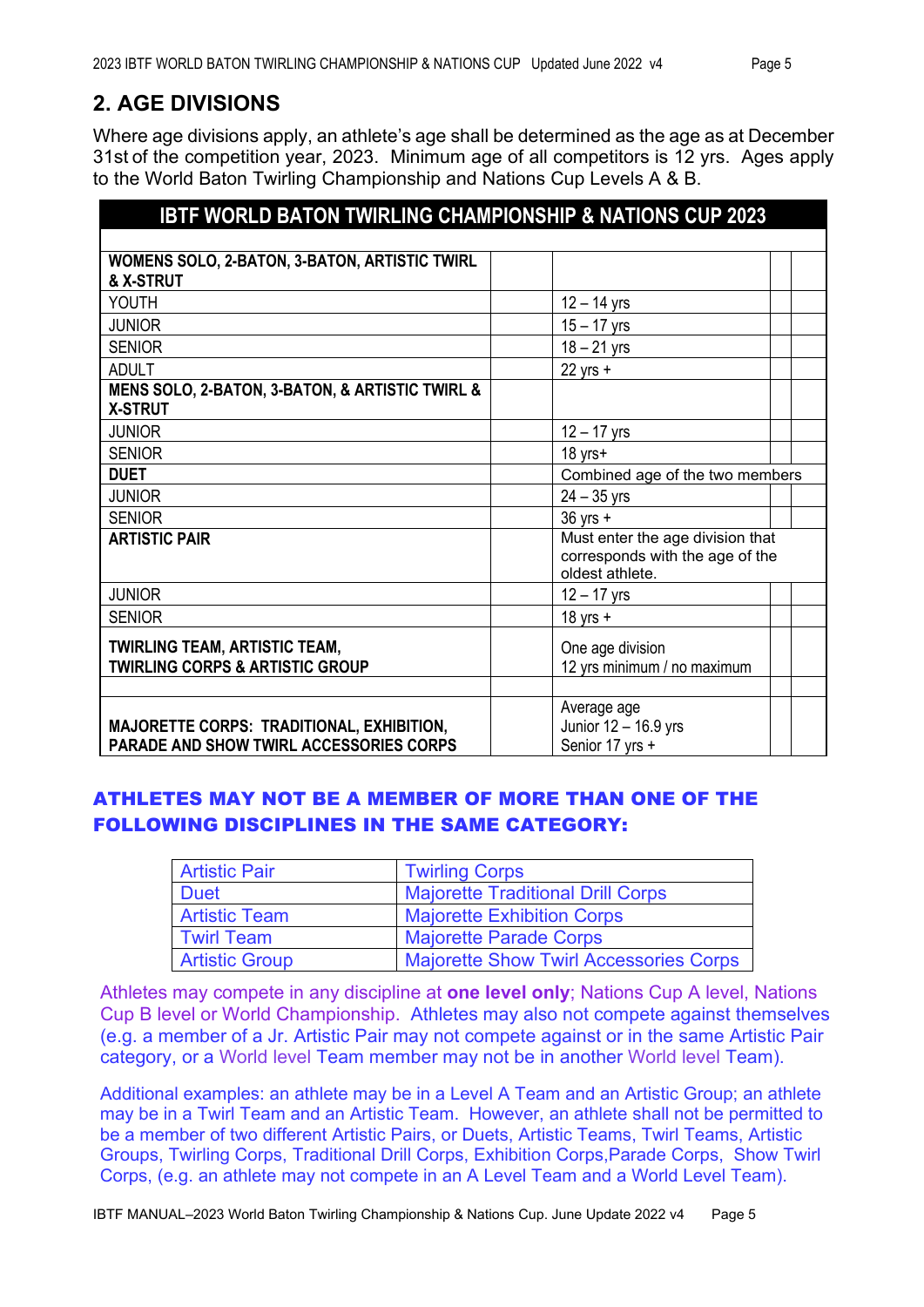## LEVELS OF COMPETITION OFFERED:

#### WORLD BATON TWIRLING CHAMPIONSHIP LEVELS:

 Federations should send their top/best athletes for all World Baton Twirling Championship Disciplines.

#### NATIONS CUP LEVELS:

 All Nation's Cup Disciplines are offered at Level B and Level A. See APPENDIX A to determine athlete level by required content restrictions.

#### Women's Discipines

| $\bullet$ Solo    | Level B, Level A, World |  |
|-------------------|-------------------------|--|
| • Two-Baton       | Level B, Level A, World |  |
| • Three-Baton     | Level B, Level A, World |  |
| • Artistic Twirl  | Level B, Level A, World |  |
| $\bullet$ X-Strut | Level B, Level A, World |  |
|                   |                         |  |

#### Men's Disciplines

| ● Solo              | Level B, Level A, World       |  |
|---------------------|-------------------------------|--|
| $\bullet$ Two-Baton | Level B, Level A, World       |  |
| • Three-Baton       | Level B, Level A, World       |  |
| Articlic Turrich    | أحاسم المنادي المنادي المنادي |  |

• Artistic Twirl Level B , Level A, World • X-Strut Level B, Level A, World

#### Mixed Disciplines

| • Duet                | Level B, Level A, World |                   |
|-----------------------|-------------------------|-------------------|
| • Artistic Pair       | Level B, Level A, World |                   |
| • Twirl Team          | Level B, Level A, World |                   |
| • Artistic Team       | Level B, Level A, World |                   |
| • Artistic Group      | one level               | <b>World only</b> |
| • Twirling Corps      | one level               | <b>World only</b> |
| • All Majorette Corps | one level               | World only        |

#### See APPENDIX A to determine athlete level by required content restrictions.

#### ALTERNATE RULES SPECIFIC TO ALL DISPLINES:

Alternates are considered part of a federation's WBTC/NC contingent.

An Artistic Pair, Duet, Twirl Team, Artistic Team or Twirling Corps, Artistic Group or any Majrorette Corps may only be comprised of members who are residents of the same country.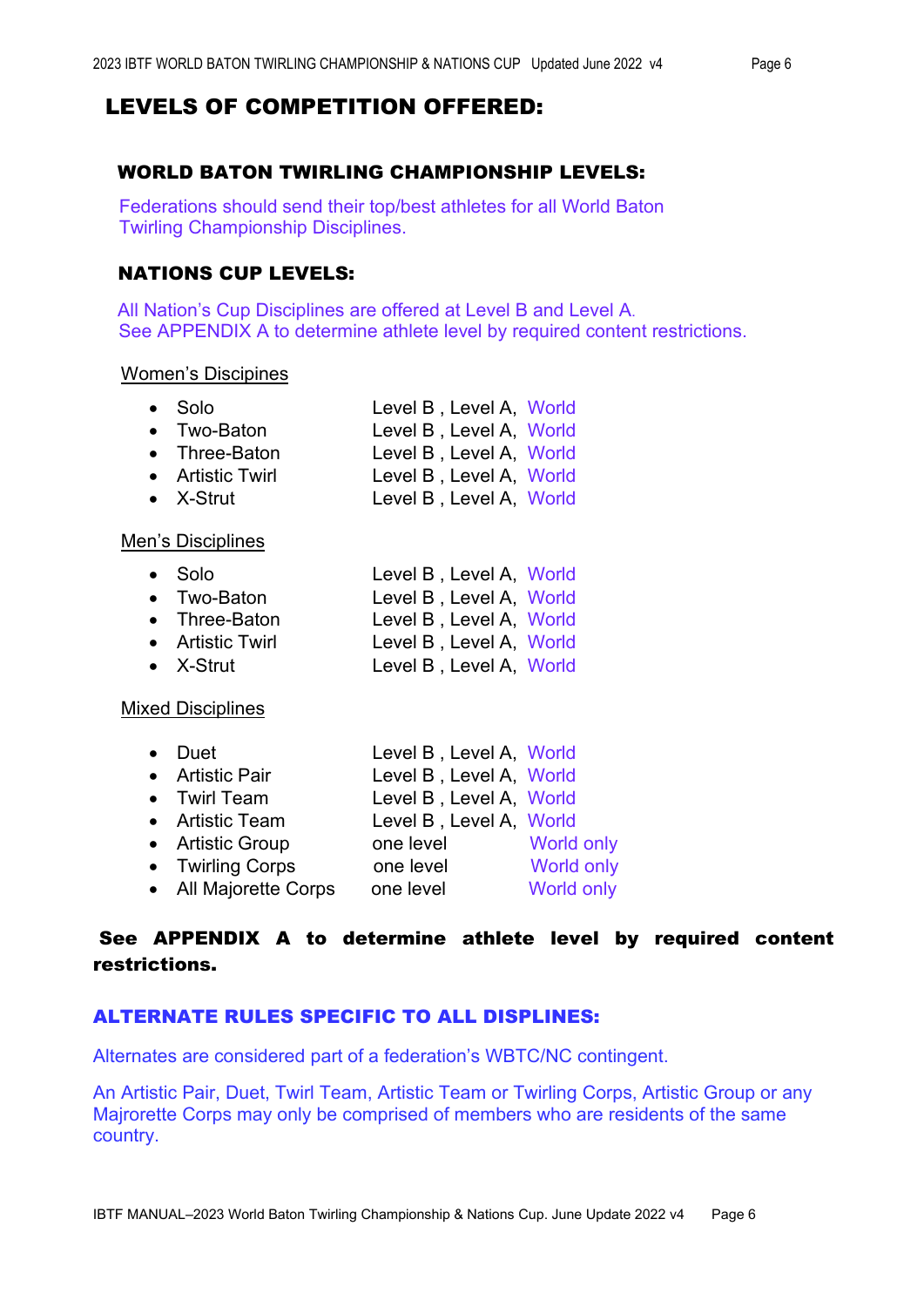# **4. NUMBER OF COMPETITORS**

# **a) WORLD BATON TWIRLING CHAMPIONSHIPS**

#### **Solo, Two-Baton, Three-Baton, Artistic Twirl & X-Strut**

Three (3) athletes, plus 1 alternate (reserve) allowed per discipline / per age group / per federation.

Any replacement must happen before the first round of competition of any discipline begins and must be reported to the competition director immediately to notify tabulation. Failure to report the replacement results in disqualification. No changes may be made after the competition begins.

#### **Duet and Artistic Pair**

Three (3) pairs, plus 1 alternate member or one complete pair.

Duet and Artistic Pairs may replace one complete pair or one athlete of the pair/ per age group/ per federation. The choice is optional for each federation.

Any replacement must happen before the first round of competition of any discipline begins and must be reported to the competition director immediately to notify tabulation. Failure to report the replacement results in disqualification. No changes may be made after the competition begins.

#### ARTISTIC PAIR - ALTERNATES

❖ The alternate(s) for a Pair must be from the age division of the Pair, or younger

❖ If the younger division alternate is used, the Pair will still compete in the division as entered. They will not be moved down to the younger age division.

Example: Artistic Pair (using the ages as shown above) Junior = Junior + Junior / Senior = Junior + Senior; Senior + Senior / Adult = Junior + Adult; Senior + Adult; Adult + Adult.

#### **Twirl Team, Artistic Team, Twirling Corps, Artistic Group, Traditional Majorettes Corps, Exhibition Majorette Corps, Parade Corps, Showtwirl Accessories Corps**

One (1) Team / Corps / Group per federation. Two (2) alternate athletes allowed.

Alternates (reserves) are considered as part of a federation's contingent.

Alternates may be used thoughout the competition and between rounds.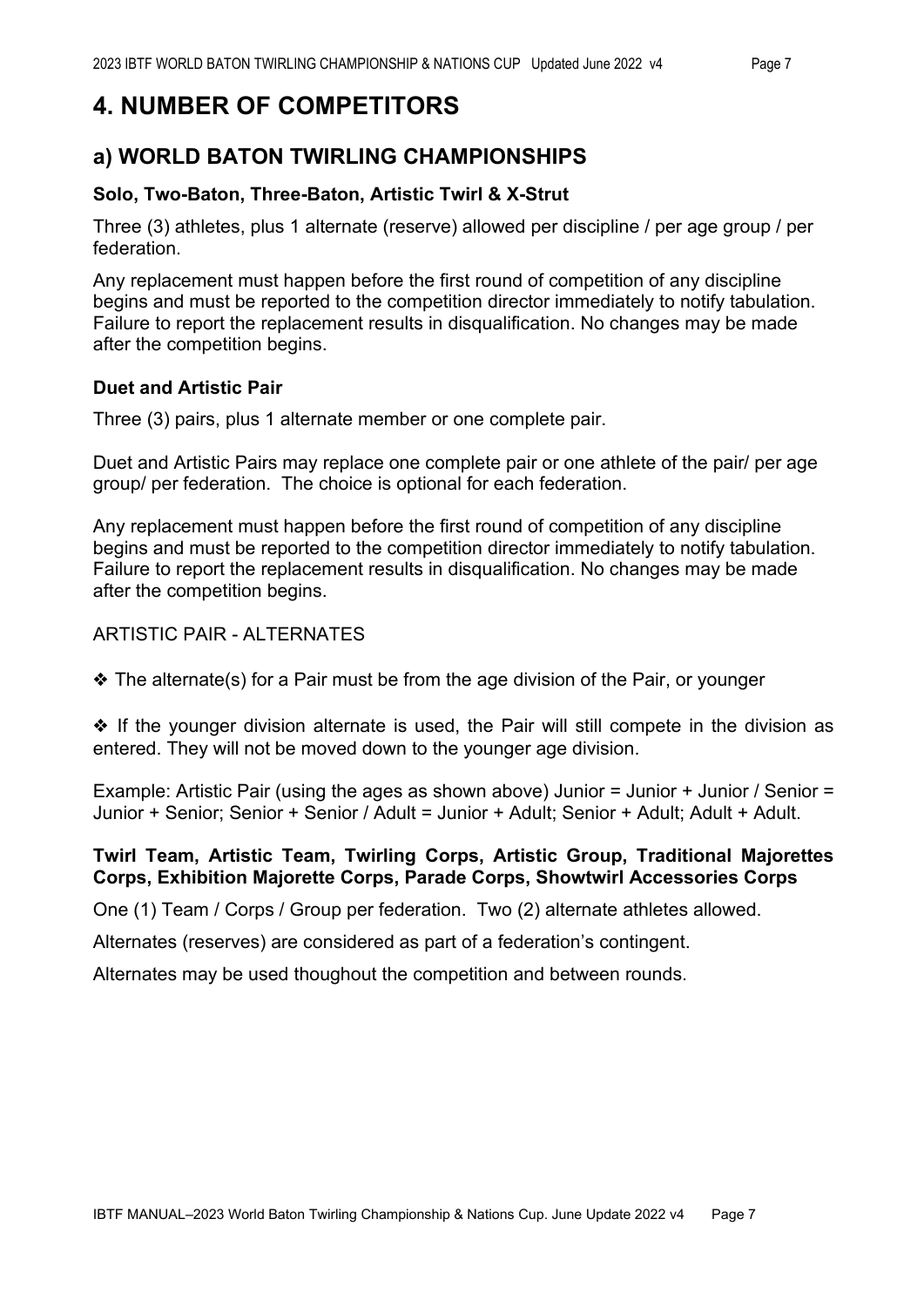| <b>WORLD CHAMPIONSHIP DISCIPLINES</b> |                |                         |               |                    |
|---------------------------------------|----------------|-------------------------|---------------|--------------------|
| <b>DISCIPLINE</b>                     | <b>FEMALE</b>  | <b>MALE</b>             | <b>EITHER</b> | <b>ALTERNATES</b>  |
| WOMEN'S SOLO, 2-BATON, 3-BATON,       |                |                         |               |                    |
| <b>ARTISTIC TWIRL, X-STRUT</b>        |                |                         |               |                    |
| YOUTH                                 | 3              |                         |               | 1 athlete          |
| <b>JUNIOR</b>                         | $\overline{3}$ |                         |               | 1 athlete          |
| <b>SENIOR</b>                         | 3              |                         |               | 1 athlete          |
| <b>ADULT</b>                          | 3              |                         |               | 1 athlete          |
| MEN'S SOLO, 2-BATON, 3-BATON,         |                |                         |               |                    |
| <b>ARTISTIC TWIRL, X-STRUT</b>        |                |                         |               |                    |
| <b>JUNIOR</b>                         |                | 3                       |               | 1 athlete          |
| <b>SENIOR</b>                         |                | $\overline{\mathbf{3}}$ |               | 1 athlete          |
| <b>DUET &amp; ARTISTIC PAIR</b>       |                |                         |               | Choice of:         |
| <b>JUNIOR</b>                         |                |                         | 3             | 1 complete pair or |
|                                       |                |                         |               | 1 athlete          |
| <b>SENIOR</b>                         |                |                         | 3             | 1 complete pair or |
|                                       |                |                         |               | 1 athlete          |
| <b>TWIRL TEAM, ARTISTIC TEAM,</b>     |                |                         |               |                    |
| <b>TWIRLING CORPS, ARTISTIC GROUP</b> |                |                         |               |                    |
| <b>ONE DIVISION</b>                   |                |                         | 1             | 2 athletes         |
| <b>Traditional Majorettes Corps,</b>  |                |                         |               |                    |
| <b>Exhibition Majorette Corps,</b>    |                |                         |               |                    |
| <b>Parade Corps, Showtwirl</b>        |                |                         |               |                    |
| <b>Accessories Corps</b>              |                |                         |               |                    |
| <b>JUNIOR</b>                         |                |                         | 1             | 2 athletes         |
| <b>SENIOR</b>                         |                |                         | 1             | 2 athletes         |

If a country has only one member federation (one WBTF, one WFNBTA or Unified), that federation may elect to bring up to six (6) athletes per discipline / per age group in Solo, Two-Baton, Three-Baton, Artistic Twirl & X-Strut, Duet & Artistic Pair and up to two (2) Twirl Teams, Artistic Teams, Twirling Corps, and Artistic Group. Two per age division for Traditional Majorettes Corps, Exhibition Majorette Corps, Parade Corps, Showtwirl Accessories Corps. If two federations in a country are both participating, and one of the federations cannot fill all positions, it is permissible to use athletes from the other federation to fill the available spots.

# **b) NATIONS CUP**

#### **Solo, Two-Baton, Three-Baton, Artistic Twirl & X-Strut**

Three (3) athletes, plus 1 alternate (reserve) allowed per discipline / per age group / per federation.

Any replacement must happen before the first round of competition of any discipline begins and must be reported to the competition director immediately to notify tabulation. Failure to report the replacement results in disqualification. No changes may be made after the competition begins.

#### **Duet and Artistic Pair**

Three (3) pairs, plus 1 alternate member or one complete pair.

Duet and Artistic Pairs may replace one complete pair or one athlete of the pair/ per age group/ per federation. The choice is optional for each federation.

Any replacement must happen before the first round of competition of any discipline begins and must be reported to the competition director immediately to notify tabulation.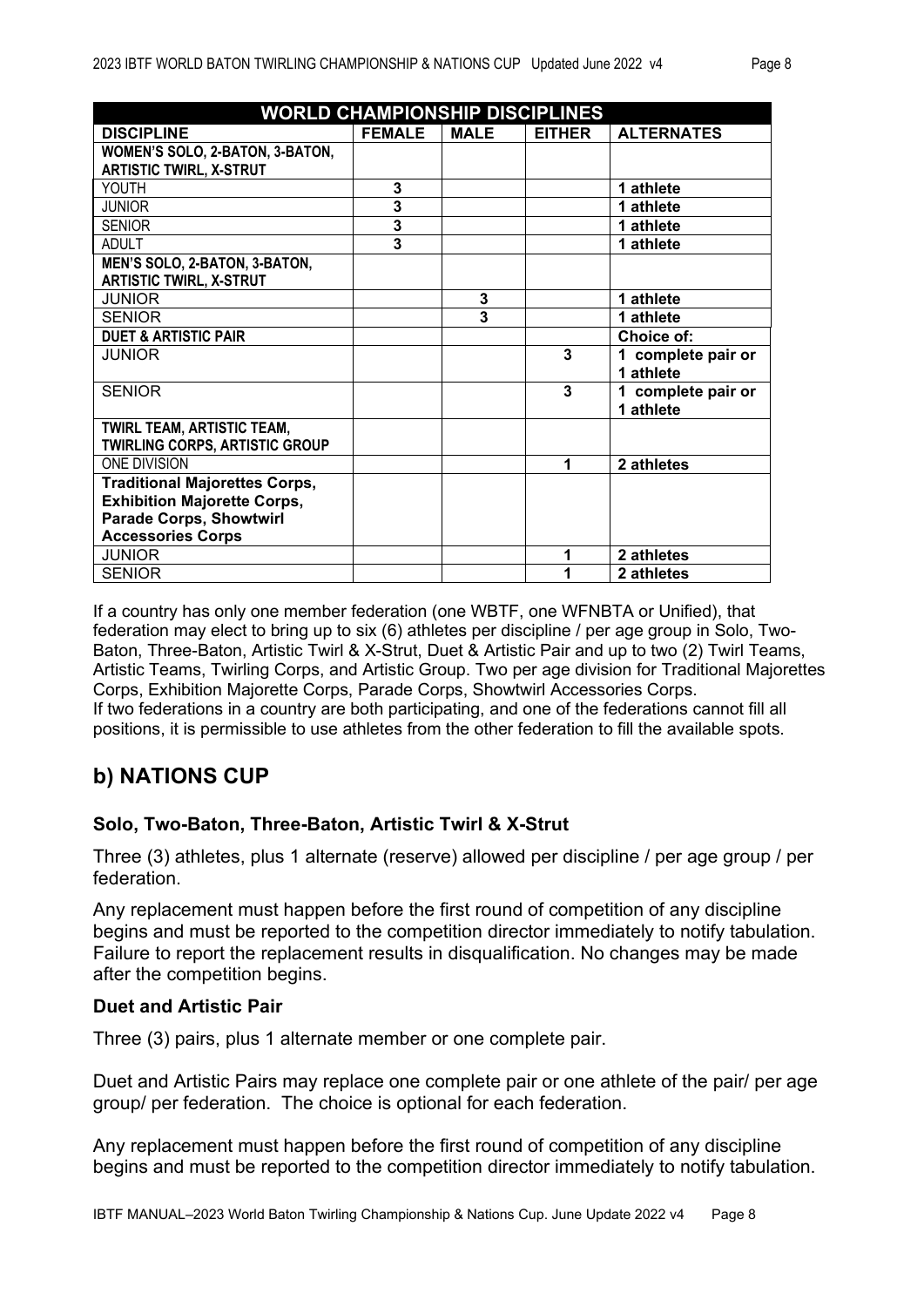Failure to report the replacement results in disqualification. No changes may be made after the competition begins.

#### ARTISTIC PAIR - ALTERNATES

❖ The alternate(s) for a Pair must be from the age division of the Pair, or younger

❖ If the younger division alternate is used, the Pair will still compete in the division as entered. They will not be moved down to the younger age division.

Example: Artistic Pair (using the ages as shown above) Junior = Junior + Junior / Senior = Junior + Senior; Senior + Senior / Adult = Junior + Adult; Senior + Adult; Adult + Adult.

#### **One (1) Twirl Team and One (1) Artistic Team per federation.**

Two (2) alternate athletes allowed.

Alternates (reserves) are considered as part of a federation's contingent. Alternates may be used throughout the competition and between rounds.

#### ALTERNATE RULES SPECIFIC TO ALL DISPLINES:

Alternates are considered part of a federation's WBTC/NC contingent.

An Artistic Pair, Duet, Twirl Team, Artistic Team or Twirling Corps, Artistic Group or any Majrorette Corps may only be comprised of members who are residents of the same country.

|                                       | <b>NATIONS CUP DISCIPLINES</b> |             |               |                                 |
|---------------------------------------|--------------------------------|-------------|---------------|---------------------------------|
| <b>DISCIPLINE</b>                     | <b>FEMALE</b>                  | <b>MALE</b> | <b>EITHER</b> | <b>ALTERNATES</b>               |
| WOMEN'S SOLO, 2-BATON, 3-BATON,       |                                |             |               |                                 |
| <b>ARTISTIC TWIRL, X-STRUT</b>        |                                |             |               |                                 |
| YOUTH                                 | 3                              |             |               | 1 athlete                       |
| <b>JUNIOR</b>                         | 3                              |             |               | 1 athlete                       |
| <b>SENIOR</b>                         | 3                              |             |               | 1 athlete                       |
| <b>ADULT</b>                          | 3                              |             |               | 1 athlete                       |
| MEN'S SOLO, 2-BATON, 3-BATON,         |                                |             |               |                                 |
| <b>ARTISTIC TWIRL, X-STRUT</b>        |                                |             |               |                                 |
| <b>JUNIOR</b>                         |                                | 3           |               | 1 athlete                       |
| <b>SENIOR</b>                         |                                | 3           |               | 1 athlete                       |
| <b>DUET &amp; ARTISTIC PAIR</b>       |                                |             |               | Choice of:                      |
| <b>JUNIOR</b>                         |                                |             | 3             | complete pair or 1 athlete      |
| <b>SENIOR</b>                         |                                |             | 3             | complete pair or 1 athlete<br>1 |
| <b>TWIRL TEAM &amp; ARTISTIC TEAM</b> |                                |             |               |                                 |
| ONE DIVISION                          |                                |             | 1             | 2 athletes                      |

If a country has only one member federation (one WBTF, one WFNBTA or Unified), that federation may elect to bring up to six (6) athletes per discipline / per age group in Solo, Two-Baton, Three-Baton, Artistic Twirl & X-Strut, Duet & Artistic Pair and up to two (2) Twirl Teams and Artistic Teams.

If two federations in a country are both participating, and one of the federations cannot fill all positions, it is permissible to use athletes from the other federation to fill the available spots.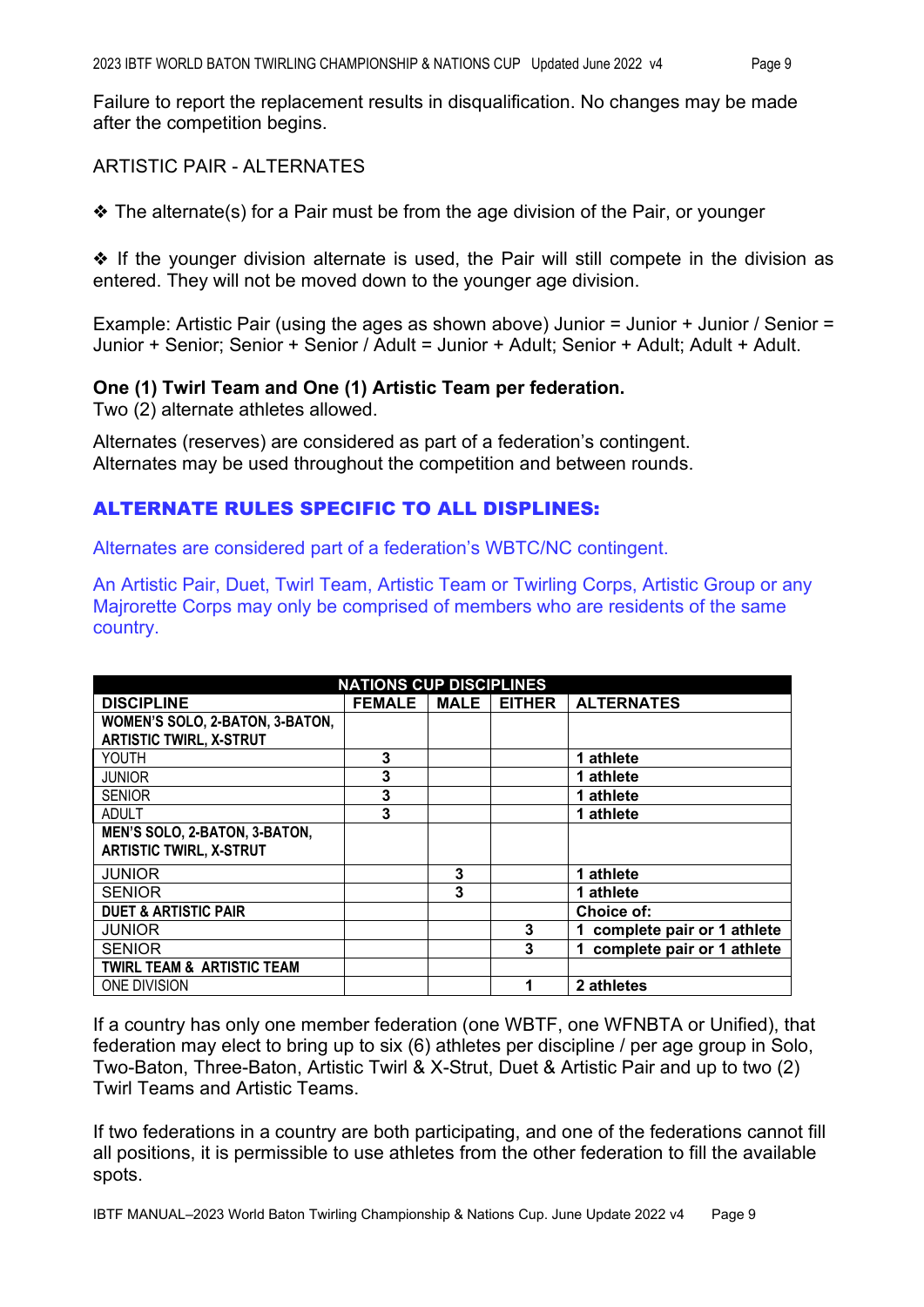#### **5. MUSIC & TIME LIMITS**

Athletes shall perform to the IBTF World Baton Twirling Championship and Nations Cup prescribed music selection for these events that are timed to the following time limits:

| Solo                                      | 2:00 minutes |
|-------------------------------------------|--------------|
| Two-Baton                                 | 1:45 minutes |
| <b>Three Baton</b>                        | 1:30 minutes |
| <b>Artistic Twirl &amp; Artistic Pair</b> | 1:45 minutes |
| Duet                                      | 2:00 minutes |
| X-Strut                                   | 2:00 minutes |
| <b>Twirl Team</b>                         | 3.00 minutes |
|                                           |              |

There is no minimum time limit therefore athletes may complete their routines prior to the completion of the music. Judges will not assess penalties or give credit to material presented after the music ends. Judging shall discontinue at the conclusion of the music. IBTF World Baton Twirling Championship and Nations Cup music will be available on the IBTF website.

The following events are performed to own choice music, with the following time limits:

| <b>Artistic Team</b>                | Ξ.  | $3:00 - 3:30$ mins max (no leeway) |
|-------------------------------------|-----|------------------------------------|
| <b>Twirling Corps</b>               | $=$ | $4:00 - 5:00$ mins max             |
| <b>Artisitic Group</b>              | $=$ | $3:00 - 3:30$ mins max (no leeway) |
| <b>Traditional Majorettes Corps</b> | $=$ | $2:00 - 3:00$ mins max             |
| <b>Exhibition Majorette Corps</b>   | $=$ | 2:00 - 3:00 mins max               |
| Parade Corps                        | $=$ | $3:00 - 4:00$ mins max             |
| <b>Showtwirl Accessories Corps</b>  | $=$ | $3:00 - 4:00$ mins max             |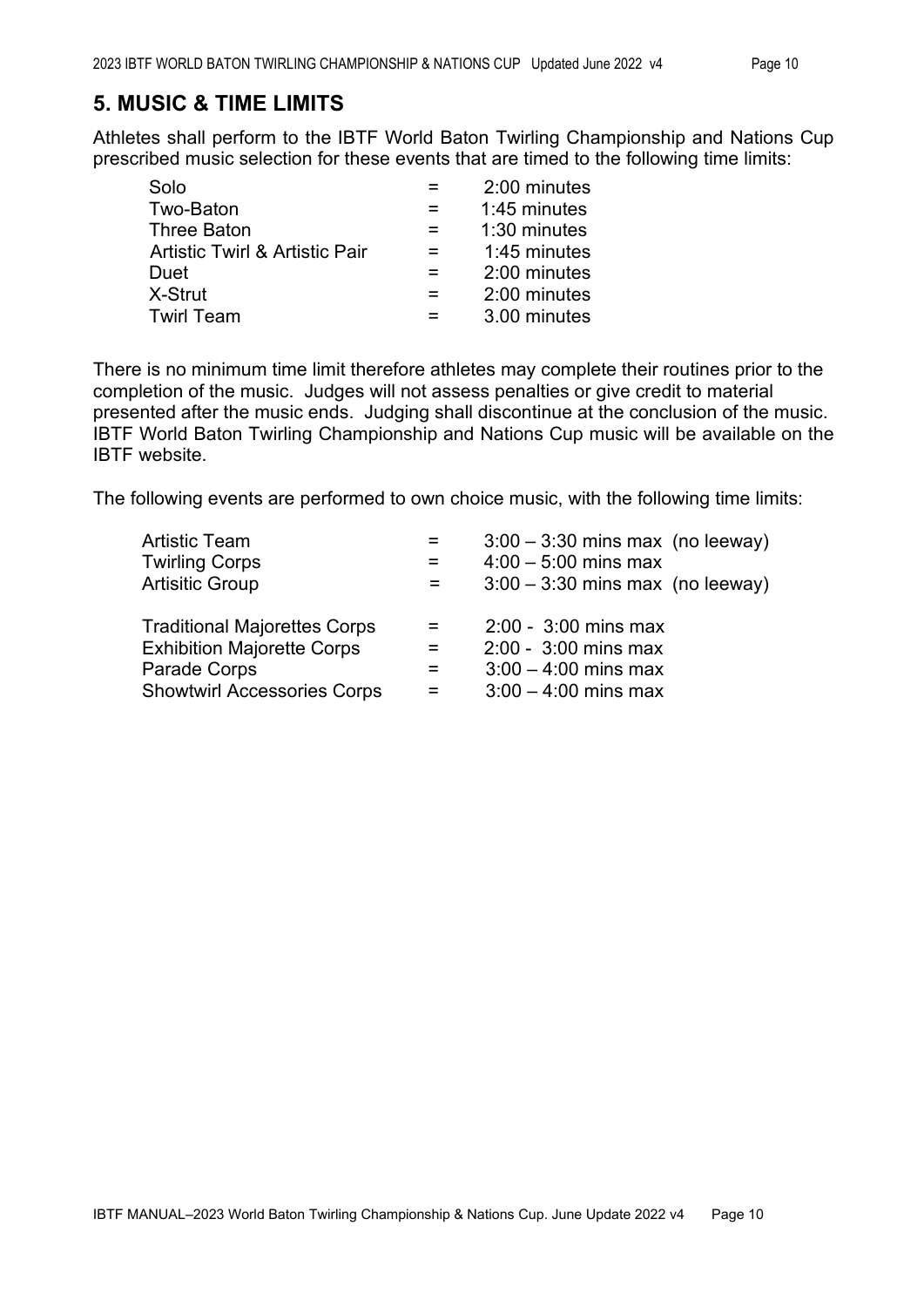#### **6. TWIRL TEAM**

**SIZE OF TEAM** 6 to 8 members, with max 2 alternates (reserves)

- **MUSIC** Teams shall perform to the IBTF World Baton Twirling Championship prescribed music selection (Gloria.)
- **TIME LIMITS** 3:00 minutes max. Timing & judging will start on the first salute and end on the final salute being shown. Failure to salute is a 0.5 penalty.

**TIMING PENALTY** Overtime - 0.1 per second (deducted from each Judge's Score)

#### **RULES SPECIFIC TO TWIRL TEAM**

- 1. Two alternates for team are considered as part of a federation's contingent.
- 2. A Team may only be comprised of members who are residents of the same country.
- 3. No props allowed
- 4. Acrobatics are not allowed
- 5. Teams shall enter from the judge's left and exit to the judges' right.
- 6. See Appendix A for restriction details

#### **7. ARTISTIC TEAM**

**SIZE FOR TEAM** 6 to 8 members, with max 2 alternates (reserves)

- **MUSIC** Shall be the choice of the team. All Teams must submit their music file using the online submission system by the entry deadline.
- **TIME LIMITS** 3:00 3:30 minutes max. (No leeway). Timing & judging begins and ends with the first and last note of music or sound, which shall include the starting beep.

**TIMING PENALTY** Undertime/Overtime - 5 pts (deducted from each Judge's Score)

#### **RULES SPECIFIC TO ARTISTIC TEAM**

- 1. Two alternates for team are considered as part of a federation's contingent.
- 2. A Team may only be comprised of members who are residents of the same country.
- 3. No props allowed
- 4. Teams shall enter from the judge's left and exit to the judges' right.
- 5. See Appendix A for restriction details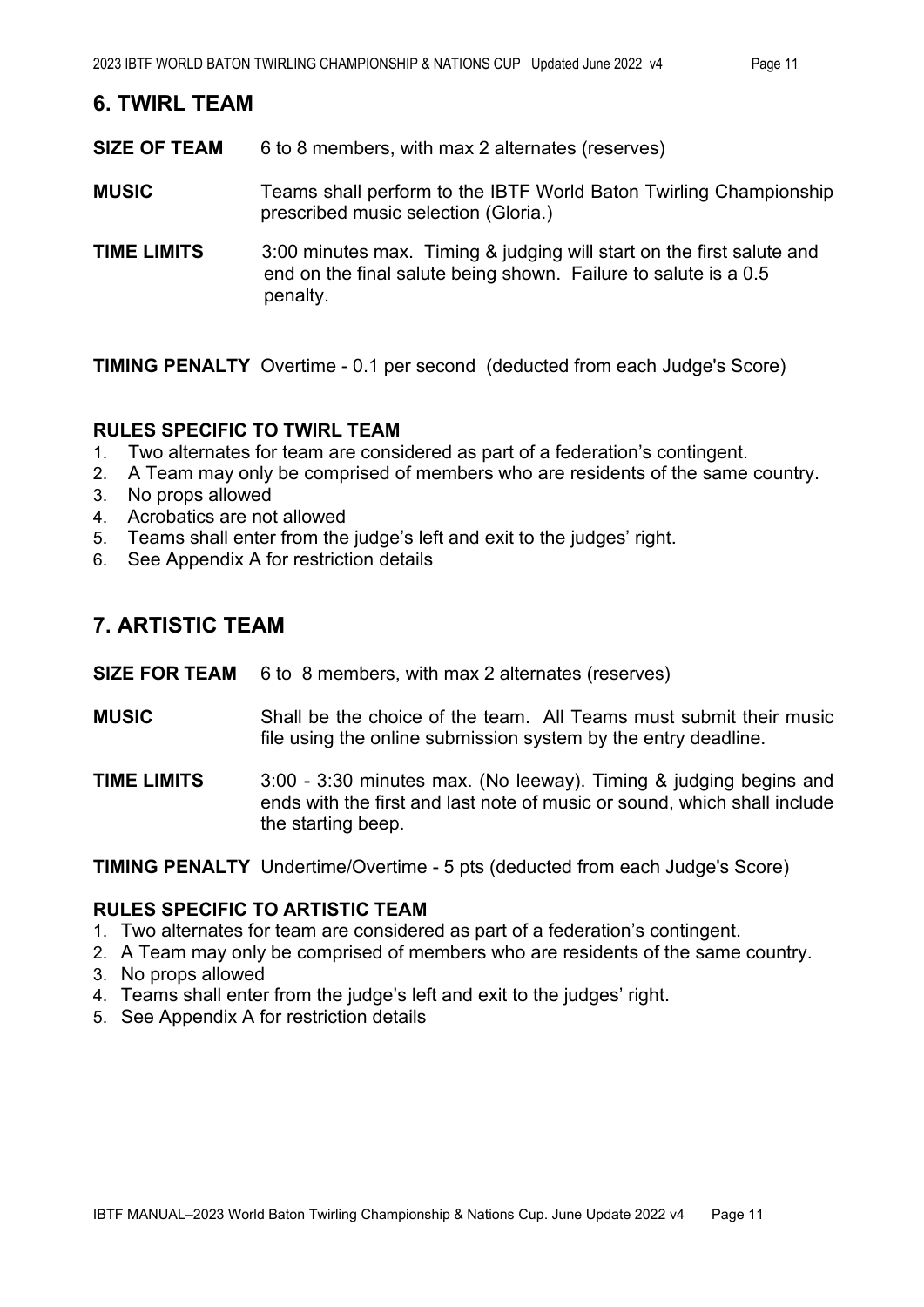## **8. TWIRLING CORPS (World Championship only)**

- **SIZE** Min of 12 members, no max / Alternates (Reserves) max 2
- **MUSIC** Music selection shall be own choice. Countries must submit their music file using the online submission system by the entry deadline.
- **TIME LIMITS** 4:00 5:00 minutes. Timing & Judging begins and ends with the first and last note of music or sound, which shall include the starting beep.

**TIMING PENALTY** Undertime/Overtime - 0.1 per second (deducted from each Judge's Score)

#### **RULES SPECIFIC TO CORPS**

- 1. A Corps may only be comprised of members of the same country.
- 2. No props allowed
- 3. Acrobatics are not allowed
- 4. Twirling Corps to enter from the Judges' left and exit to the Judges' right.
- 5. See Appendix A for restriction details

NOTE: As a guideline, the minimum twirl time should be at least 1½ minutes. Twirling time counts when at least 12 members of the corps are twirling at the same time executing the same content for at least two consecutive counts for more than 2 revolutions.

The twirling part can be at any place in the routine, fractioned throughout the routine.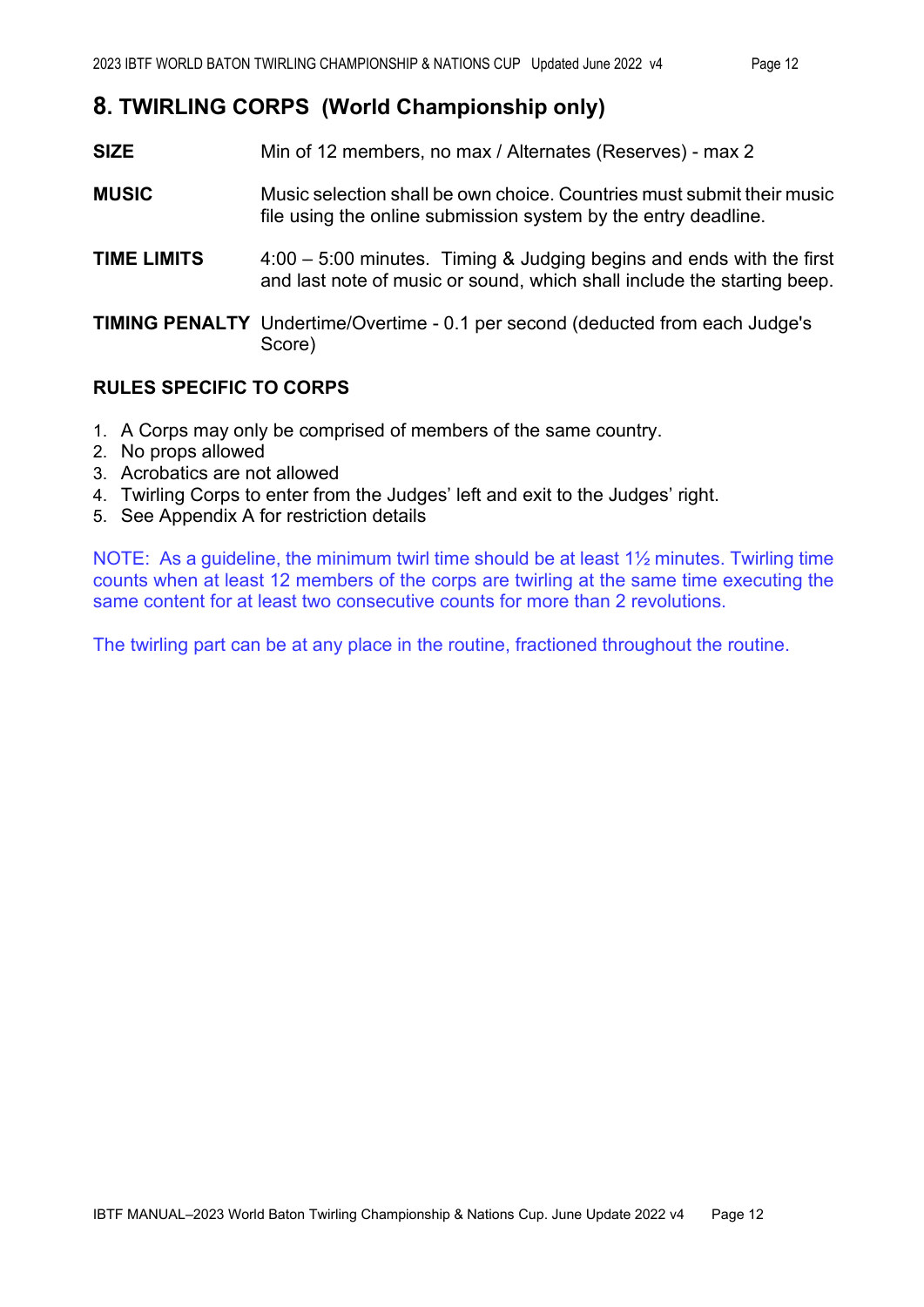# **9. ARTISTIC GROUP (World Championship only)**

- **SIZE** Min of 10 members, no max / Alternates (reserves) max 2
- **MUSIC** Shall be the choice of the team. Group. Groups must submit their music file using the online submission system by the entry deadline.
- **TIME LIMITS** 3:00 3:30 minutes max. (No leeway). Timing & Judging begins and ends with the first and last note of music or sound, which shall include the starting beep.

**TIMING PENALTY** Undertime/Overtime - 5 pts (deducted from each Judge's Score)

#### **RULES SPECIFIC TO ARTISTIC GROUP**

- No props allowed
- Artistic Groups to enter from the Judge's left and exit to the Judges' right.
- The Total Score of all captions is for the Artistic Group event. Drop penalties and content restrictions penalties are displayed by the penalty judges (in different colors)
- Note: There is only one level of Artistic Group. Artistic Groups must follow the Content Restrictions for B Level.
- The content restrictions support the philosophy of the Artistic Group concept and allow coaches and judges to focus on general effect, choreography and precision.
- See Appendix A for restriction details

#### **ARTISTIC GROUP CONTENT RESTRICTIONS**

The following penalties deducted for including material that is more than the written restrictions below shall be assessed for each illegal element:

#### **SINGLE ACROBATIC MOVEMENTS ARE ALLOWED** (these are considered as Major Body moves)

## **10. RULES SPECIFIC TO ALL EVENTS**

The use of acrobatics, though permitted, is not given extra consideration nor will its use contribute to determining the rating and ranking of the athletes. The IBTF philosophy regarding adjudication prioritizes, first and foremost, the quality and technique of aerial work, rolls, contact material and accompanying bodywork. All other enhancements to a performance such as acrobatics, floor work, dance, novelty, etc. will not supersede the qualities and skills of achieved and developed baton twirling skills.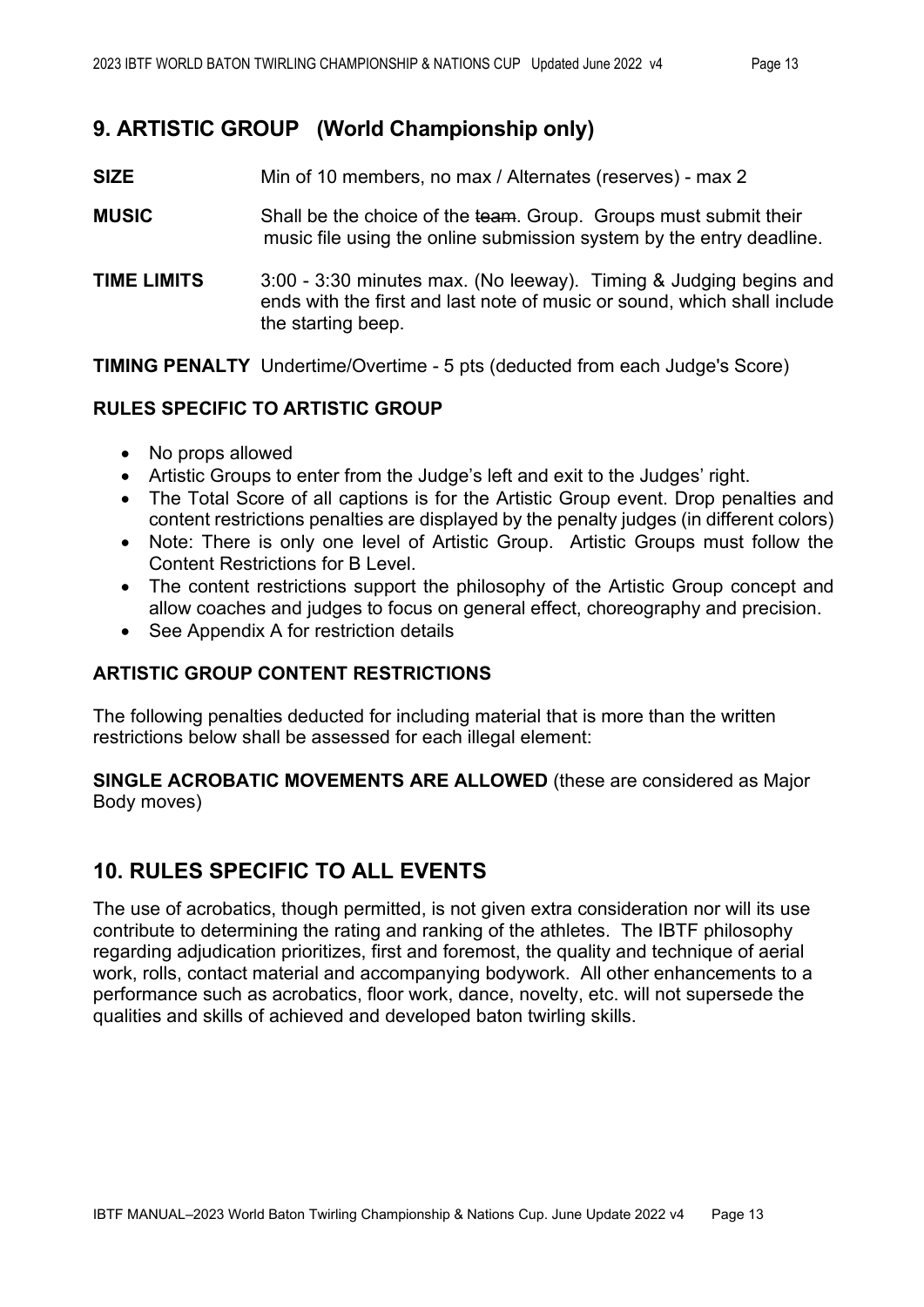#### **11. ACROBATIC CONTENT RESTRICTIONS**

#### **Definition of an Acrobatic Move**

A move will be considered acrobatic in a baton twirling or majorette corps program when the intent of the movement is for both feet to leave the floor, travel over the head and land on the floor on the opposite side. The feet can leave the floor or land on the floor either at the same time or one at a time. This applies when the move is executed on:

- the hand(s) (e.g. a cartwheel done on the hand(s))
- the arm(s) (e.g. a cartwheel done on the forearm(s))
- the head (e.g. a headstand)
- in the air with the support of another person's body (e.g. a cartwheel done while supporting the body on the leg(s) of another person)

Typical examples are: front or back walkovers, cartwheels, etc

#### **Definition of an Aerial Acrobatic Move**

A stunt in which the athlete turns completely over in the air without being supported or touching hands on the floor

Examples:

• In the air without support of the body (eg side aerial; back flip; aerial walkover)

**NOTE:** A horizontal butterfly (where the feet do not go over your head) is not considered an aerial acrobatic move. It is considered a major body move.

#### **ALLOWANCES FOR SPECIFIC DISCIPLINES**

#### **WORLD CHAMPIONSHIP**

- A maximum of 2 (only) acrobatic movements are allowed in Solo, with or without a toss. The movements may be combined or the two moves may be done separately.
- \* Acrobatic movements are not allowed in 2-Baton, 3-Baton, X-Strut, Duet, Twirl Team, Twirling Corps, or any of the Majorette Corps.
- Acrobatic movements are permissable in Artistic Twirl, Artistic Pair and Artistic Team
- Single Acrobatic movements are permissable in Artistic Group. No aerial acrobatic moves are allowed.

#### **NATIONS CUP**

See Appendix A for restrictions applying to specific events.

Illusions are allowed in all disciplines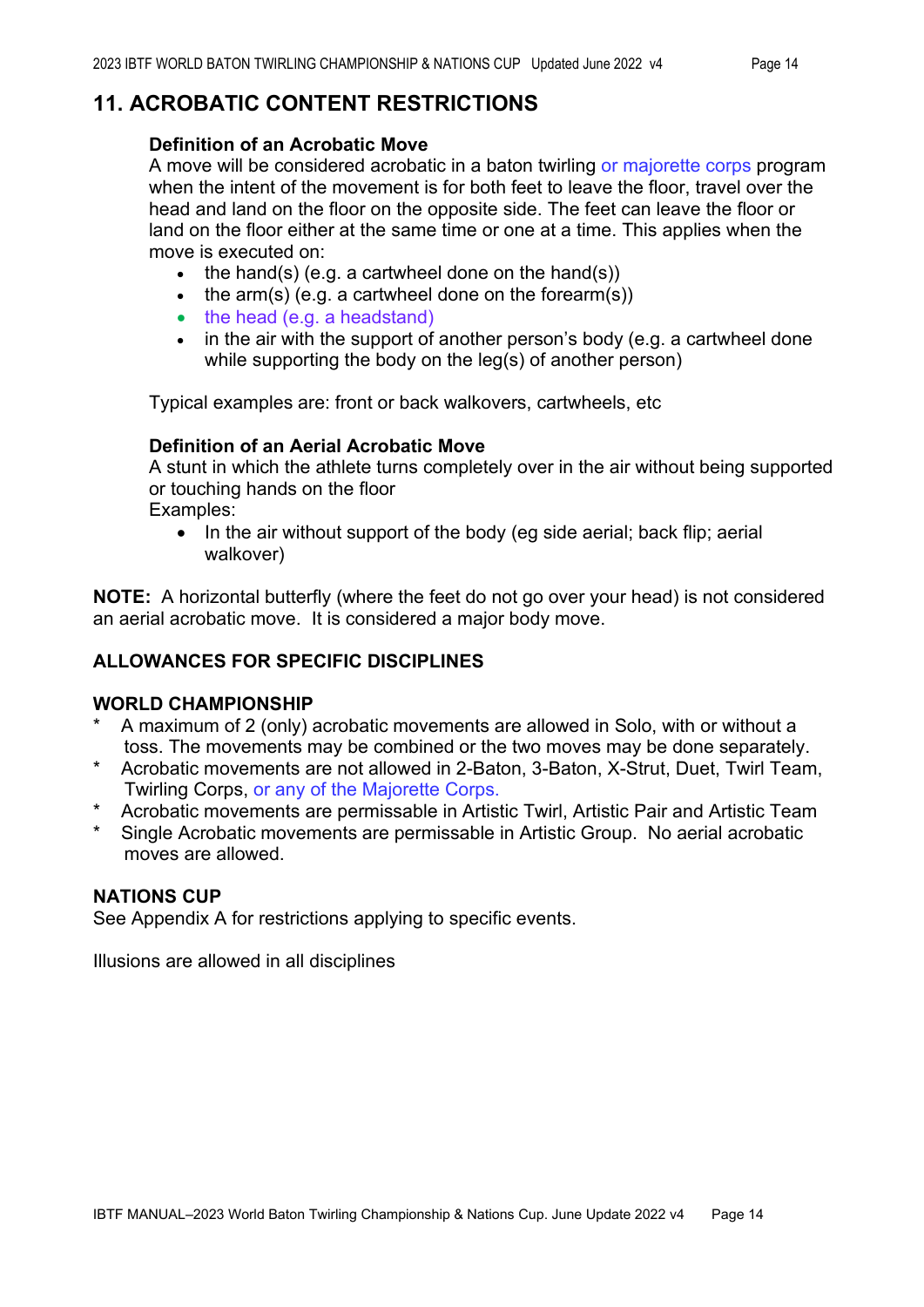#### 12. IMPORTANT DEFINITIONS THAT APPLY TO THE CONTENT RESTRICTION CHARTS IN APPENDIX A:

**Standard Reception** – (refers to type of catch) Vertical or Horizontal RH or LH catch or RH or LH grab.

**Standard Release** – Vertical RH or LH thumb toss. Vertical RH or LH backhand toss or Horizontal, RH or LH forward or reverse.

**Major Body Move:** A move that requires significant control, flexibility, strength, amplitude and extension. This classification includes any body move desired and includes moves such as: Illusions, walkovers, leaps, or jumps (of any type), sauté arabesque, attitude, grand battement, sauté de basque, tour jeté, cabriole, forward or reverse. These moves will be approximately 3 or more counts in duration.

**Minor Body Moves**: A move that does not require significant control, flexibility, strength, amplitude, or extension and additionally does not require horizontal or vertical reorientation to the baton (no body rotations <turns>) or maneuvering the body upside down (illusions, bows, etc). These moves will be approximately 2 counts in duration. This classification includes moves such as: hop, skip, chassé, piqué, step-step, and coupé, sauté. This category will often be used as preparation or follow through movements. Refer to the definition of terms not defined in this chart.

**• ATTENTION**: The chaine'' turn is in the same classification as spin. Ex. Single chaine' turn = 1 spin; double chaine' turn =  $2$  spins

• **REMINDER: Acrobatics** are considered a Content Restriction in disciplines that do not allow them.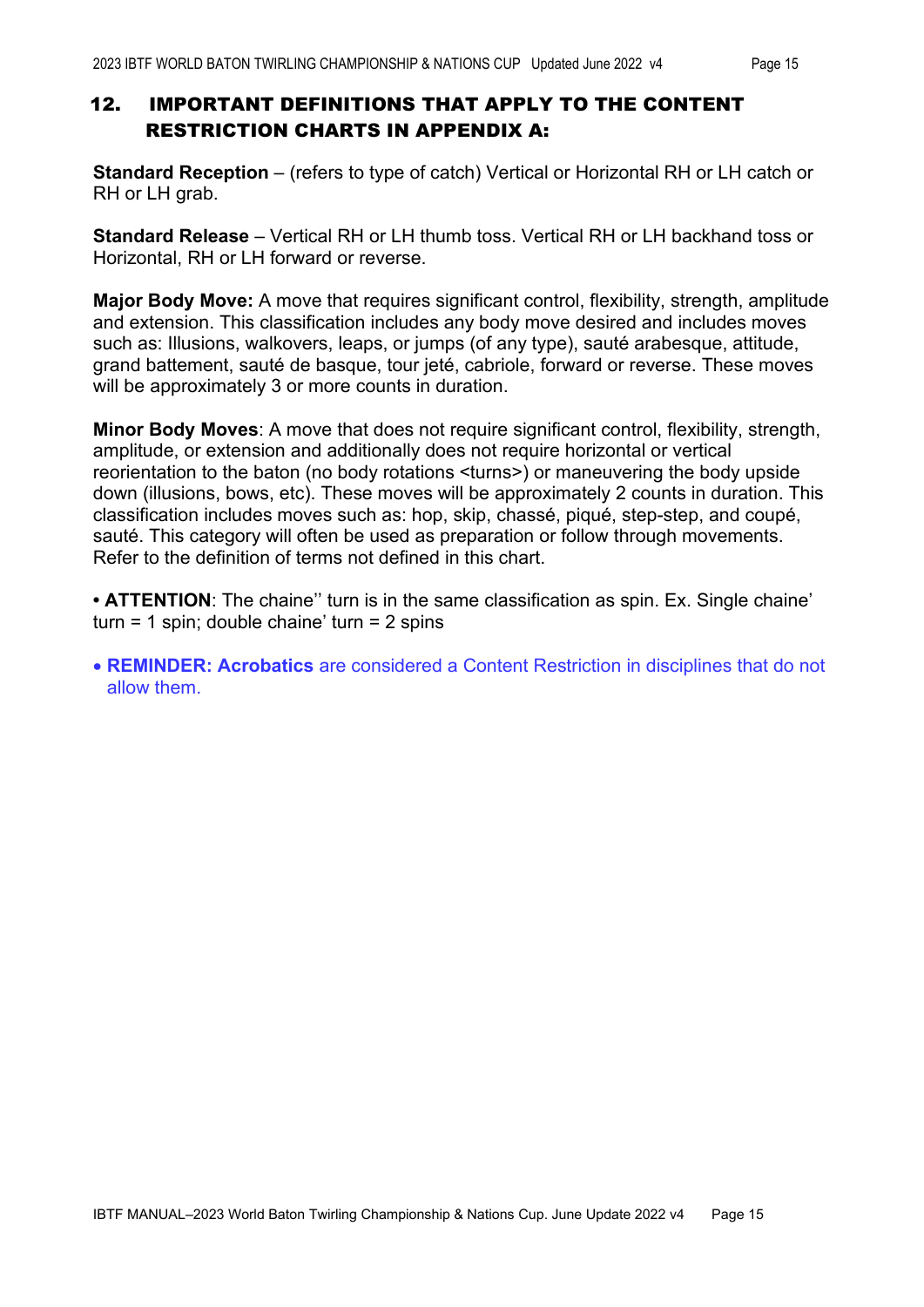#### **13. APPENDIX A – CONTENT RESTRICTIONS**

# **APPENDIX A CONTENT RESTRICTIONS NATIONS CUP (ONLY)**

|                                                            | <b>Solo Content Restrictions</b>                                                                                                                                                                                                                               |                                                                                                                                                                                                                                                                                                                                                                                                                                                                    |
|------------------------------------------------------------|----------------------------------------------------------------------------------------------------------------------------------------------------------------------------------------------------------------------------------------------------------------|--------------------------------------------------------------------------------------------------------------------------------------------------------------------------------------------------------------------------------------------------------------------------------------------------------------------------------------------------------------------------------------------------------------------------------------------------------------------|
| <b>CATEGORY</b>                                            | Level B                                                                                                                                                                                                                                                        | Level A                                                                                                                                                                                                                                                                                                                                                                                                                                                            |
| <b>Spins</b>                                               | 1 - 3 Spins<br><b>Baton</b><br><b>Releases No Restrictions</b><br><b>Reception No Restrictions</b>                                                                                                                                                             | 1 - 4 Spins<br><b>Baton</b><br><b>Releases No Restrictions</b><br><b>Reception No Restrictions</b>                                                                                                                                                                                                                                                                                                                                                                 |
| <b>ACROBATICS</b>                                          | A single acrobatic<br>movement under the toss<br>for a maximum of 2 (only)<br>acrobatic movements<br>Aerial acrobatics are not<br>allowed with or without the<br>toss.<br><b>Baton</b><br><b>Releases No Restrictions</b><br><b>Receptions No Restrictions</b> | A maximum of only 2 acrobatic<br>movements are allowed, with or without a<br>toss. The 2 movements may be combined<br>or the two moves may be done separately.<br>Only one aerial cartwheel is permitted if<br>selected as one of the 2 acrobatic moves<br>permitted.<br>Other Double major body moves are also<br>allowed under a toss, either traveling or<br>stationary<br><b>Baton</b><br><b>Releases No Restrictions</b><br><b>Receptions No Restrictions</b> |
| <b>Stationary Complex</b><br>&<br><b>Traveling Complex</b> | Single major body move under<br>the toss<br><b>Baton</b><br>Releases No Restrictions<br><b>Reception No Restrictions</b>                                                                                                                                       | Single major body move with 2 spins under toss<br><b>Baton</b><br><b>Releases No Restrictions</b><br><b>Reception No Restrictions</b><br>Double major body move is allowed under the<br>toss, either traveling or stationary<br><b>Baton</b><br><b>Releases No Restrictions</b><br>Receptions No Restrictions                                                                                                                                                      |
| <b>Rolls</b>                                               | No continuous front neck rolls<br>$\bullet$<br>(with or without hands)<br>• No front neck figure 8's<br>• No monster rolls (partial or<br>complete)                                                                                                            | No Restrictions                                                                                                                                                                                                                                                                                                                                                                                                                                                    |
| <b>Contact Material</b>                                    | • No Restriction                                                                                                                                                                                                                                               | No Restrictions                                                                                                                                                                                                                                                                                                                                                                                                                                                    |

Clarification: One major body move is allowed under a toss in Level B. Two major body moves are allowed under a toss in Level A. It is NOT allowable to add minor body moves after the toss or before the catch at either level.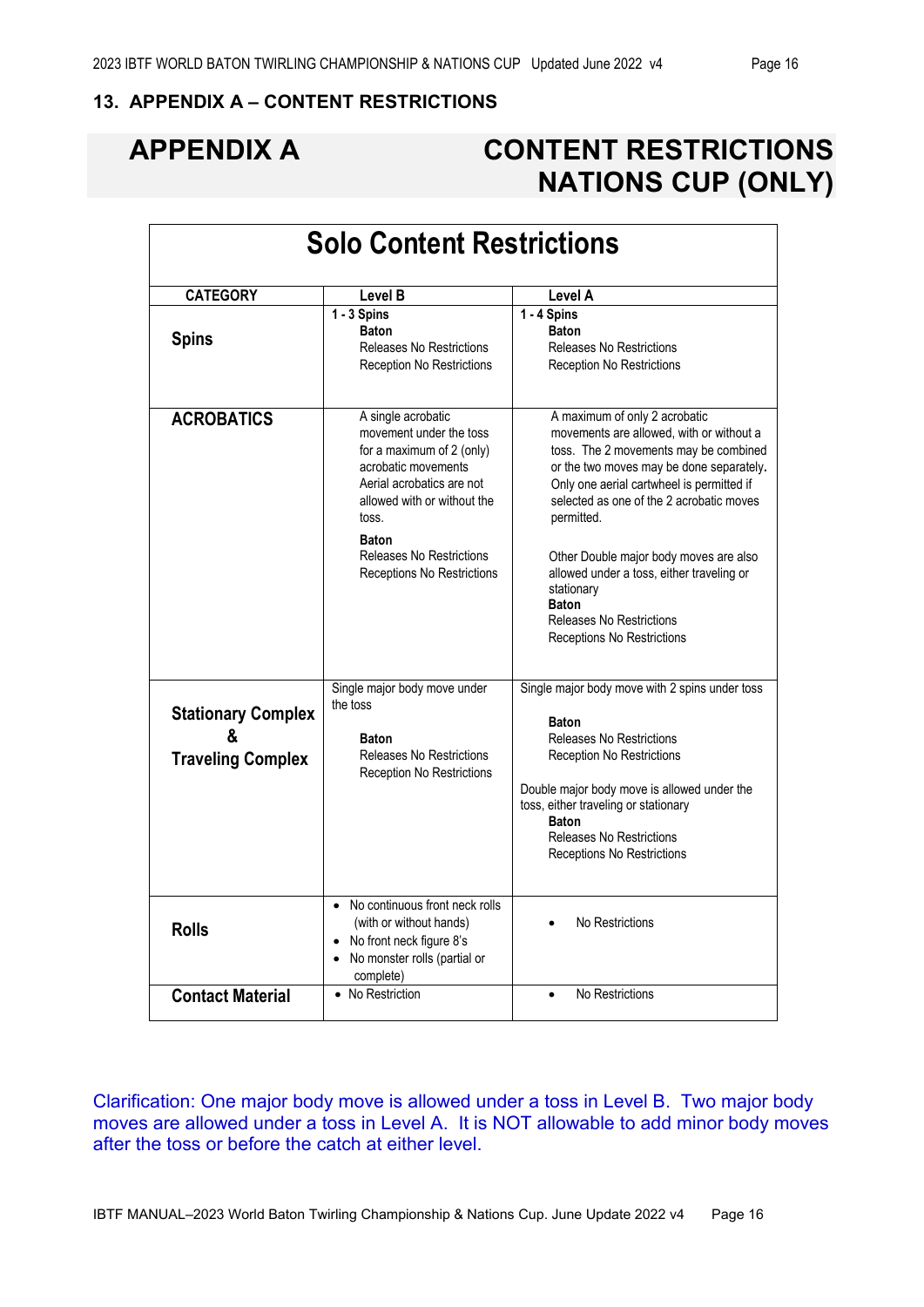# **APPENDIX A CONTENT RESTRICTIONS NATIONS CUP (ONLY)**

| Category                                                                             | Level B                                                                                                                                                                       | Level A                                                                                                                                                                                                                                                                                                                                                    |
|--------------------------------------------------------------------------------------|-------------------------------------------------------------------------------------------------------------------------------------------------------------------------------|------------------------------------------------------------------------------------------------------------------------------------------------------------------------------------------------------------------------------------------------------------------------------------------------------------------------------------------------------------|
| Spins                                                                                | 1 spin<br>Baton<br><b>Releases No Restrictions</b><br>Reception No Restrictions                                                                                               | 2 spins<br>Baton<br><b>Releases No Restrictions</b><br><b>Reception No Restrictions</b>                                                                                                                                                                                                                                                                    |
| <b>Stationary &amp;</b><br><b>Traveling Complex</b><br>Acrobatics are not<br>allowed | Single major body under the toss(s)<br>Baton<br><b>Releases No Restrictions</b><br><b>Reception No Restrictions</b><br>Note - open hand releases are<br>considered "Standard" | Single Major Body move with one spin<br>under toss(s) (this is not considered a<br>double element trick)<br>Baton<br><b>Releases No Restrictions</b><br>Receptions No Restrictions<br>Double major body move is allowed under<br>the toss, either traveling or stationary<br>Baton<br><b>Releases No Restrictions</b><br><b>Receptions No Restrictions</b> |
| <b>Rolls</b>                                                                         | No continuous front neck rolls (with or<br>without hands)<br>No front neck figure 8's<br>No monster rolls (partial or complete)                                               | Partial monster roll is allowed, making<br>360 degree rotation around one arm                                                                                                                                                                                                                                                                              |
| <b>Contact Material</b>                                                              | • No Restrictions                                                                                                                                                             | <b>No Restrictions</b>                                                                                                                                                                                                                                                                                                                                     |

y move may be executed under 1 or 2 batons. This includes both single and double releases, from one or both hands.....high/low, high/high, dual plane, dual pattern, opposition.

Clarification: One major body move is allowed under a toss in Level B. Two major body moves are allowed under a toss in Level A. It is NOT allowable to add minor body moves after the toss or before the catch at either level.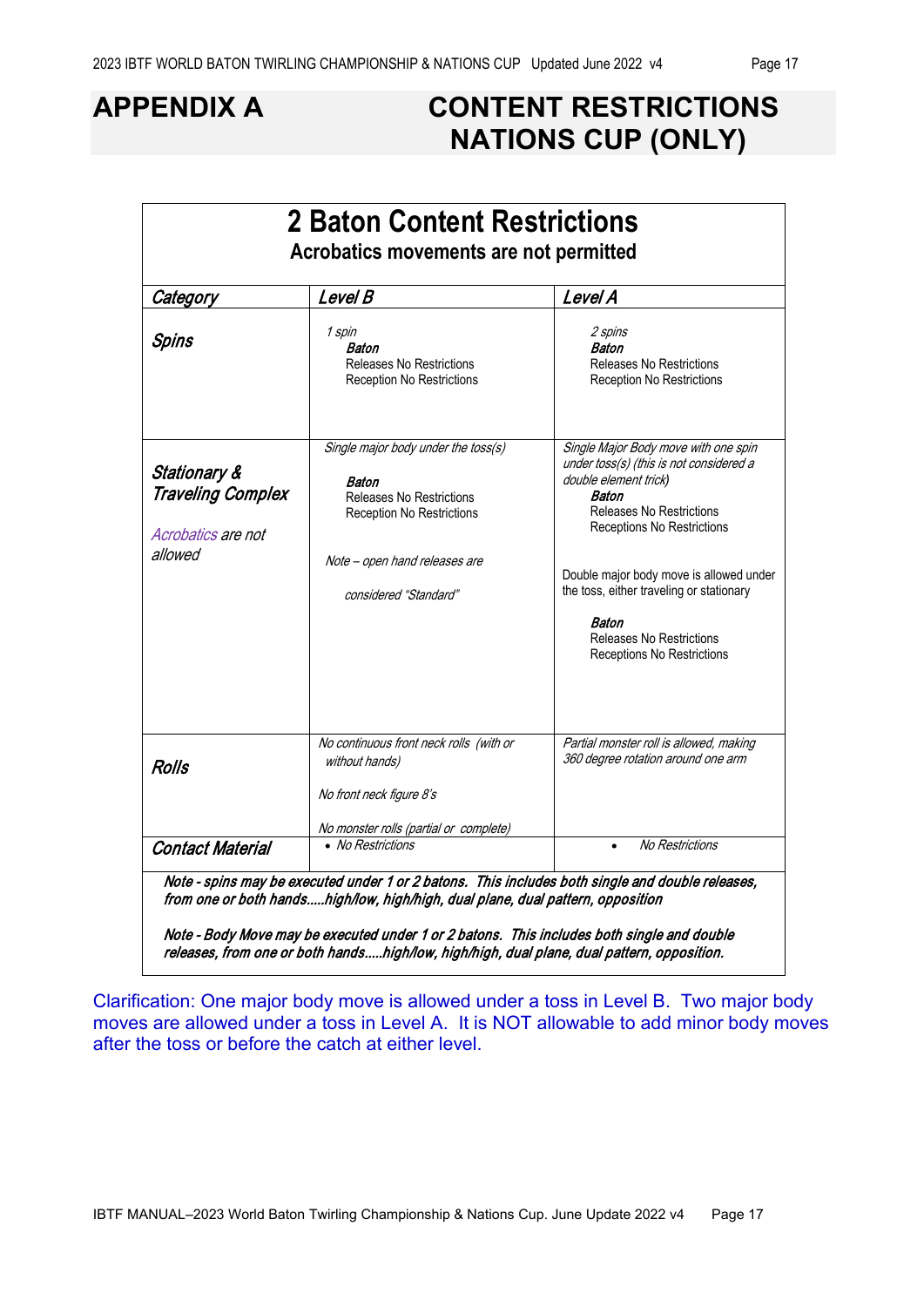# **APPENDIX A CONTENT RESTRICTION NATIONS CUP (ONLY)**

| Category                      | Acrobatics movements are not permitted<br>Level B                                | Level A                                                                                                  |  |
|-------------------------------|----------------------------------------------------------------------------------|----------------------------------------------------------------------------------------------------------|--|
| Spins                         | 1 spins<br>Baton<br><b>Releases No Restrictions</b><br>Reception No Restrictions | 2 spins<br>Baton<br><b>Releases No Restrictions</b><br><b>Reception No Restrictions</b>                  |  |
| Stationary/Traveling          | Single major body under the toss(s)<br>Baton                                     | Single Major Body move with one spin<br>under toss(s) (this is not considered a<br>double element trick) |  |
| Complex                       | Releases No Restrictions<br><b>Reception No Restrictions</b>                     | Baton<br>Releases No Restrictions                                                                        |  |
| Acrobatics are not<br>allowed | Note - open hand releases are                                                    | <b>Reception No Restrictions</b><br>Two Triple tosses are allowed                                        |  |
|                               | considered "Standard<br>One triple toss is allowed                               | Double Element Tricks are not allowed<br>Acrobatics are not allowed                                      |  |
| Rolls                         | • No continuous front neck rolls<br>(with or without hands)                      | Partial monster roll is allowed, making 360<br>degree rotation around one arm                            |  |
|                               | • No front neck figure 8's<br>• No monster rolls (partial or complete)           |                                                                                                          |  |
| <b>Contact Material</b>       | • No Restrictions                                                                | • No Restrictions                                                                                        |  |

before the first one is caught, OR, all 3 batons are released at the same time. For both types of triple tosses, catches can be in any order.

Clarification: One major body move is allowed under a toss in Level B. One major body moves with one spin is allowed under a toss in Level A. It is NOT allowable to add minor body moves after the toss or before the catch at either level.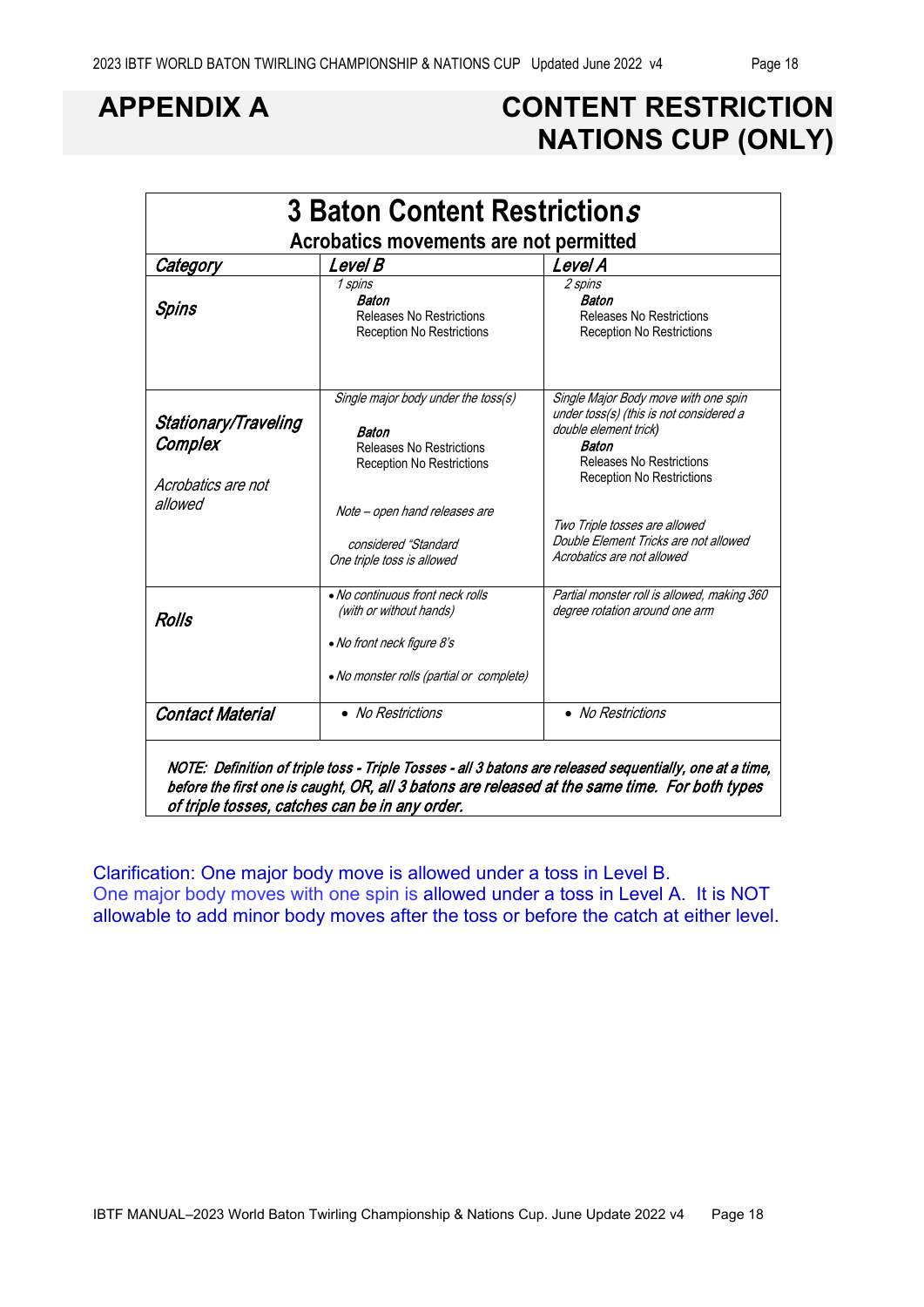#### **APPENDIX A CONTENT RESTRICTIONS THE FOLLOWING X STRUT CONTENT RESTRICTIONS LISTED HERE ARE FOR ALL LEVELS OF COMPETITION (Level B, Level A, & World Level):**  • **Acrobatic movements are not permitted.**  • **Floor contact with body parts other than the feet is not allowed.** • **Intentional floor contact with the baton is permitted.**  • **Tosses/rolls/fingers/any form of releases are not permitted. THE FOLLOIWNG X STRUT CONTEENT RESTRICTIONS LISTED HERE ARE FOR LEVEL B AND LEVEL A ONLY:** *Category Level B Level A*  **Body movements** | Single major body movements can be executed one at a time whether stationary or traveling. Single major body movements (illusion, leap, leg hold and layback) cannot be done in combination with each other or themselves. (i.e., no double illusions, etc.) A layback, if executed at the B level, must be executed with both feet on the ground. Double major body moves executed on one foot **ARE** permitted (i.e, double illusion or illusion into leg hold, etc.) Triple major body movements executed on one foot or simultaneously **ARE NOT** permitted stationary or traveling (i.e. triple illusion, illusion into leg hold into another illusion, double leap into illusion without changing support or landing leg etc) Elements where the balance leg is changed are not restricted. Layback on 1 foot is allowed. **Baton Movements NOTE:** Baton movements are the same regardless of level (B Level, A Level or World Level) **Refer to the X Strut Concept Summary on Page 38-40 for complete details.**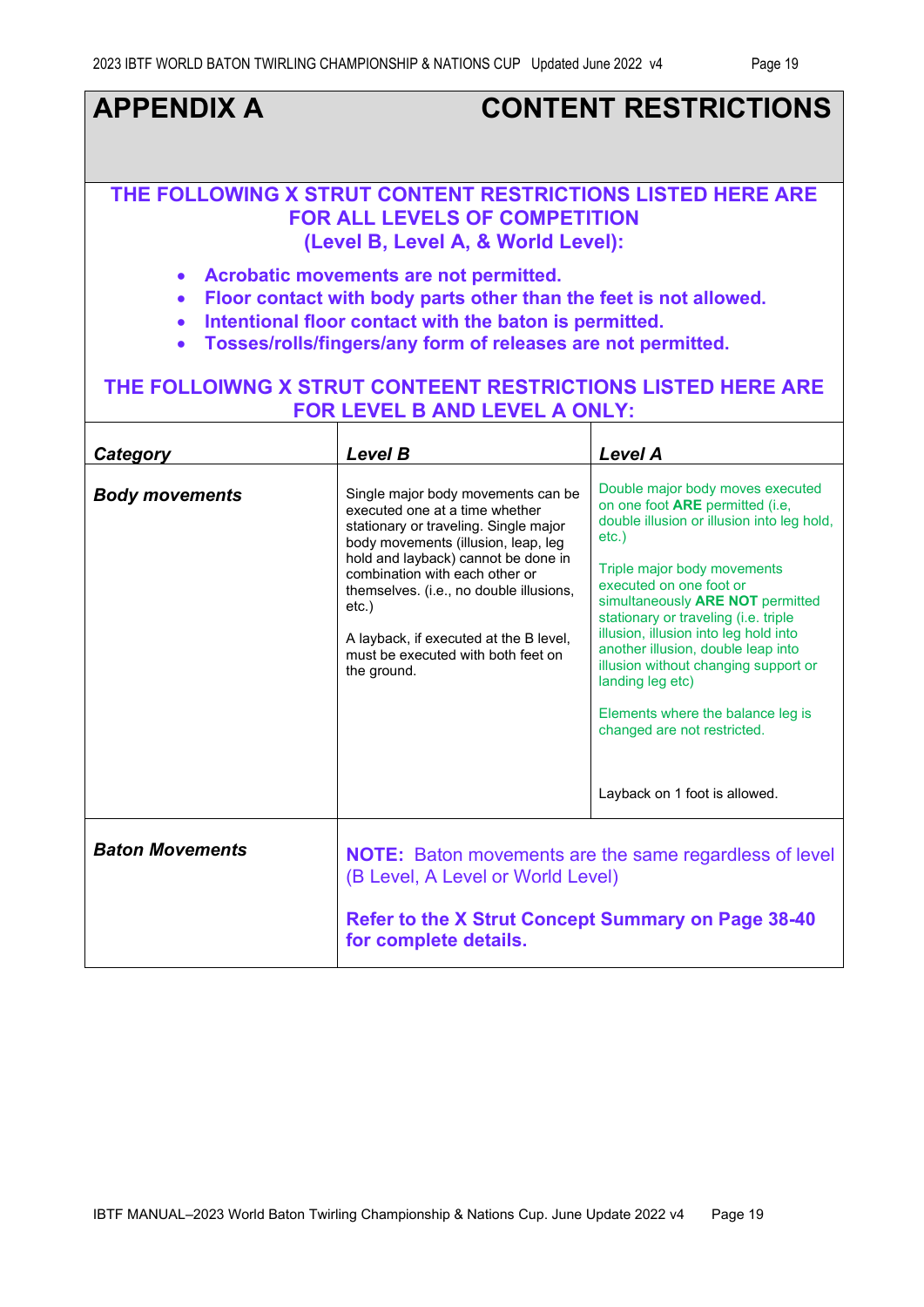# **APPENDIX A CONTENT RESTRICTION NATIONS CUP (ONLY)**

| <b>Duet Content Restrictions</b><br>Acrobatic movements are not permitted |                                                                                                                                    |                                                                                                                                                                            |  |  |  |  |  |
|---------------------------------------------------------------------------|------------------------------------------------------------------------------------------------------------------------------------|----------------------------------------------------------------------------------------------------------------------------------------------------------------------------|--|--|--|--|--|
| <b>CATEGORY</b>                                                           | Level B                                                                                                                            | Level A                                                                                                                                                                    |  |  |  |  |  |
| <b>Spins</b>                                                              | $1 - 3$ Spins<br><b>Baton</b><br>Releases No Restrictions<br><b>Reception No Restrictions</b>                                      | 1 - 4 Spins<br><b>Baton</b><br><b>Releases No Restrictions</b><br><b>Reception No Restrictions</b>                                                                         |  |  |  |  |  |
| <b>Stationary Complex</b><br>&<br><b>Traveling Complex</b>                | Single major body move under<br>the toss<br><b>Baton</b><br>Releases No Restrictions<br><b>Reception No Restrictions</b>           | Double major body moves are permitted under<br>the toss<br><b>Baton</b><br><b>Releases No Restrictions</b><br><b>Reception No Restrictions</b>                             |  |  |  |  |  |
| Acrobatics are not<br>allowed                                             |                                                                                                                                    | Double major body move is allowed under the<br>toss, either traveling or stationary<br><b>Baton</b><br><b>Releases No Restrictions</b><br><b>Reception No Restrictions</b> |  |  |  |  |  |
|                                                                           |                                                                                                                                    | Triple Major body moves are NOT allowed,<br>either Stationary or Travelling.                                                                                               |  |  |  |  |  |
| <b>Rolls</b>                                                              | No continuous front neck rolls<br>(with or without hands)<br>No front neck figure 8's<br>No monster rolls (partial or<br>complete) | No Restrictions<br>$\bullet$                                                                                                                                               |  |  |  |  |  |

Clarification: One major body move is allowed under a toss in Level B. Two major body moves are allowed under a toss in Level A. It is NOT allowable to add minor body moves after the toss or before the catch at either level.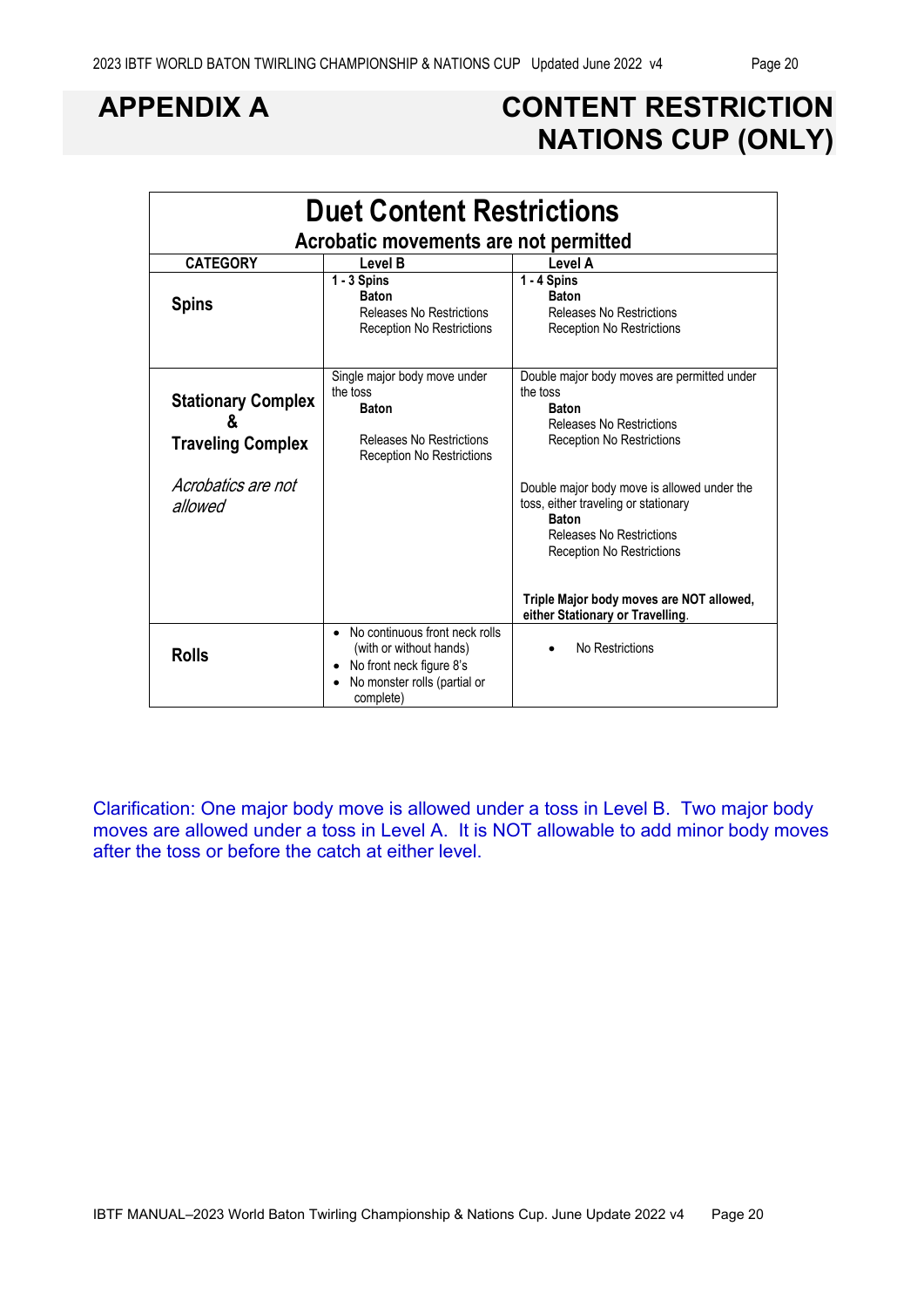$\mathbf{r}$ 

# **APPENDIX A CONTENT RESTRICTION NATIONS CUP (ONLY)**

|                                                            |                                                                                                                                                              | <b>Artistic Twirl &amp; Artistic Pair Content Restrictions</b><br>Acrobatic movements are allowed (considered as major body movements)                                                                                                                                                                                                                                                                        |
|------------------------------------------------------------|--------------------------------------------------------------------------------------------------------------------------------------------------------------|---------------------------------------------------------------------------------------------------------------------------------------------------------------------------------------------------------------------------------------------------------------------------------------------------------------------------------------------------------------------------------------------------------------|
| <b>CATEGORY</b>                                            | <b>Level B</b>                                                                                                                                               | Level A                                                                                                                                                                                                                                                                                                                                                                                                       |
| <b>Spins</b>                                               | $1 - 3$ Spins<br><b>Baton</b><br>Releases No Restrictions<br><b>Reception No Restrictions</b>                                                                | 1 - 4 Spins<br><b>Baton</b><br><b>Releases No Restrictions</b><br><b>Reception No Restrictions</b>                                                                                                                                                                                                                                                                                                            |
| <b>Aerial Acrobatic</b>                                    | Not Allowed with or without<br>the toss.                                                                                                                     | Aerial cartwheels ONLY (1) under the toss<br><b>Baton</b><br><b>Releases No Restrictions</b><br><b>Reception No Restrictions</b><br><b>Body</b><br>Minor body moves on release only are<br>allowed<br><b>Reception No Restrictions</b><br>Aerial Cartwheels cannot be used in<br>combination with any other body move<br>No other aerial acrobatic moves allowed                                              |
| <b>Stationary Complex</b><br>&<br><b>Traveling Complex</b> | Single major body move under<br>the toss<br><b>Baton</b><br><b>Releases No Restrictions</b><br><b>Reception No Restrictions</b>                              | Single major body move with 2 spins under toss<br><b>Baton</b><br><b>Releases No Restrictions</b><br><b>Reception No Restrictions</b><br>Double major body move is allowed under the<br>toss, either traveling or stationary<br><b>Baton</b><br><b>Releases No Restrictions</b><br><b>Reception No Restrictions</b><br>Double Major Tricks are allowed, either<br>Stationary or Travelling. No limited number |
| <b>Rolls</b>                                               | No continuous front neck rolls<br>$\bullet$<br>(with or without hands)<br>No front neck figure 8's<br>$\bullet$<br>No monster rolls (partial or<br>complete) | No Restrictions                                                                                                                                                                                                                                                                                                                                                                                               |

Clarification: One major body move is allowed under a toss in Level B. Two major body moves are allowed under a toss in Level A. It is NOT allowable to add minor body moves after the toss or before the catch at either level.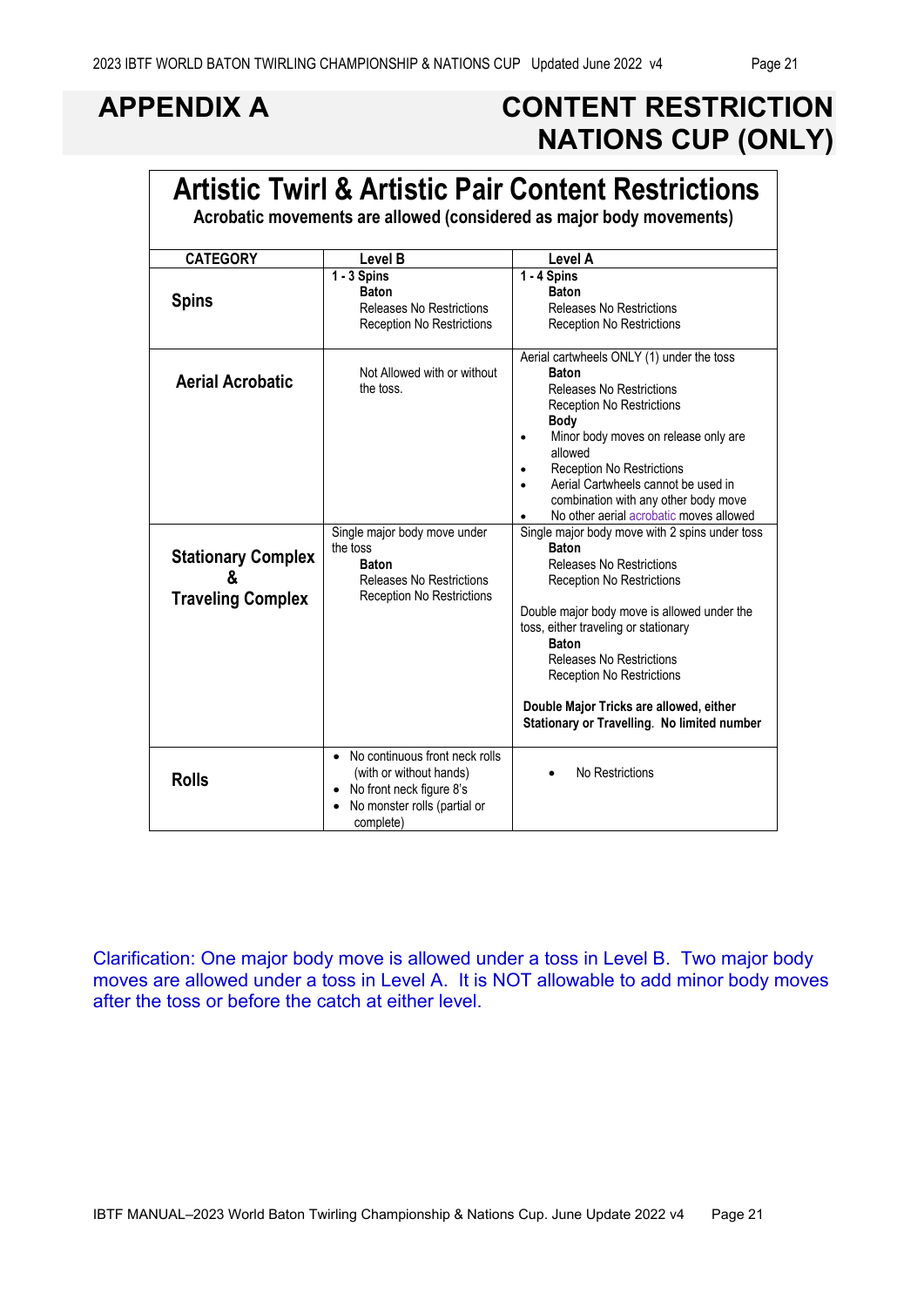# **APPENDIX A CONTENT RESTRICTION NATIONS CUP (ONLY)**

|                                                              | <b>Artistic Team Content Restrictions</b><br>applying to one or all team members                                                                                |                                                                                                                                         |
|--------------------------------------------------------------|-----------------------------------------------------------------------------------------------------------------------------------------------------------------|-----------------------------------------------------------------------------------------------------------------------------------------|
|                                                              | Acrobatic movements are allowed (considered as major body move)                                                                                                 |                                                                                                                                         |
| <b>CATEGORY</b>                                              | Level B                                                                                                                                                         | Level A                                                                                                                                 |
| <b>Spins</b>                                                 | $\bullet$ 1 -2 spins<br><b>Baton</b><br><b>Releases No Restrictions</b><br><b>Reception No Restrictions</b>                                                     | $\bullet$ 1 - 3 spins<br><b>Baton</b><br><b>Releases No Restrictions</b><br><b>Reception No Restrictions</b>                            |
| <b>Aerial Acrobatics</b><br>(considered major<br>body moves) | Not allowed with or<br>$\bullet$<br>without toss                                                                                                                | • Not allowed with or without toss                                                                                                      |
| <b>Stationary Complex</b><br>&<br><b>Traveling Complex</b>   | Single major body move<br>under the toss<br>Baton<br><b>Releases No Restrictions</b><br><b>Reception No Restrictions</b>                                        | Single major body move with<br>1 spin under toss<br><b>Baton</b><br><b>Releases No Restrictions</b><br><b>Reception No Restrictions</b> |
| <b>Double Element</b><br><b>Tricks</b>                       | Not Allowed under the<br>$\bullet$<br>toss                                                                                                                      | • Not Allowed under the toss                                                                                                            |
| <b>Rolls</b>                                                 | No continuous front neck<br>rolls (with or without<br>hands)<br>No front neck figure 8's<br>$\bullet$<br>No monster rolls (partial or<br>$\bullet$<br>complete) | No Restrictions                                                                                                                         |
| <b>Contact Material</b>                                      | No Restrictions<br>$\bullet$                                                                                                                                    | No Restrictions<br>$\bullet$                                                                                                            |

Clarification: One major body move is allowed under a toss in Level B. One major body moves with one spin is allowed under a toss in Level A. It is NOT allowable to add minor body moves after the toss or before the catch at either level.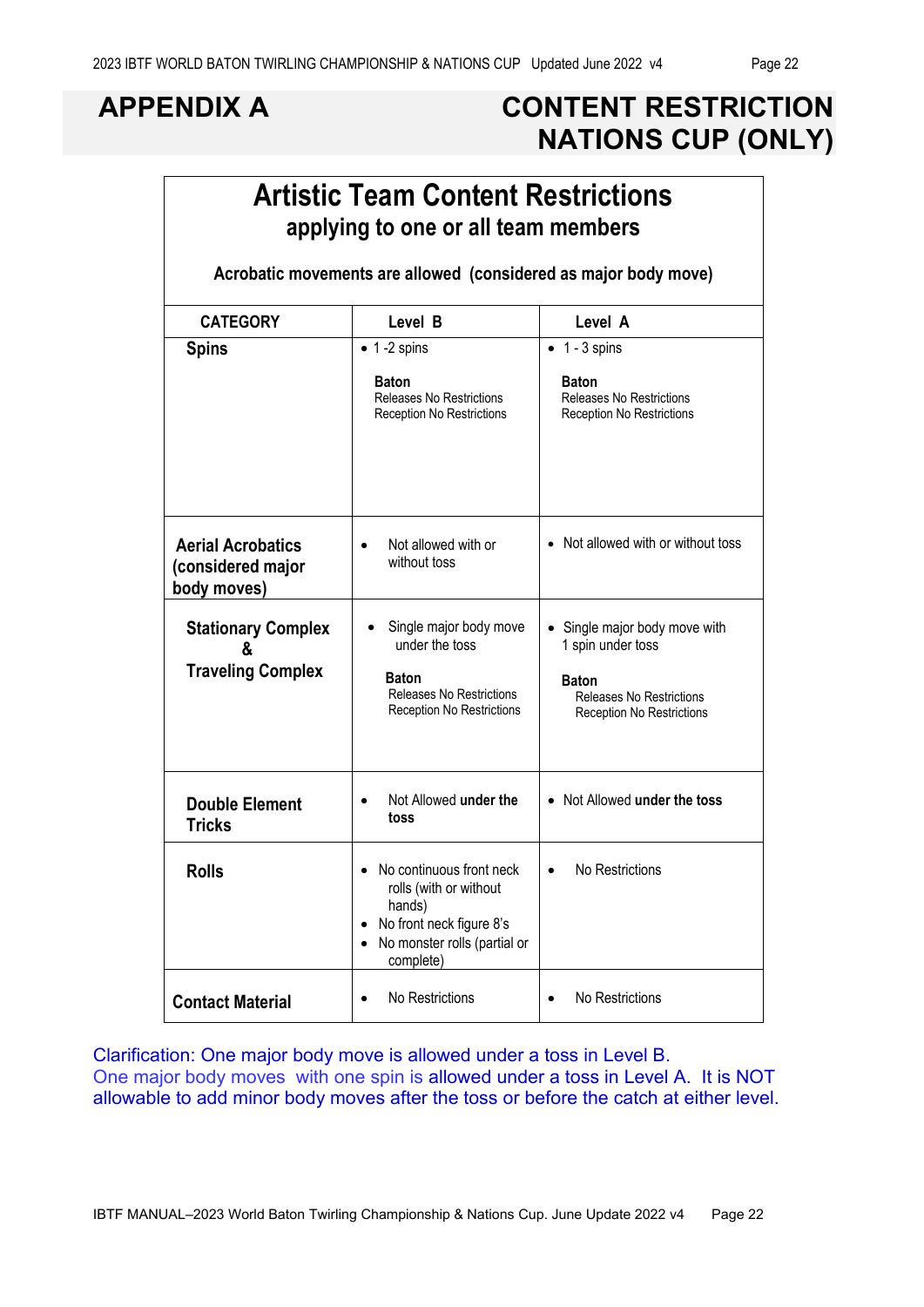# **APPENDIX A CONTENT RESTRICTION NATIONS CUP (ONLY)**

| <b>Twirl Team</b><br><b>Content Restrictions</b><br>applying to one or all team members |                                                                                                                                       |                                                                                                                                         |  |  |  |  |  |  |
|-----------------------------------------------------------------------------------------|---------------------------------------------------------------------------------------------------------------------------------------|-----------------------------------------------------------------------------------------------------------------------------------------|--|--|--|--|--|--|
|                                                                                         | Acrobatic movements are not permitted                                                                                                 |                                                                                                                                         |  |  |  |  |  |  |
| <b>CATEGORY</b>                                                                         | Level B                                                                                                                               | Level A                                                                                                                                 |  |  |  |  |  |  |
| <b>Spins</b>                                                                            | $\bullet$ 1 -2 spins                                                                                                                  | $\bullet$ 1 - 3 spins                                                                                                                   |  |  |  |  |  |  |
|                                                                                         | <b>Baton</b><br><b>Releases No Restrictions</b><br><b>Reception No Restrictions</b>                                                   | <b>Baton</b><br><b>Releases No Restrictions</b><br><b>Reception No Restrictions</b>                                                     |  |  |  |  |  |  |
| <b>Stationary Complex</b><br>&<br><b>Traveling Complex</b>                              | Single major body move<br>under the toss<br>Baton<br><b>Releases No Restrictions</b><br><b>Reception No Restrictions</b>              | Single major body move with<br>1 spin under toss<br><b>Baton</b><br><b>Releases No Restrictions</b><br><b>Reception No Restrictions</b> |  |  |  |  |  |  |
| <b>Double Element</b><br><b>Tricks</b>                                                  | Not Allowed under the<br>toss                                                                                                         | • Not Allowed under the toss                                                                                                            |  |  |  |  |  |  |
| <b>Rolls</b>                                                                            | No continuous front neck<br>rolls (with or without<br>hands)<br>No front neck figure 8's<br>No monster rolls (partial or<br>complete) | No Restrictions<br>$\bullet$                                                                                                            |  |  |  |  |  |  |
| <b>Contact Material</b>                                                                 | No Restrictions                                                                                                                       | No Restrictions<br>$\bullet$                                                                                                            |  |  |  |  |  |  |

Clarification: One major body move is allowed under a toss in Level B. One major body moves with one spin is allowed under a toss in Level A. It is NOT allowable to add minor body moves after the toss or before the catch at either level.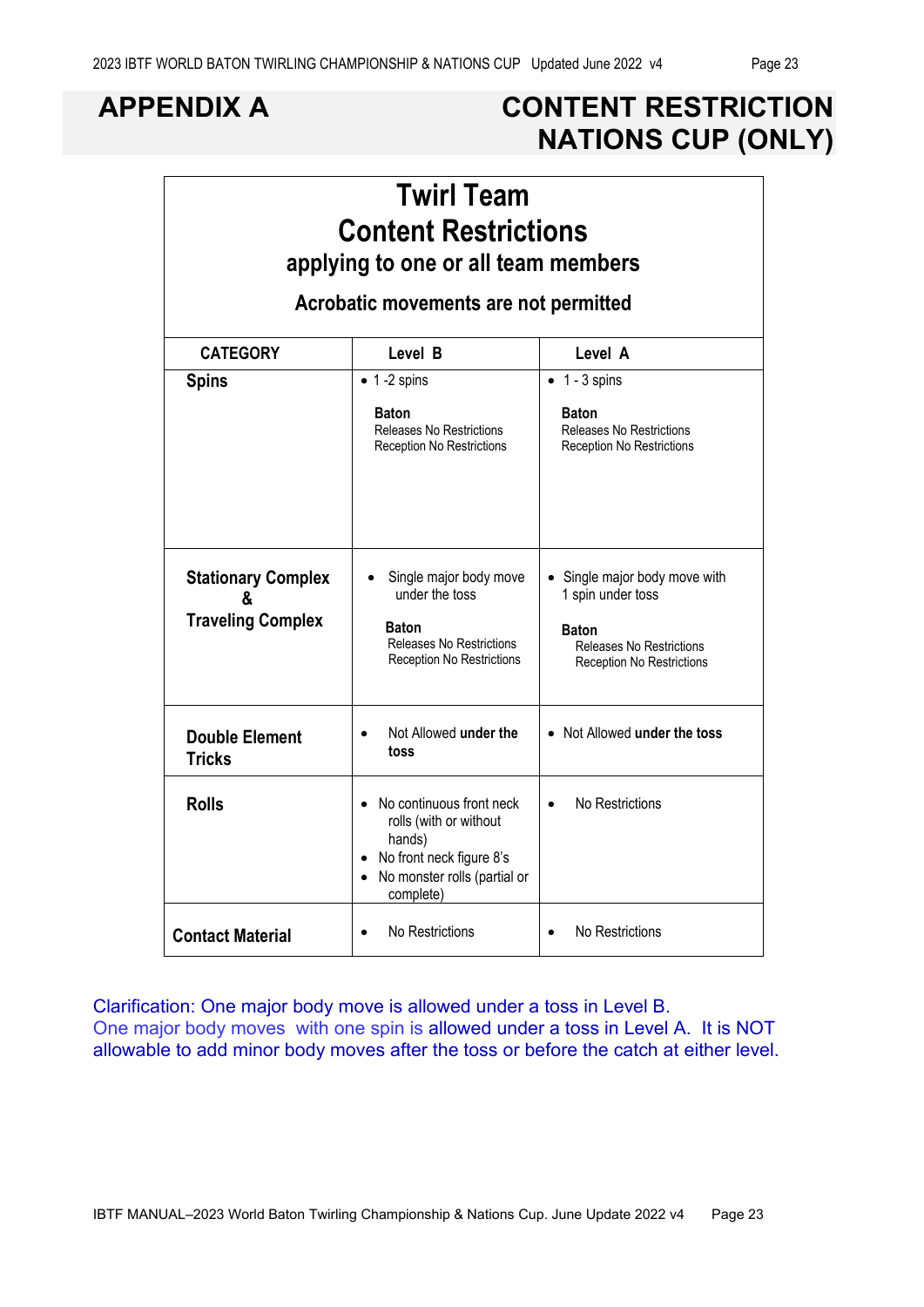|                                                            | <b>ARTISTIC GROUP</b>                                                                                                           |
|------------------------------------------------------------|---------------------------------------------------------------------------------------------------------------------------------|
|                                                            | <b>CONTENT RESTRICTIONS</b><br>(WORLD CHAMPIONSHIP ONLY)                                                                        |
| <b>CATEGORY</b>                                            | One level Only                                                                                                                  |
| <b>Spins</b>                                               | $\bullet$ 1-2 spins                                                                                                             |
|                                                            | <b>Baton</b><br>Releases No Restrictions<br>Reception No Restrictions                                                           |
| <b>Aerial Acrobatic</b>                                    | Not allowed with or without toss                                                                                                |
| <b>Stationary Complex</b><br>&<br><b>Traveling Complex</b> | Single major body move under the toss<br><b>Baton</b><br><b>Releases No Restrictions</b><br>Reception No Restrictions           |
| <b>Double Element Tricks</b>                               | Not Allowed under the toss                                                                                                      |
| <b>Rolls</b>                                               | No continuous front neck rolls (with or without<br>hands)<br>No front neck figure 8's<br>No monster rolls (partial or complete) |
| <b>Contact Material</b>                                    | No Restrictions                                                                                                                 |

Clarification: One major body move is allowed. It is NOT allowable to add minor body moves after the toss or before the catch.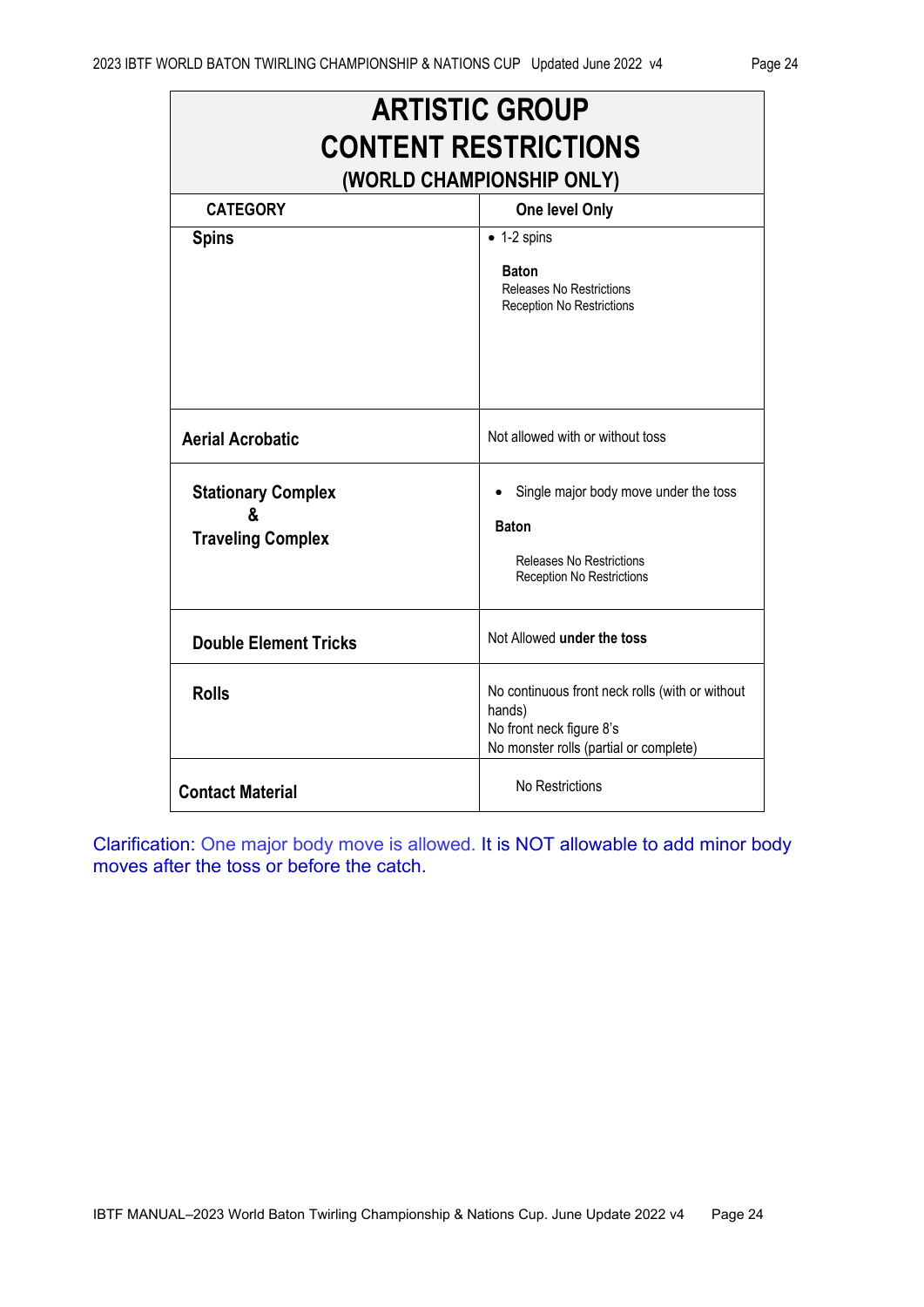**14. PENALTIES** The WBTF or WFNBTA base score is normalized in the tabulation program to a 10 pt. value. (e.g: For the individual disciplines of Solo, 2 Baton, and 3 Baton a score on a 100 pt. scale is converted to a 10 pt. scale.) See the IBTF Competition Handbook for all detailed information related to penalties.

| <b>Penalty</b>                                                                                                                                  | <b>Description</b>                                                                                                                                                                                                                                                                                                                                                   | <b>Deduction</b>                                                      |
|-------------------------------------------------------------------------------------------------------------------------------------------------|----------------------------------------------------------------------------------------------------------------------------------------------------------------------------------------------------------------------------------------------------------------------------------------------------------------------------------------------------------------------|-----------------------------------------------------------------------|
| <b>DROP OR A FALL</b><br>Solo, 2 Baton, 3 Baton,<br><b>Artistic Twirl and Artistic Pair</b><br>disciplines                                      | A (0.1) penalty per drop or fall will be deducted from<br>each judges score by the Penalty judge. Tabulation<br>converts the penalty from a 100 pt. Scale to a 10<br>point scale to normalize the penalty to 0.1 pt.                                                                                                                                                 | 0.1 pts.per infraction<br>(Deducted from each<br><b>Judges Score)</b> |
| <b>DROP OR A FALL</b><br>X-Strut, Duet, Artistic Team,<br><b>Twirl Team and Artistic Group</b><br>disciplines                                   | A (1.0) penalty per drop or fall deducted from each<br>judges score by the Penalty judges from a 100 pt.<br>Scale.                                                                                                                                                                                                                                                   | 1.0 pts.per infraction<br>(Deducted from each<br><b>Judges Score)</b> |
| <b>DROP OR A FALL</b><br><b>Twirling Corps</b>                                                                                                  | A (0.5) penalty per drop or fall deducted from each<br>judges score by the Penalty judges on a 100 pt.<br>Scale.                                                                                                                                                                                                                                                     | 0.5 pts per infraction.<br>(Deducted from each<br>Judges Score)       |
| <b>TIMING PENALTY -</b><br><b>Twirl Team &amp; Twirling Corps</b>                                                                               | Overtime. Timing & judging will start on the first salute<br>and end on the final salute being shown.                                                                                                                                                                                                                                                                | 0.1 pt per second<br>(Deducted from each<br><b>Judges Score)</b>      |
| <b>FAILURE TO SALUTE at the</b><br>beginning and/or the end of<br>the performance.-<br><b>Twirl Team</b>                                        | A 0.5 pt. deduction per infraction will be deducted<br>from each judges score by the Penalty judges from a<br>100 pt. Scale.                                                                                                                                                                                                                                         | 0.5 pts per infraction<br>(Deducted from each<br><b>Judges Score)</b> |
| <b>FAILURE TO SALUTE at the</b><br>beginning and/or the end of<br>the performance.-<br><b>X-Strut</b>                                           | A 1.0 pt. deduction per infraction will be deducted<br>from each judges score by the Penalty judge. from a<br>100 pt. Scale.                                                                                                                                                                                                                                         | 1.0 pt.per infraction<br>(Deducted from each<br><b>Judges Score)</b>  |
| Penalties specific to X-Strut for<br>the following:                                                                                             | A 0.5 pt. deduction per infraction will be deducted<br>from each judges score by the Penalty judge from a<br>100 pt. Scale for the following:<br><b>Out of Step</b><br>$\bullet$<br>Twirling (per violation)<br>٠<br>Omitted basic strut per section<br>$\bullet$<br>Floor contact of baton or body<br>$\bullet$<br>Performing after final salute<br>Improper salute | 0.5 pts per infraction<br>(Deducted from each<br><b>Judges Score)</b> |
| Penalties specific to X-Strut for<br><b>Incorrect Floor Pattern.</b>                                                                            | A 1.0 pt. deduction per infraction will be deducted<br>from each judges score by the Penalty judge. from a<br>100 pt. Scale.                                                                                                                                                                                                                                         | 1.0 pt. per infraction<br>(Deducted from each<br><b>Judges Score)</b> |
| <b>NATIONS CUP</b><br><b>WBTF - RESTRICTED</b><br><b>CONTENT</b> for Solo,<br>2 Baton, 3 Baton, Artistic Twirl<br>and Artistic Pair disciplines | A 1.0 pt. deduction per infraction from each<br>judges score by the Penalty judge. Tabulation<br>converts the penalty from a 100 pt. Scale to a 10<br>point scale to normalize the penalty to 1.0 pt.                                                                                                                                                                | 1.0 pt. per infraction<br>(Deducted from each<br><b>Judges Score)</b> |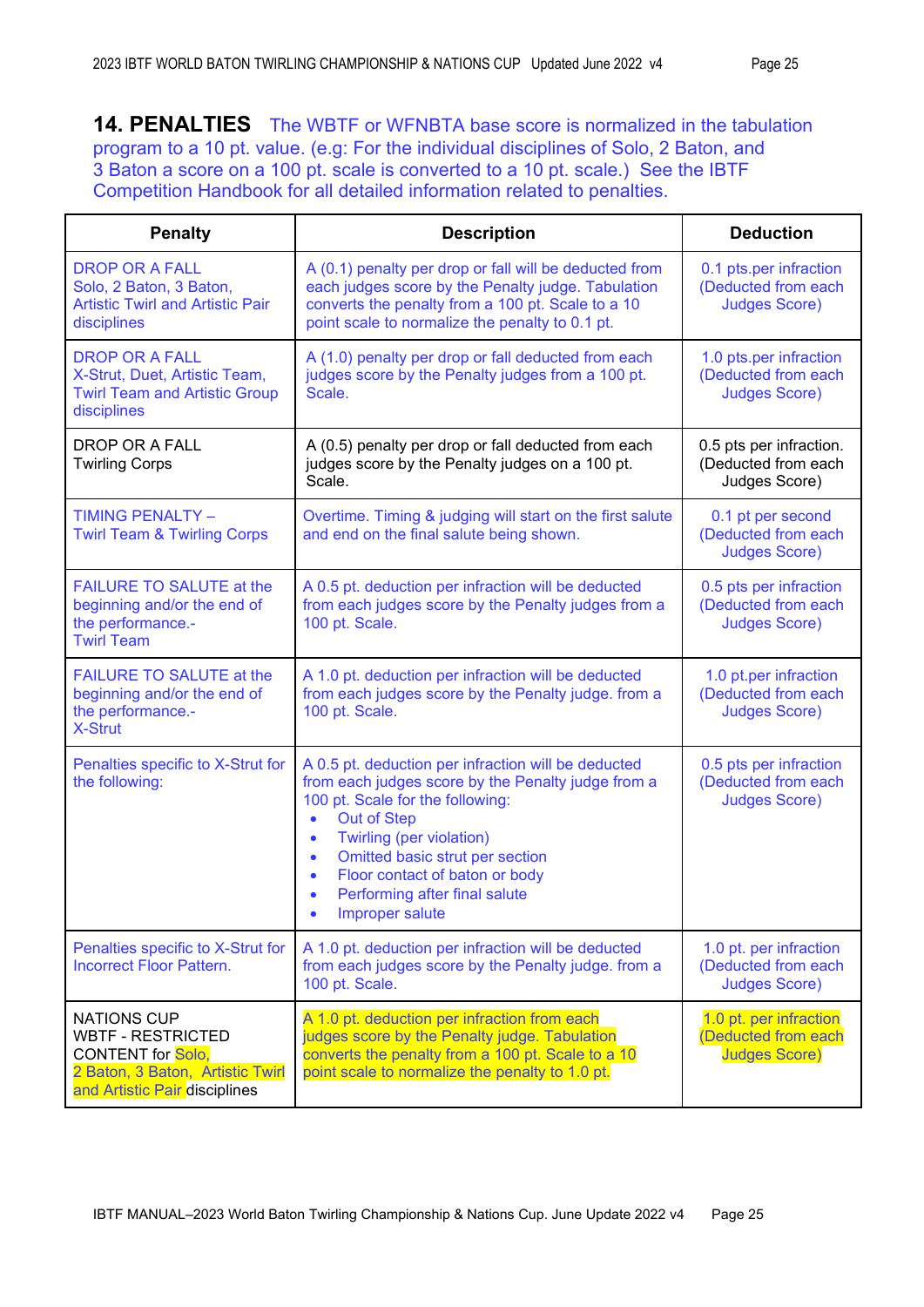|                                                                                                                       | <b>PENALTIES (CONTINUED)</b>                                                                                                                                                                                                                                                                                                                                     |                                                                       |  |  |  |  |  |  |
|-----------------------------------------------------------------------------------------------------------------------|------------------------------------------------------------------------------------------------------------------------------------------------------------------------------------------------------------------------------------------------------------------------------------------------------------------------------------------------------------------|-----------------------------------------------------------------------|--|--|--|--|--|--|
| <b>NATIONS CUP</b><br><b>WFNBTA - RESTRICTED</b><br><b>CONTENT For Duet, and X-</b><br><b>Strut disciplines</b>       | A 10-point deduction per infraction per judge will be<br>assessed for including material that violates the<br>written content restrictions on a 100 point scale.                                                                                                                                                                                                 | 10 pt.per infraction<br>(Deducted from each<br><b>Judges Score)</b>   |  |  |  |  |  |  |
| <b>NATIONS CUP</b><br><b>RESTRICTED CONTENT -</b><br><b>Artistic Team, Twirling Team</b>                              | A 10-point deduction per infraction per judge for<br>including material that violates the written content<br>restrictions on a 100 point scale.                                                                                                                                                                                                                  | 10 pts.per infraction<br>(Deducted from each<br><b>Judges Score)</b>  |  |  |  |  |  |  |
| <b>WORLD CHAMPIONSHIP</b><br><b>RESTRICTED CONTENT for</b><br><b>Twirling Corps and all</b><br><b>Majorette Corps</b> | A 10-point deduction per infraction per judge will be<br>assessed for including material that violates the<br>written content restrictions on a 100 point scale.                                                                                                                                                                                                 | 10 pts. per infraction<br>(Deducted from each<br><b>Judges Score)</b> |  |  |  |  |  |  |
| <b>WORLD CHAMPIONSHIP</b><br><b>RESTRICTED CONTENT for</b><br><b>Artistic Group Corps ONLY</b>                        | A 10-point deduction per infraction from the gross<br>score for including material that violates the written<br>content restrictions on a 100 point scale.                                                                                                                                                                                                       | 10 pts.per infraction<br>(Deducted from the<br>gross Score)           |  |  |  |  |  |  |
| COSTUME / FOOTWEAR /<br><b>EQUIPMENT FAILURE - AII</b><br>Events                                                      | The Technical Advisor or the Judges' Chair may stop<br>the competition for reasons listed under the header<br>on the Timing/Penalty Sheet                                                                                                                                                                                                                        |                                                                       |  |  |  |  |  |  |
| <b>LEAVING THE FLOOR - All</b><br>Individual, Duet, and Artistic<br>Pair disciplines                                  | Any athlete leaving the floor, before the end of the<br>music has been reached (for reasons other than<br>illness, first aid, music and costume problems*)                                                                                                                                                                                                       | $0.2$ pts.<br>(Deducted from each<br>Judges Score)                    |  |  |  |  |  |  |
| LEAVING THE FLOOR - Team<br>and Group disciplines                                                                     | Athlete(s) leaving the floor, before the minimum time<br>has been reached (for reasons other than illness, first<br>aid, music and costume problems*)                                                                                                                                                                                                            | 5.0 pts.<br>(Deducted from each<br>Judges Score)                      |  |  |  |  |  |  |
| <b>LEAVING THE FLOOR -</b><br>Unsportsmanlike Behavior                                                                | Any athlete(s) leaving the floor, before or after the<br>end of the music has been reached due to an<br>unsportsmanlike attitude of disgust, anger,<br>disappointment, unprofessionalism, etc. is cause for<br>DISQUALIFICATION (NO score). The assessment of<br>the technical/judges chairs as to which type of<br>departure is taken should be their decision. | <b>DISQUALIFICATION</b><br>(NO score)                                 |  |  |  |  |  |  |
| <b>REGULATION OF BATON</b><br><b>APPARATUS</b>                                                                        | A 10-point deduction from each judges' score for non-<br>conformance of using a standard baton. See Baton<br>definition on page 22.                                                                                                                                                                                                                              | $10$ pts.<br>(Deducted from each<br>Judges Score)                     |  |  |  |  |  |  |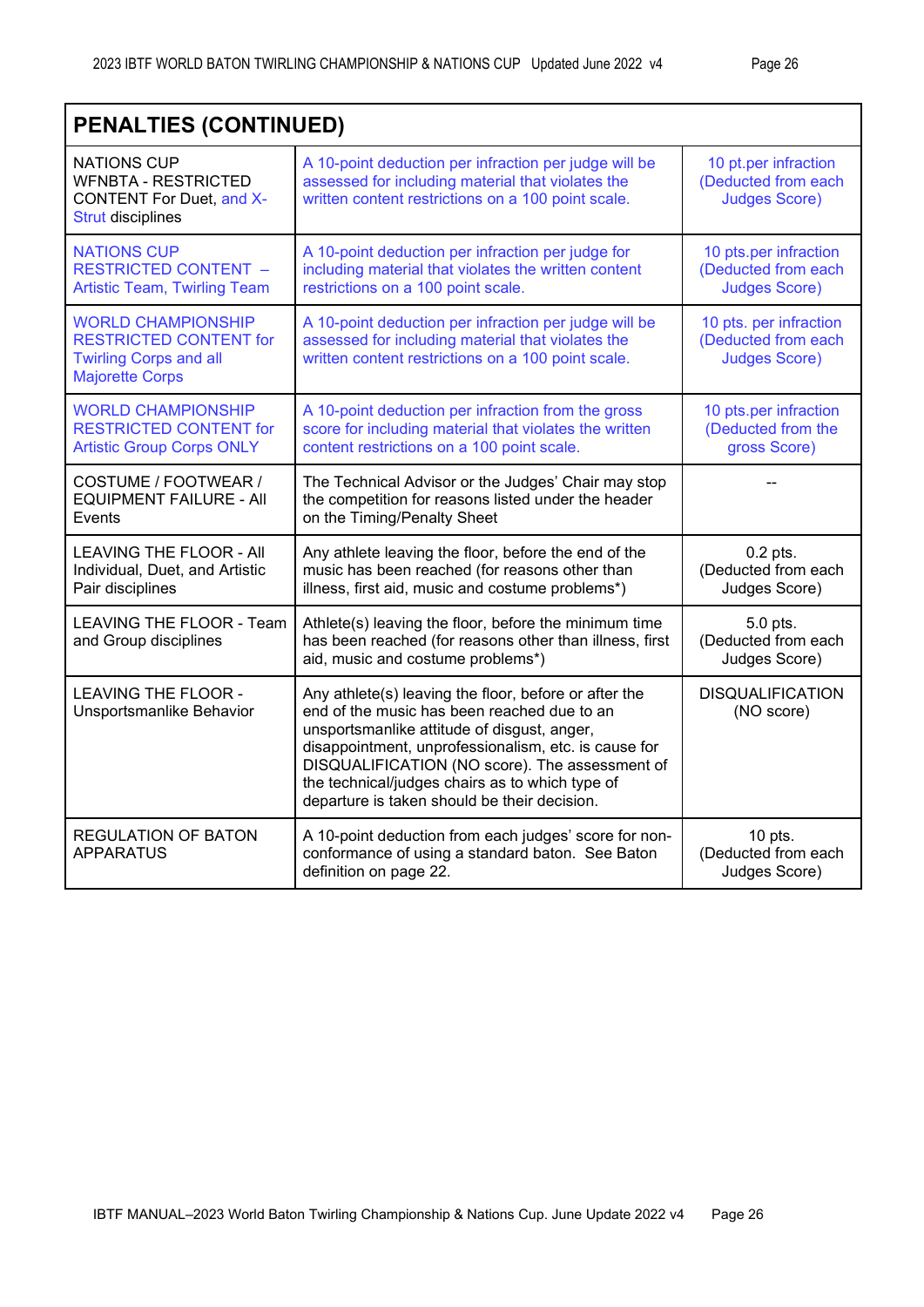### **15. COSTUME, FOOTWEAR & BATON GUIDELINES**

**Costume -** there shall be no restrictions on costume choice for any of the events bearing in mind that it should be in good taste and reflect that this is a sport.

#### **Footwear**

Footwear must meet the requirements of the facility.

#### **Batons**

Batons must conform to the definition of "baton". Penalty for non-conformance: 10 pt. Penalty off of each judges' score.

#### **DEFINITION OF A BATON**

A standard baton is a chrome-plated/silver steel shaft with varying size weights in either end. The weights are either pounded or pressure fitted and covered with a white rubber ball (the large end) and a small white rubber tip covering the other end.

Various batons have various balance points depending upon size and weight.

Most batons are between 14 to 32 inchces (35.5 to 81.5 cm) in length and are either 3/8 inch (10 mm), 5/16 inch (8 mm), or 7/16 inch (11 mm) in diameter. The normal standard baton weights about 8 ounces (or 227 grams) – the length and diameter do also factor into the weight.

#### **USE OF GRIP TAPE ON BATONS**

The use of grip tape is optional, may be used bearing in mind that this is a sport. Grip tape can cover up to  $\frac{1}{2}$  of the shaft, divided equally from the center – when

measuring only the shaft, not including ball and tip.

Grip tape can cover up to  $\frac{1}{2}$  of the shaft, divided equally from the center.

Clarification: The outer quarter of each end may not be covered.

Grip tape can be applied in solid, striped or spiral fashion.

Tape can be of two color (s), black, grey or white. (One color to wrap and other color to mark the center.)

Inside a Pair, Team or Group, the grip tape must be the same.

#### **COSTUME / FOOTWEAR / EQUIPMENT FAILURE - ALL EVENTS**

The Chief Judge, the Technical Chair or the Judges' Chair may stop the competition if a costume/footwear/equipment failure occurs. Examples of situations that might warrant this stoppage are, but not limited to;

- If costume failure becomes hazardous or indecent
- If a shoe lace becomes untied causing footwork to be dangerous
- Loss of footwear causing danger to the athlete slipping and falling
- Loss of ball or tip from the baton shaft
- Baton shaft breaking

The Technical Chair must be called upon to handle the situation and will be responsible to involve other members of the IBTF technical executive as needed. After the issue has been resolved, one of the IBTF Technical Chairs may order a restart with performance to commence at the beginning.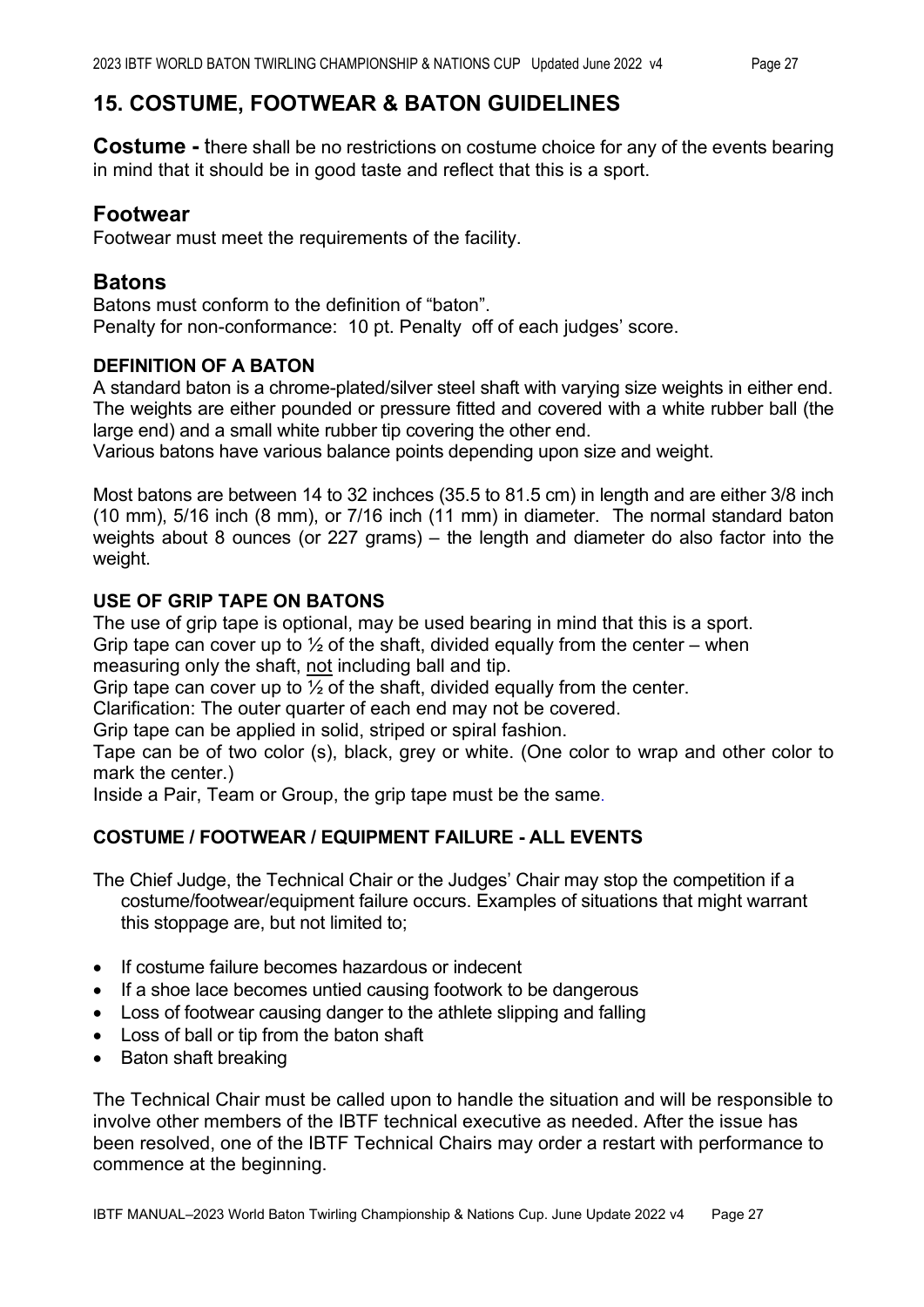## **16. RULES AND DESCRIPTIONS SPECIFIC TO MAJORETTE CORPS**

# 1. TRADITIONAL (DRILL) CORPS

A corps routine which shows the majorette tradition. The emphasis of this event is marching and manoeuvring using any chosen style of marching. The corps should include a wide variety of shapes and formations. Only basic dance steps executed in step may be included. Precision, Unison and Perfection are key to the event. The team may use a drum major or leader, there will be no separate score for this member. Every member of the group must use a baton.

Only basic baton handling and twirls are permitted (i.e. full hand material, finger-twirls, loops and swings, **NO** releasing/tossing of the baton is permitted, **NO release/catch** exchanges, **ONLY** hand to hand exchanges permitted.) Kneeling is not allowed.

#### **RULES SPECIFIC TO TRADITIONAL CORPS**

#### **COSTUME**

Style of Costume is optional (free choice.) Hats are optional. Must follow footwear rule. Costume should be appropriate to the age/style/music.

#### **TIMING**

2-3 minutes

#### **PENALTIES WHICH APPLIES TO TRADITIONAL DRILL CORPS**

| <b>PENALTY BOX</b>        | 0.5  | 1.0  | 1.5  | 2.0  | 2.5  | 3.0  | 3.5  | 4.0  | 4.5  | 5.0   |
|---------------------------|------|------|------|------|------|------|------|------|------|-------|
| Drop                      |      |      |      |      |      |      |      |      |      |       |
| Out of Step               |      |      |      |      |      |      |      |      |      |       |
| Kneeling                  |      |      |      |      |      |      |      |      |      |       |
| <b>Exceeding Material</b> |      |      |      |      |      |      |      |      |      |       |
| <b>PENALTY BOX</b>        | 10.0 | 20.0 | 30.0 | 40.0 | 50.0 | 60.0 | 70.0 | 80.0 | 90.0 | 100.0 |
| <b>Acrobatics</b>         |      |      |      |      |      |      |      |      |      |       |
| <b>PENALTY BOX</b>        | 0.1  | 0.2  | 0.3  | 0.4  | 0.5  | 0.6  | 0.7  | 0.8  | 0.9  | 1.0   |
| <b>Unison</b>             |      |      |      |      |      |      |      |      |      |       |
| *Over/Under Time          |      |      |      |      |      |      |      |      |      |       |

\*Over/Undertime = 0.1 per second Exceeding the allowed Entry / exit time = 2.0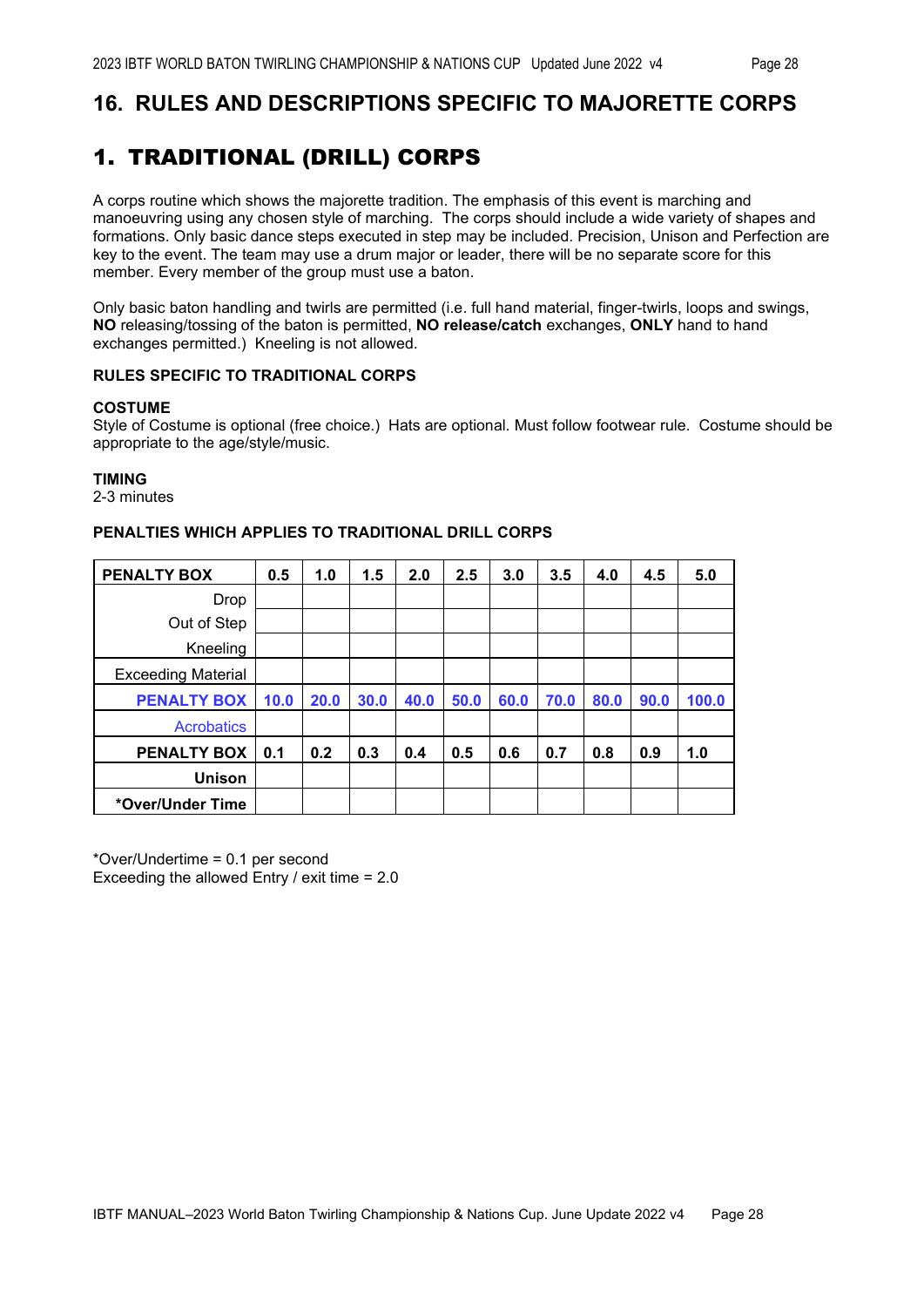# 2. EXHIBITION CORPS

The emphasis of this discipline is a corps performing a routine with marching and changing formations, with timing, perfection and precision. The routine may begin and end anywhere on the floor. The choreography should be a mix of various style of marching and dancing with the emphasis being on the drill design, maneuvering, staging and creating pictures and patterns. All modes of twirling, exchange work and dance footwork are permitted. The choreography should display good quality of twirling skills and concepts. Continual changing of formations and precision and unison are the key elements during the entire routine.

#### **RULES SPECIFIC TO EXHIBITION FREESTYLE MARCHING CORPS**

- All members must use one baton.
- More than two-baton work is not allowed.<br>• Exchanges are permitted
- Exchanges are permitted
- No floor movements are permitted with exceptions of opening and final position
- No props permitted
- No acrobatics allowed
- Maximum of 2 spins permitted
- Illusions not permitted
- Kneeling is ONLY allowed at the beginning and close poses

#### **COSTUME**

Style of Costume is optional (free choice.) Hats are optional. Must follow footwear rule. Costume should be appropriate to the age/style/music.

#### **TIMING**

2-3 minutes No music for entry and exit

#### **PENALTIES WHICH APPLY TO EXHIBITION FREESTYLE CORPS**

| <b>PENALTY BOX</b>        | 0.5  | 1.0  | 1.5  | 2.0  | 2.5  | 3.0  | 3.5  | 4.0  | 4.5  | 5.0   |
|---------------------------|------|------|------|------|------|------|------|------|------|-------|
| Drop                      |      |      |      |      |      |      |      |      |      |       |
| Out of Step               |      |      |      |      |      |      |      |      |      |       |
| <b>Exceeding Material</b> |      |      |      |      |      |      |      |      |      |       |
| Kneeling during Routine   |      |      |      |      |      |      |      |      |      |       |
| <b>PENALTY BOX</b>        | 10.0 | 20.0 | 30.0 | 40.0 | 50.0 | 60.0 | 70.0 | 80.0 | 90.0 | 100.0 |
| <b>Acrobatics</b>         |      |      |      |      |      |      |      |      |      |       |
| <b>PENALTY BOX</b>        | 0.1  | 0.2  | 0.3  | 0.4  | 0.5  | 0.6  | 0.7  | 0.8  | 0.9  | 1.0   |
| <b>Unison</b>             |      |      |      |      |      |      |      |      |      |       |
| *Over/Under Time          |      |      |      |      |      |      |      |      |      |       |

\*Over/Undertime = 0.1 per second

Exceeding the allowed Entry / exit time = 2.0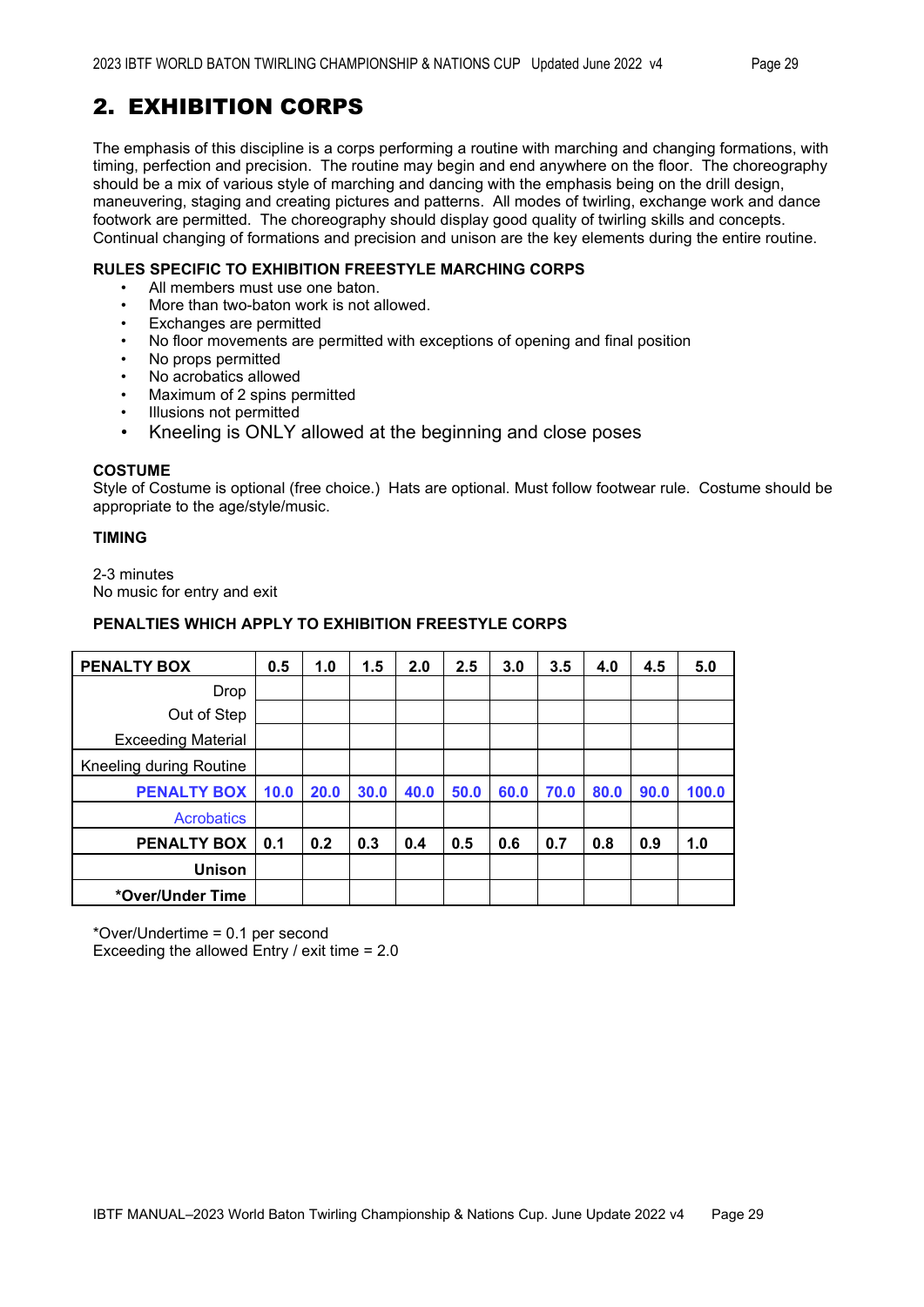The concept of a Parade Corps routine should be suitable for a street parade, maintaining continuous foot movement throughout entire performance. Limited props that can be carried in a parade, e.g. pompons, flags, hoops, banners, streamers, sabers, etc. are permitted but at least 10 members of the corps must use a baton. All modes of twirling and dance footwork are permitted. A maximum of 2 spins is permitted.

**Continuous foot movement**: defined as the placement on the floor of the whole foot by stepping, tapping, jumping, or hopping at least every second count. Parade corps must incorporate continuous foot motion throughout the entire performance, but is NOT required to always be moving forward. Maximum 16 counts without marching for presentation/beginning of the street parade is allowed.

Allowable:

- Marking time with On beat-foot hitting every count of music.
- Half-time foot hitting every 2nd count.
- Double time-foot hitting twice every beat.
- Twirling: while twirling, individual must maintain continuous foot movement.
- Marching: half steps, step kicks, etc., may be used as long as unit keeps moving continuously.
- All members must start continuous foot movement within 16 counts after timing begins

#### **Required Structure of Routine:**

- 1. Parade Corps must enter from the judges' left and exit to the judges' right.
- 2. Parade Corps may present a 16-count introduction with the music before stepping off into the forward movement section of the routine.

#### **Explanation:**

**Forward**: meaning ahead, front, up front

**Movement:** meaning action, transit, change, motion.

This requirement applies to all members, including auxiliary units.

Types of moves which can be executed during forward continuous foot movement:

- Any type of footwork or dance work combination that allows the group to continue moving in unison. It is possible to utilize half steps, step ball changes, pas de bourrée steps, step kicks, etc. It is also possible to turn around and march or step backwards and still continue moving.
- When standard marching procedure is utilized, it is proper procedure to step on the left foot on the odd counts of the beat and the right foot on the even counts of the beat.
- Drill design work should be constructed in a manner which allows all members of the group to continuously advance.
- Exchange work may be choreographed provided it does not inhibit movement.

**STREET PATTERN:** Corps must stay within the approximate 25' alley through three left turns to the reviewing stand section. The  $3<sup>rd</sup>$  left corner may not be executed until after the front line of the of the corps passes the mid court line. Once a member turns the 3<sup>rd</sup> corner, that individual can move anywhere on the floor.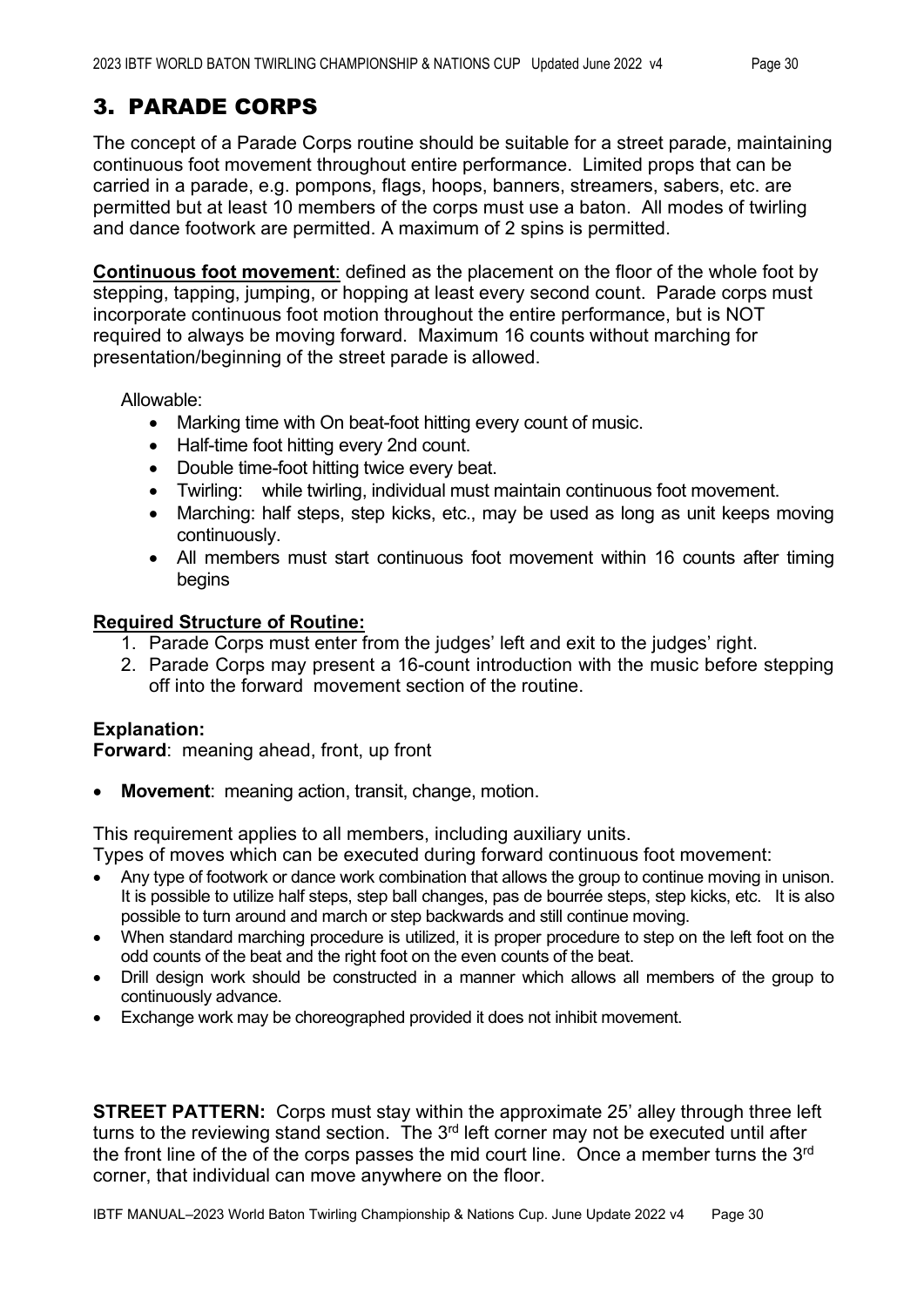

**AFTER COMPLETING THE STREET PATTERN** – the corps may use the entire gym floor provided the corps maintains drill movement within their program.

Parade corps may only execute a 2-Spin and single element stationary or traveling complex moves. Immediately upon completion of the spin or complex move, the parade corps must step off on the correct count and resume continuous foot movement in step to the beat of the music.

The corps has to follow the street pattern as mentioned. All members must cross the mid court line to the judges right for the end of the performance.

#### **COSTUME**

Free choice. Must follow footwear rule Costume should be appropriate to the age/style/music.

#### **TIMING**

3-4 minutes

#### **PENALTIES WHICH APPLY TO PARADE CORPS**

| <b>PENALTY BOX</b>              | 0.5  | 1.0  | 1.5  | 2.0  | 2.5  | 3.0  | 3.5  | 4.0  | 4.5  | 5.0   |
|---------------------------------|------|------|------|------|------|------|------|------|------|-------|
| Drop                            |      |      |      |      |      |      |      |      |      |       |
| Out of Step                     |      |      |      |      |      |      |      |      |      |       |
| Kneeling                        |      |      |      |      |      |      |      |      |      |       |
| <b>Exceeding Material</b>       |      |      |      |      |      |      |      |      |      |       |
| <b>Incorrect Street Pattern</b> |      |      |      |      |      |      |      |      |      |       |
| <b>PENALTY BOX</b>              | 10.0 | 20.0 | 30.0 | 40.0 | 50.0 | 60.0 | 70.0 | 80.0 | 90.0 | 100.0 |
| <b>Acrobatics</b>               |      |      |      |      |      |      |      |      |      |       |
| <b>PENALTY BOX</b>              | 0.1  | 0.2  | 0.3  | 0.4  | 0.5  | 0.6  | 0.7  | 0.8  | 0.9  | 1.0   |
| <b>Unison</b>                   |      |      |      |      |      |      |      |      |      |       |
| *Over/Under Time                |      |      |      |      |      |      |      |      |      |       |

\*Over/Undertime = 0.1 per second Exceeding the allowed Entry / exit time = 2.0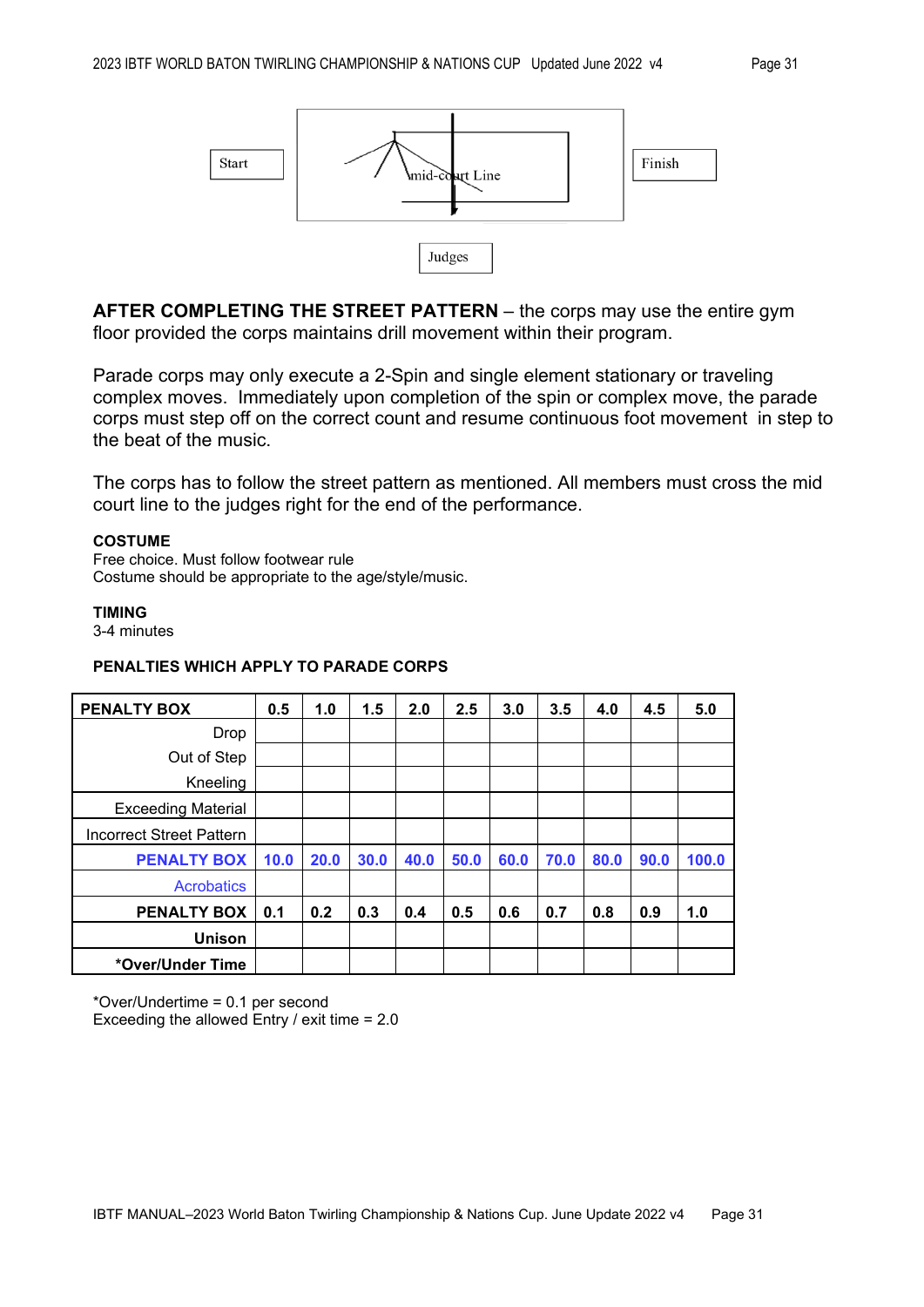# 4. SHOW TWIRL ACCESSORIES CORPS

The emphasis of this event is on entertainment and balance between the use of baton and chosen props. The main importance is the baton and dance combinations. Props/equipment must be included to compliment the chosen theme of the program to create musical interpretation and visual effectiveness. Any number of props/equipment can be included but a baton and a minimum of 2 accessories is obligatory. Accessories have to be used, held, touched or manipulated at sometime during the performance. Every athlete has to use a baton or accessory during the entire performance. Exception: Member(s) can be without a baton or accessory for a short time (maximum period of 16 counts) when changing from one piece of equipment to another. All competitors must start and finish touching an accessory or baton with a part of the body.

Backdrops and scenery can be included but are not mandatory. All modes of twirling and bodywork are permitted, acrobatics are not permitted. Athletes are permitted to do floor moves in this event.

Members' responsibilities include:

#### **All members should twirl together during a part of the routine.**

- Synchronic twirling
- Exchange work
- **Teamwork**
- Staging (utilization of floor, design patterns, creating pictures to music with all props including batons)
- Seamless transitions between equipment
- Precision and unison of all members with all props including batons
- Creative handling of all equipment chosen to be used as props
- Musical interpretations with all equipment chosen as props

The corps has 2 min to enter the floor and 1  $\frac{1}{2}$  min to exit the floor. This time includes the introduction and removal of all equipment, props/equipment, scenery and backdrops.

#### **COSTUME**

Free choice. Costume should be appropriate to the age/style/music.

#### **TIMING**

**3-4 min** 

#### **PENALTIES WHICH APPLY TO ENTERTAINMENT SHOW CORPS**

| <b>PENALTY BOX</b>        | 0.5  | 1.0  | 1.5  | 2.0  | 2.5  | 3.0  | 3.5  | 4.0  | 4.5  | 5.0   |
|---------------------------|------|------|------|------|------|------|------|------|------|-------|
| <b>Drop</b>               |      |      |      |      |      |      |      |      |      |       |
| Out of Step               |      |      |      |      |      |      |      |      |      |       |
| <b>Exceeding Material</b> |      |      |      |      |      |      |      |      |      |       |
| <b>PENALTY BOX</b>        | 10.0 | 20.0 | 30.0 | 40.0 | 50.0 | 60.0 | 70.0 | 80.0 | 90.0 | 100.0 |
| <b>Acrobatics</b>         |      |      |      |      |      |      |      |      |      |       |
| <b>PENALTY BOX</b>        | 0.1  | 0.2  | 0.3  | 0.4  | 0.5  | 0.6  | 0.7  | 0.8  | 0.9  | 1.0   |
| <b>Unison</b>             |      |      |      |      |      |      |      |      |      |       |
| *Over/Under Time          |      |      |      |      |      |      |      |      |      |       |

\*Over/Undertime = 0.1 per second

Exceeding the allowed Entry / exit time = 2.0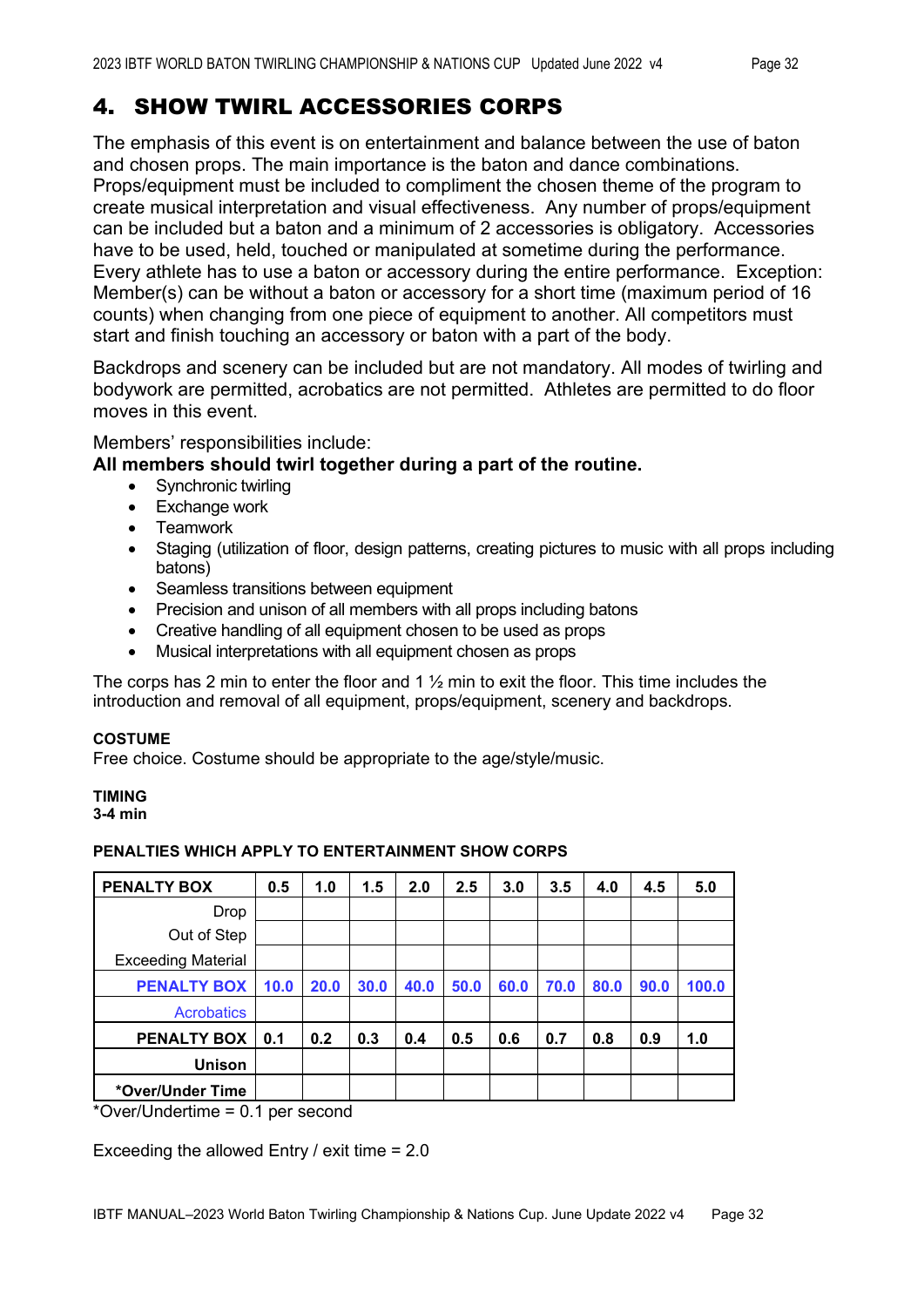# **APPENDIX B** Concept Summaries for All Baton Twirling Disciplines in The IBTF World Baton Twirling Championship and

# Nations Cup

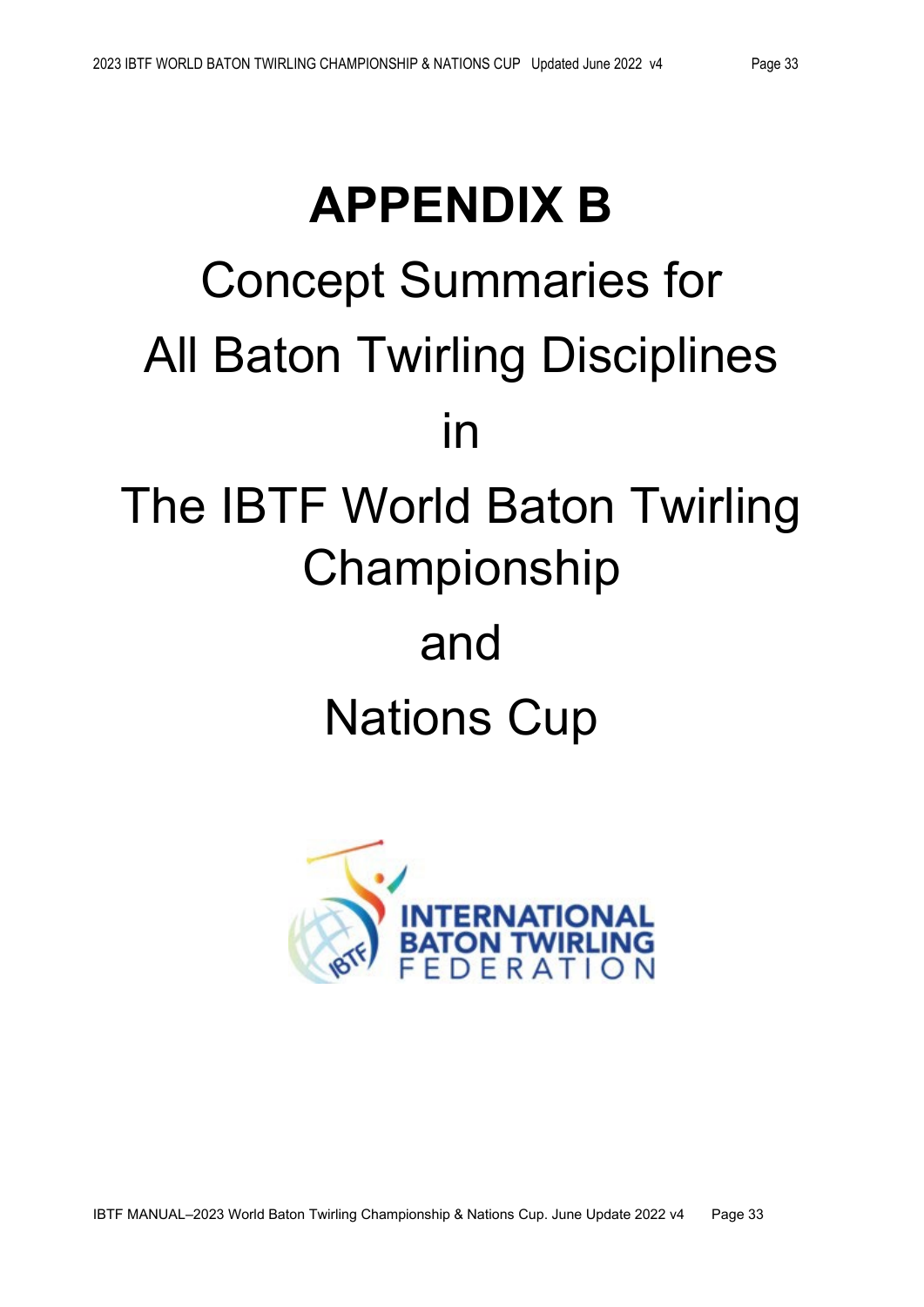# Table of Contents

Note: does not include the majorette corps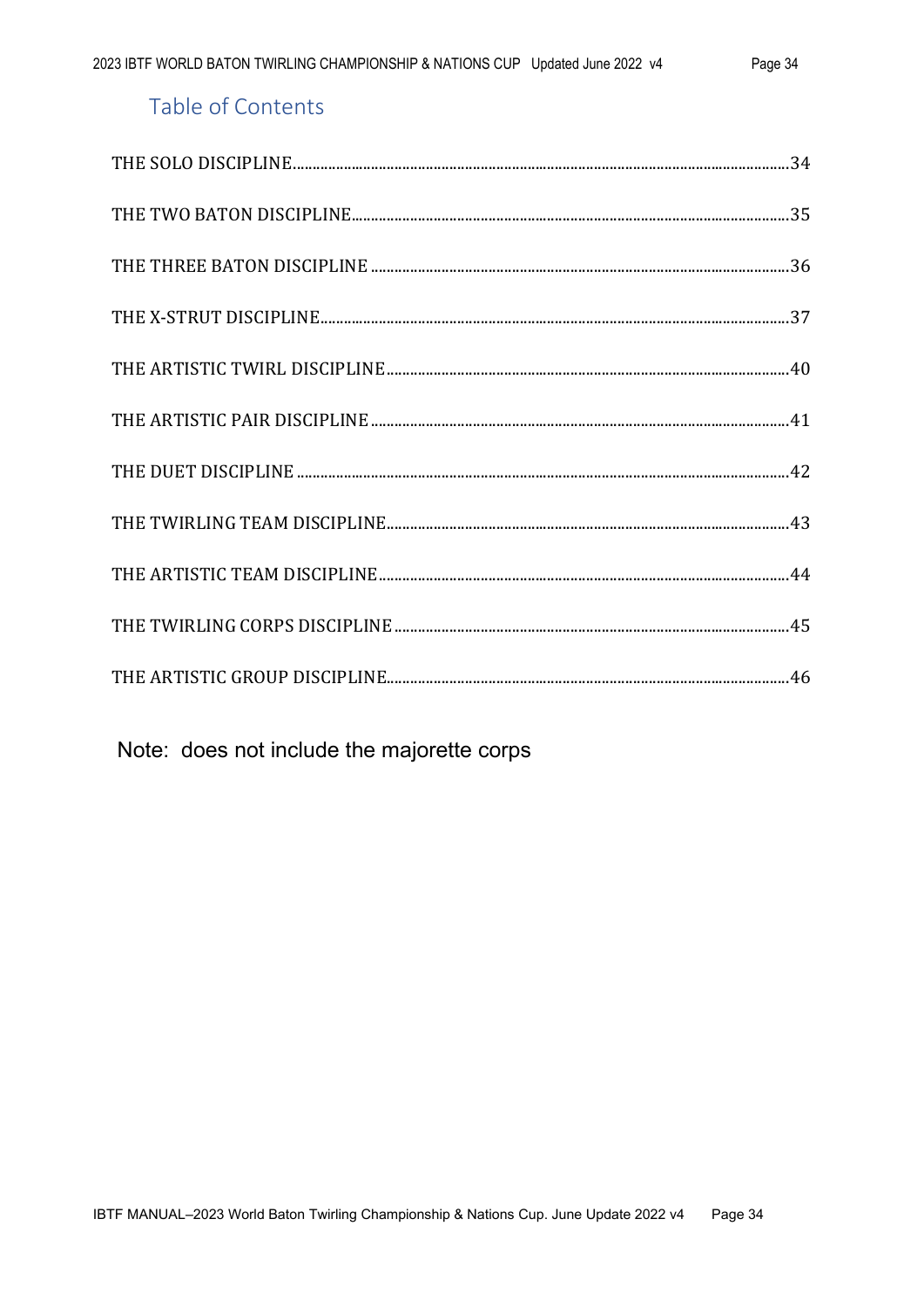#### **THE SOLO DISCIPLINE**

#### **Discipline Description**

The solo discipline is a stationary one-baton discipline performed to standard music incorporating the 3 twirl modes of aerials, rolls, and contact/connecting material.

#### **Discipline Focus**

1. Content:

The primary focus of the solo discipline is the representation of the 3 twirl modes, integrated and executed in various planes, patterns and directions with ambidexterity, varied body work enhancements, and an emphasis on continuity, consistency and flow. Difficulty/demand is created through speed, follow through, intricacy, timing and inherent depth of each of the 3 modes represented.

2. Execution:

The skills presented in the solo discipline should be seamless in connection and demonstrate an effortless degree of continuity and flow. Skill and quality of execution through smooth and seamless transitions determine the overall degree of excellence and successful mastery ofthe program in proportion to the inherent depth of skills presented.

Speed relates to the rate of revolution of the baton in coordination with the motion of the body during the performance. Control and consistency throughout the performance indicates the athlete's authority in regulating the speed and handling of the baton. Revolutions and speed control for the duration of the performance is reflective of the proficiency achievement of the athlete. Rate of revolutions and overall control of the speed is an important indication of the athlete's proficiency achievement.

Presentation qualities of the solo discipline exist in the detailing of facial communication, eye contact, body expressiveness, performance energy, confidence, and a total commitment by the athlete to the program's effectiveness.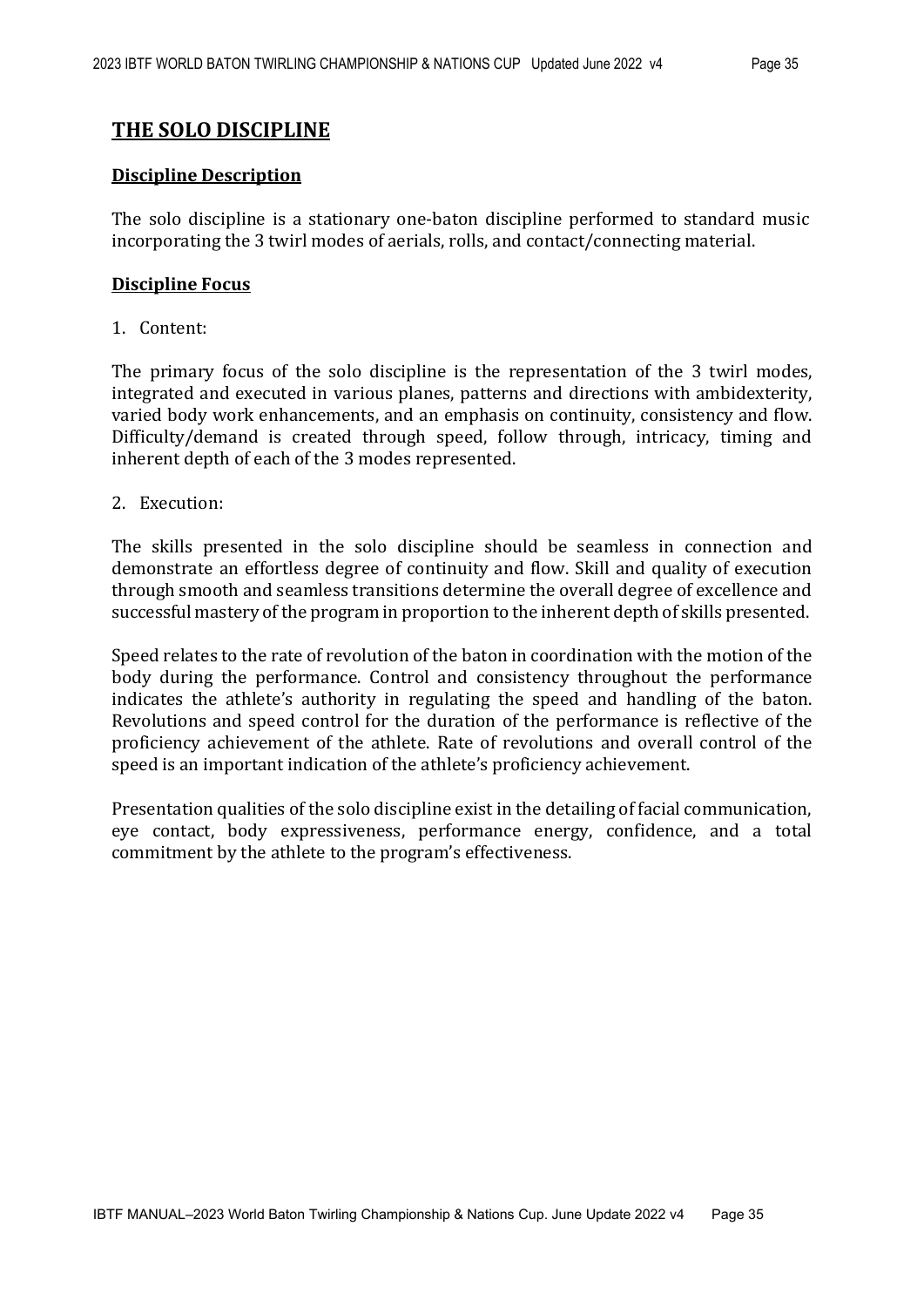#### **THE TWO BATON DISCIPLINE**

#### **Discipline Description**

The Two Baton discipline is the simultaneous manipulation of two batons by one athlete.

#### **Discipline Focus**

1. Content:

The primary focus of the two baton discipline is the representation of the 3 twirl modes (2-baton aerials, 2-baton rolls, 2-baton contact material), integrated and executed in various planes, patterns and directions with ambidexterity, varied body work enhancements, and an emphasis on continuity, consistency and flow. Difficulty/demand is created through the interrelationship and intricacy of the two batons. Multi-patterns, planes, and oppositional direction of the three modes are woven into a "textured" routine where both batons are of equal priority.

2. Execution:

The skills presented in the two-baton discipline should be seamless in connection and demonstrate an effortless degree of continuity and flow with both batons having equal priority. Skill and quality of execution through smooth and seamless transitions will contribute to the overall degree of excellence and successful mastery of the program in proportion to the inherent depth of skills presented.

Speed relates to the consistent rate of revolution of both batons in coordination with the motion of the body during the performance. Control and consistency throughout the performance indicates the athlete's authority in regulating the speed and handling of the batons. Revolutions and speed control for the duration of the performance is reflective of the two-baton proficiency achievement of the athlete. There is a mastery and authorityof the batons in terms of spatial awareness, which is inherent to two-baton training and execution. This authority is a distinguishing factor that yields value to this discipline and makes it different than solo twirling.

Presentation qualities of the two-baton discipline exist in the detailing of control, correct posturing and body enhancements along with performance energy, confidence, and a total commitment by the athlete to the program's effectiveness.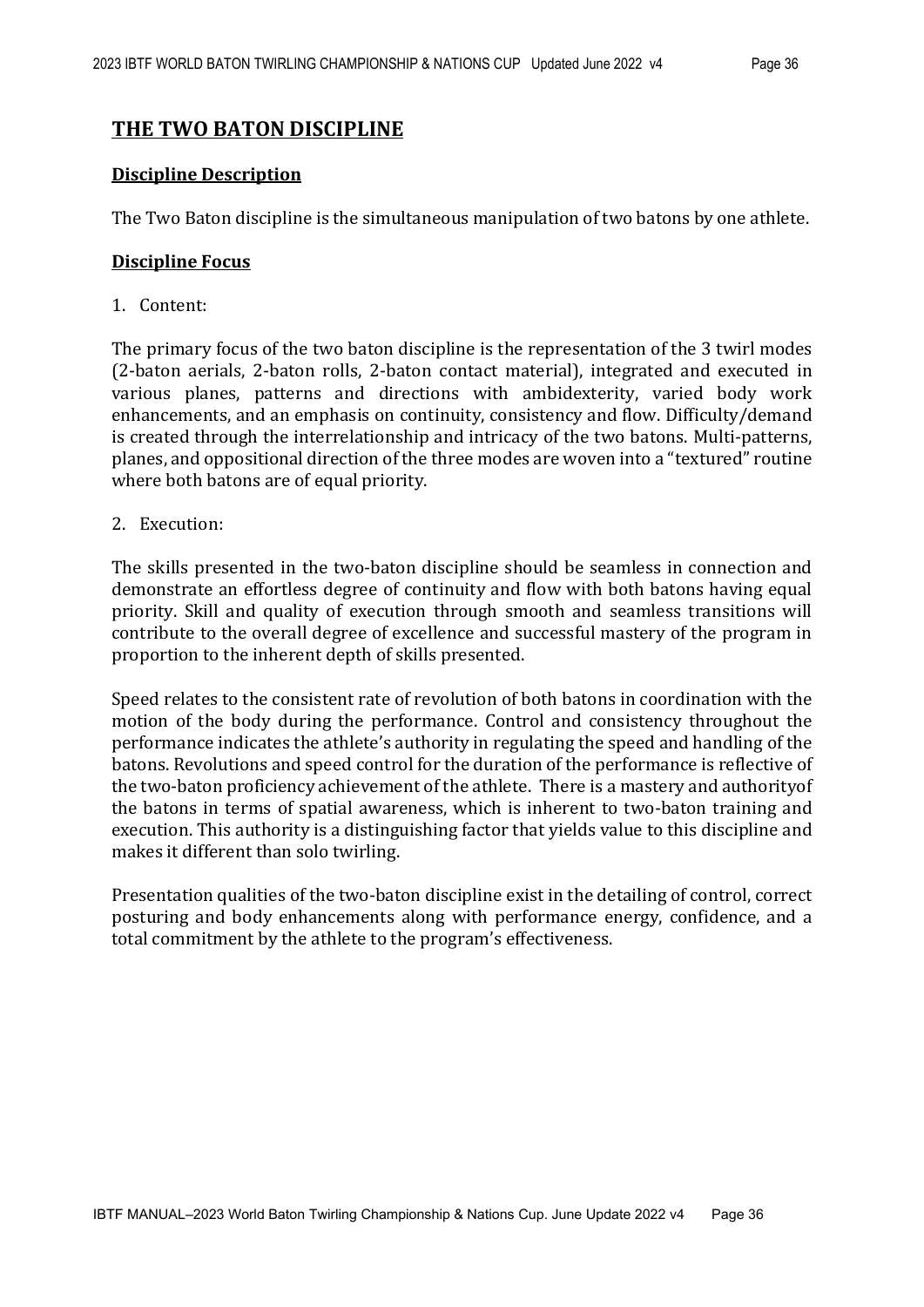#### **THE THREE BATON DISCIPLINE**

#### **Discipline Description**

The Three Baton discipline is the simultaneous manipulation of three batons by one athlete.

#### **Discipline Focus**

#### 1. Content:

The primary focus of the three-baton discipline is the representation of the 3-baton aerial mode complimented with rolls and contact material. The bases of the 3-baton aerial mode is represented by various sequences: pendulums in opposition, crescent tosses, boxtosses, bowling pins, double/single and single/double tosses, triple tosses, and showers to name a few. Difficulty/demand is created through the interrelationship and intricacy of the three batons. Multi-patterns, planes, and oppositional direction of the three-batonaerial mode are woven into a "textured" routine where all three batons are of equal priority. The modes of rolls and contact material are embedded within the sequences to create depth and thus, create more difficulty/demand.

#### 2. Execution:

The skills presented in the three-baton discipline should be seamless in connection and demonstrate an effortless degree of continuity and flow with all three batons having equal priority. Skill and quality of execution through smooth and seamless transitions will contribute to the overall degree of excellence and successful mastery of the programin proportion to the inherent depth of skills presented. There should be an obvious rhythm of juggling execution that is evident with good quality timing. The quickness of releases and receptions, spatial awareness, and continuity and flow will be a trained technique that substantiates the 3-baton performance.

Control and consistency throughout the performance indicates the athlete's authority in regulating the flow of the batons. There is a mastery and authority of the batons in terms of spatial awareness, which is inherent to three-baton training and execution. The lack of collecting the batons shows a high proficiency and adds value to the rhythm, continuity and flow.

Presentation qualities of the three-baton discipline exist in the detailing of control, correct posturing and body enhancements along with performance energy, confidence, and a total commitment by the athlete to the program's effectiveness.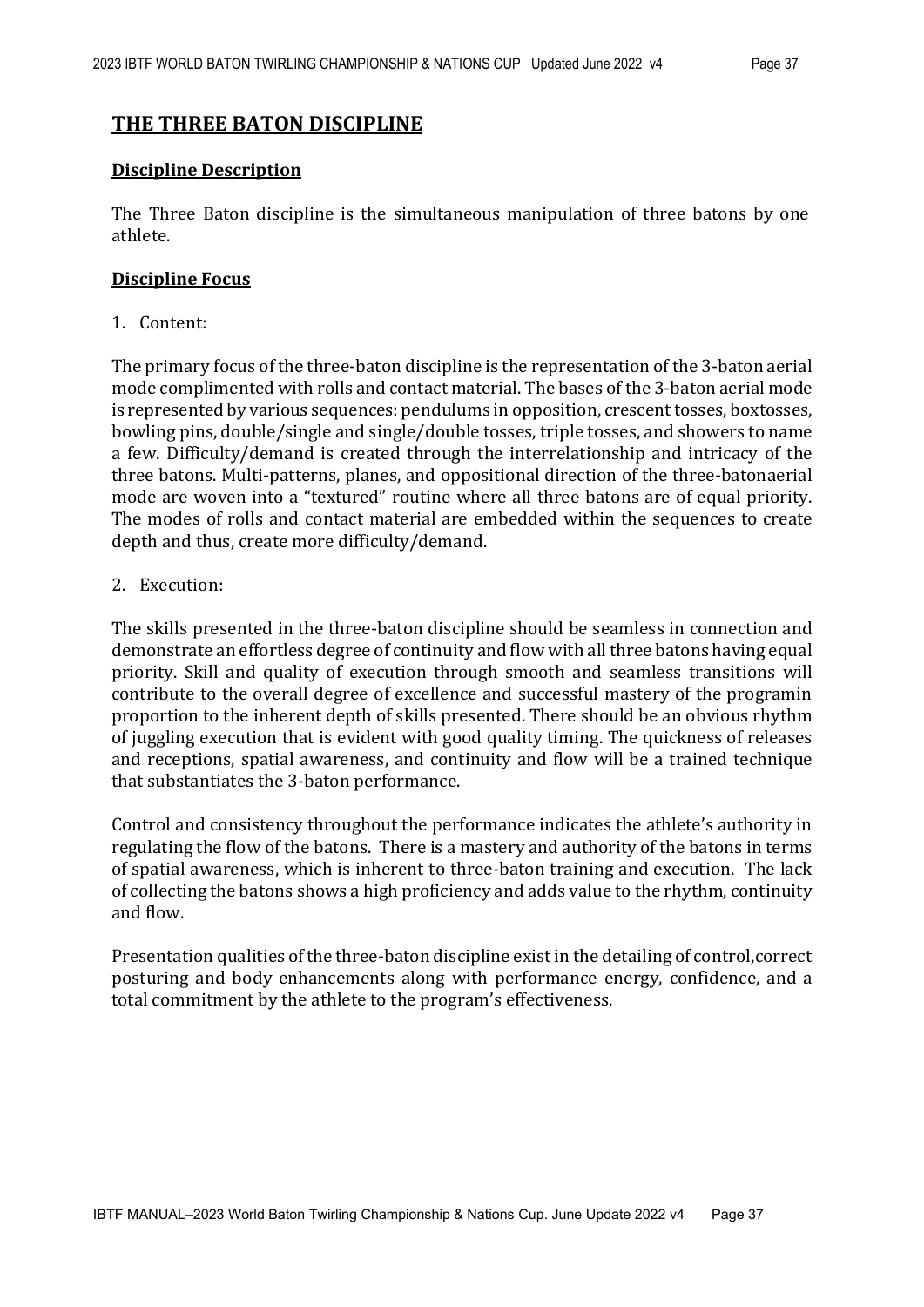#### **THE X-STRUT DISCIPLINE**

#### **Discipline Description**

The X-Strut discipline is a unique discipline incorporating movement forms and military style marching with restrictive, yet complimentary, baton work rhythmically executed on a prescribed "X" formation to prescribed march music.

#### **Discipline Focus**

1. Content:

The X-Strut discipline is a body dominate discipline that has movement choreography displayed rhythmically enhanced with creative, yet restrictive, baton work that may never leave the hand. Creative and varied passes, slides, loops, swings, etc will act as a "third dimension" to the rhythmically displayed body routine. A variety of leaps, kicks, lunges, spins/turns and poses will compliment the fluid choreography along with other appropriate forms of movement skills. Timing and continued rhythmic flow will be seamless and clarity of body and baton is of utmost importance. Proper training and execution of body and baton technique is paramount and the athlete will display moves that are compatible with the achieved skill set of the athlete. The "X" formation is the staging of the routine with the required 4 basic marching steps to begin the first, second, third, and fifth "legs" of the "X" formation. Timing of the X-Strut routine begins with the first movement and ends with the final salute.

2. Execution:

The skills presented in the X-Strut discipline should be seamless in connection and demonstrate a priority of proper body and baton technique and reflect the prescribed timing responsibility as dictated by the music. Although not musically interpretive, the X-Strut routine must conform to the rhythm, phrasing, and timing structure ofthe music.The required basic marching steps must be executed beginning with the left foot and accenting the downbeat of the music. When not in basic march mode, the athlete will display a "free form" series of movements that must reflect the beat and rhythm of the music. The athlete will perform with consistent projection, eye contact, confidence and enthusiasm. The entertainment value increases when the athlete is able to draw the audience into the performance with positive energy and excitement.

#### **X STRUT Additional Information**

The X Strut is a body and **restricted baton** event performed in a specified X pattern in a rhythmical presentation which includes compulsory basic marches at all levels of competition. Emphasis is on timing, balance and the simultaneous blending of an equal degree of excellence of both baton and body skills.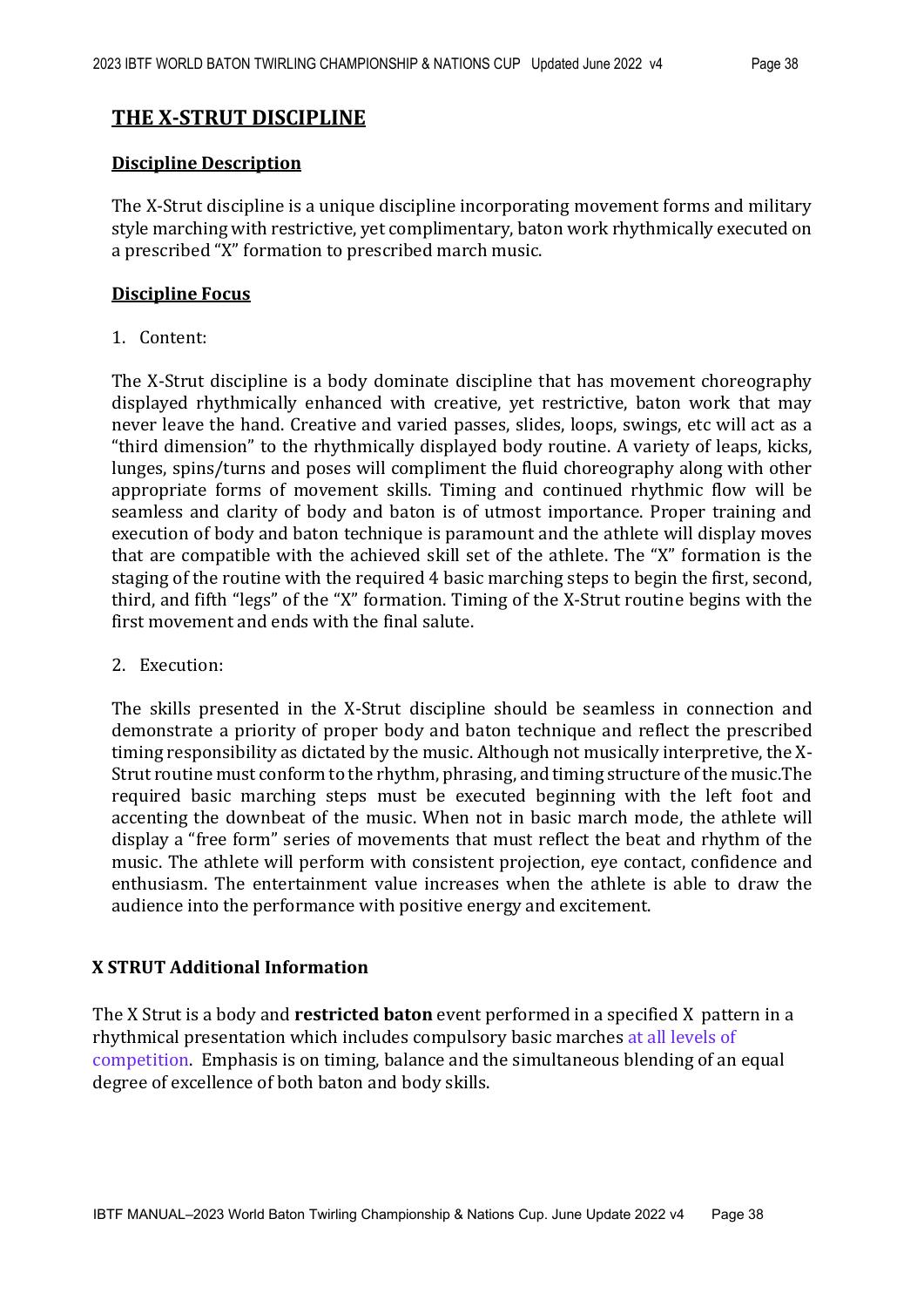#### **Construction**

• Contestants shall perform individually within the prescribed "X" floor left.



- $\blacksquare$  Direction of pattern shall be as in the diagram above and the required basic marching steps with complimentary baton work that must occur are represented by the numbers on the 1st,2nd,3rd and 5th legs
- The athlete's opening section of the strut program before the opening salute should remain in the same general area without excessive movement away from their starting position.
- WFNBTA salute is to be given at the beginning after the opening section and the end of the routine, with the beginning salute facing the first diagonal, and the ending salute facing the judges, holding the salute position for a minimum of two counts.
- Movement may take an athlete slightly off the X strut direction; however, as long as the athlete continues in the basic directional X pattern, a penalty is not assessed.
- The "free movement" portion after the 5th leg shall not extend beyond the borders set by leg 1. The athlete may conclude the performance at any point within designated area.
- One penalty for out-of -step will be given for each series of 4 marching steps
- There is no forward movement permitted in the same direction before the required basic marching sections.
- No more than two continuous baton revolutions are permitted when the baton is held by the shaft. Loops when the baton is held by the ball or tip are unlimited. The baton must remain in the grip of one hand or the other throughout the whole performance.
- **Slides are permitted. Tosses/rolls/fingers/any form of releases are not permitted.**
- Retracing is permitted.

IBTF MANUAL–2023 World Baton Twirling Championship & Nations Cup. June Update 2022 v4 Page 39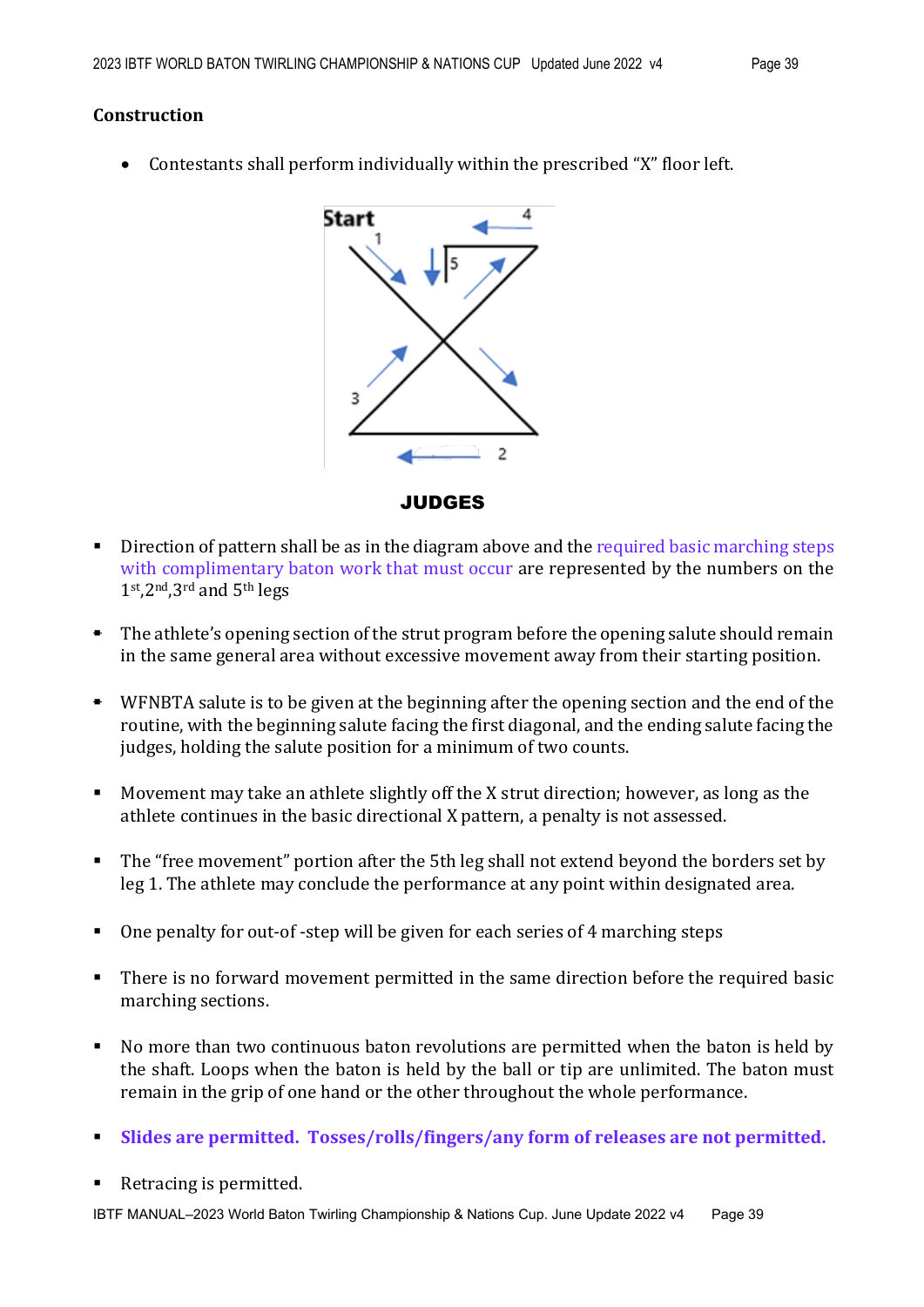#### **Acrobatic movements are not permitted.**

- No parts of the body other than the feet should touch the floor throughout the routine.
- Baton floor contact is allowed when intentional and not a result of a loss of control which would then result in a reduced degree of excellence score.
- No Baton or body elements are permitted after the final salute. Bringing the baton out of the salute position is not considered an element.

| <b>Scoresheet Caption Values for scoring</b> |           |
|----------------------------------------------|-----------|
| Routine Content                              | 20 points |
| Choreography                                 | 20 points |
| Technique                                    | 20 points |
| Overall Timing                               | 20 points |
| Presentation                                 | 20 points |
|                                              |           |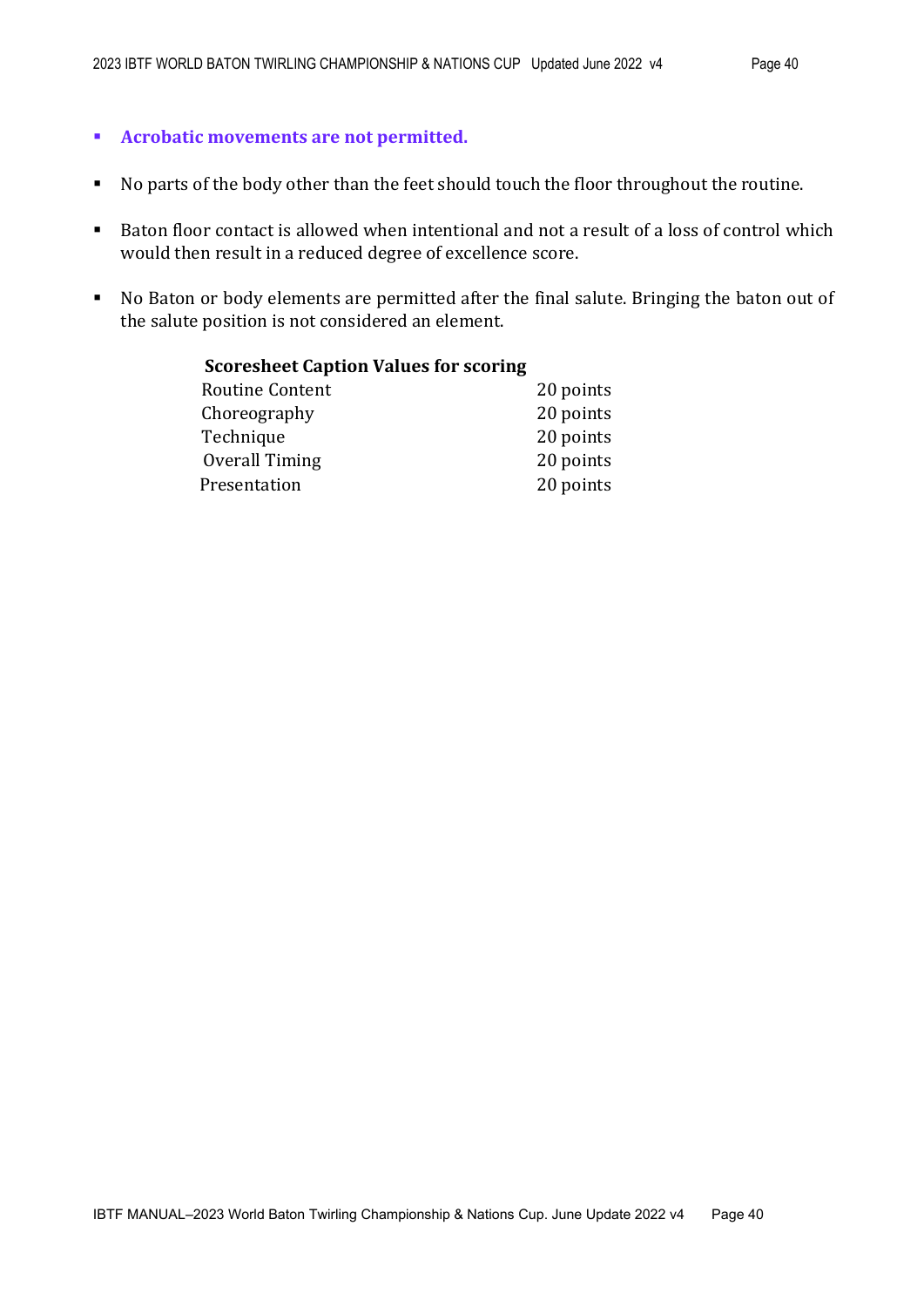#### **THE ARTISTIC TWIRL DISCIPLINE**

#### **Discipline Description**

The Artistic Twirl discipline is the interpretive performance of an individual to a standard musical selection encompassing the technical and artistic blending of the baton and the body, prioritizing a choreographed work that could stand alone as musically reflective.

#### **Discipline Focus**

#### 1. Content:

The artistic twirl discipline is a body-dominate discipline that has dance/movement choreography as its base. Embedded within the choreography will be representations of the 3 twirl modes to enhance the choreography. In addition, the "travel mode" will be represented and will enhance the use of space and proper staging, therefore giving the performance depth. A broad base of skills of baton and body with respect to the music will be consistently present. Various "styles" of approach are possible with this discipline. The consistency and detailing of the chosen style should be a common "thread" of connection within the choreography.

#### 2. Execution:

The skills presented in the artistic twirl discipline should be seamless in connection and demonstrate a priority of proper body and baton technique. The base of skills within the choreography should be musical. "Token" moves/sections with little to no regard for the music will receive little to no credit. The artistic twirl routine will be choreographically paced with impact moments, highs and lows, contrasts of dynamic performance qualities, and expression that yields an artistic and entertaining program. The athlete and his/her "characterization" via the routine should embody the essence of the musical composition in phrasing, rhythm, and emotion. If a specific style of movement is selected (ballet, jazz, contemporary, modern, character, for example), the athlete will adhere to that style throughout the performance. The ultimate artistic twirl performance will create an "aura of performance" that transcends a mere demonstration of varied and blended skills into an entertaining art form.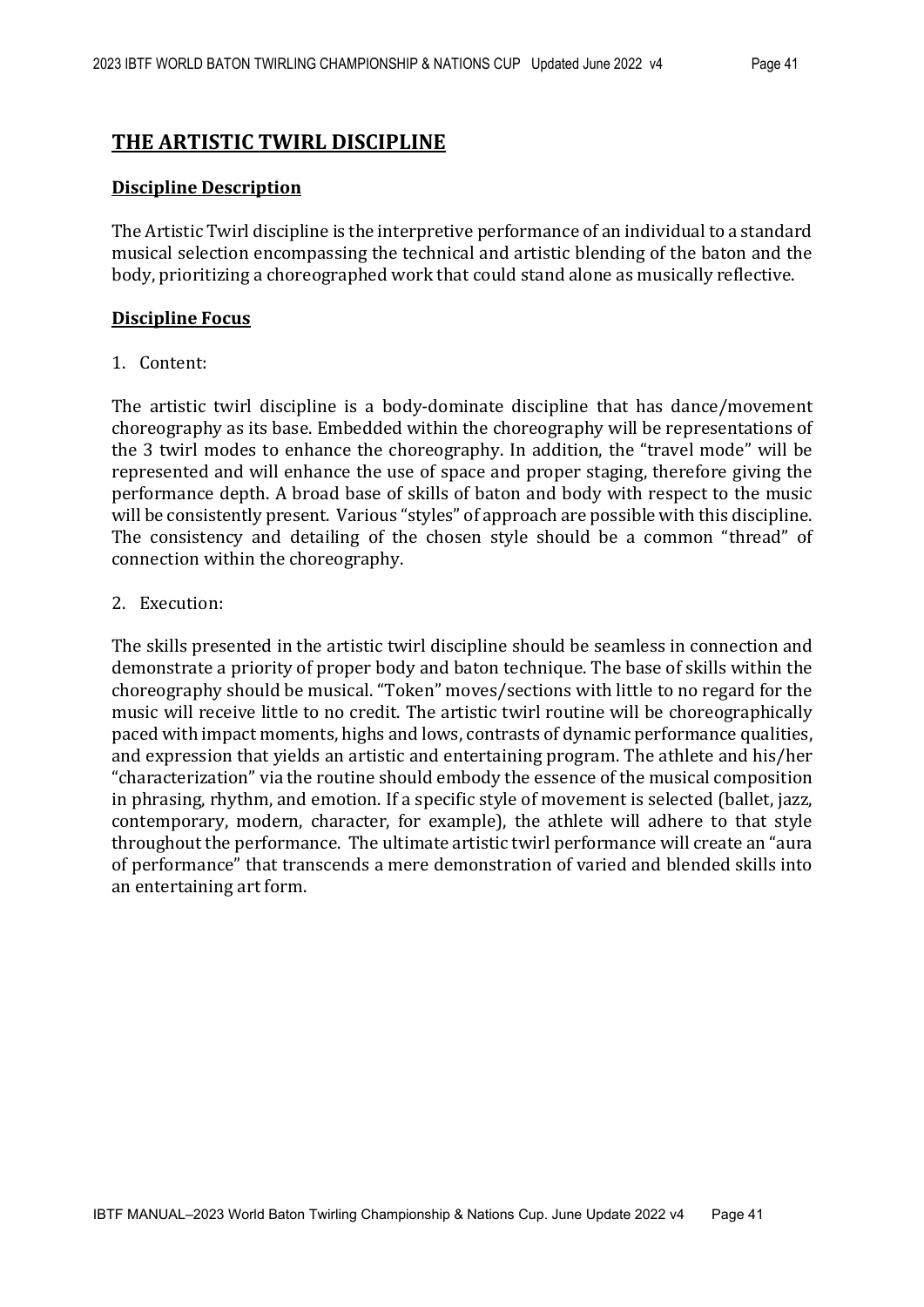#### **THE ARTISTIC PAIR DISCIPLINE**

#### **Discipline Description**

The Artistic Pair discipline is the interpretive performance of two athletes to a standard musical selection encompassing the technical and artistic blending of the baton and the body, prioritizing a choreographed work that could stand alone as musically reflective and interdependent on each other.

#### **Discipline Focus**

#### 1. Content:

The artistic pair discipline is a body-dominate discipline that has movement choreography as its base motivated by "pair aesthetics". Embedded within the choreography will be representations of the 3 twirl modes and exchanges to enhance the choreography. In addition, the "travel mode" will be represented and will enhance the use of space and proper staging of the two athletes, therefore giving the performance depth. A broad base of skills of baton and body with respect to the music will be consistently present and each athlete will be dependent on each other to fully present a vision of pair choreography. Various "styles" of approach are possible with this disciplineas long as the routine preserves the integrity of the pair discipline.

#### 2. Execution:

The skills presented in the artistic pair discipline should be seamless in connection and demonstrate a priority of proper body and baton technique and reflect a pair "thought process" in concept. The base of skills within the choreography should be musical. "Token" moves/sections with little to no regard for the music will receive little to no credit. The artistic pair routine will be choreographically paced with impact moments, highs and lows, contrasts of dynamic performance qualities, interrelationship, interaction and expression that yields an artistic and entertaining program. The athletes'and his/her "characterization" via the routine should embody the essence of the musicalcomposition in phrasing, rhythm, and emotion. If a specific style of movement is selected(ballet, jazz, contemporary, modern, character, for example), the athletes will adhere to that style throughout the performance. The ultimate artistic pair will have an innate/trained sense of the partner's awareness as if they are "communicating" without speaking. The ultimate artistic pair performance will create an "aura of performance" that transcends a mere demonstration of varied and blended skills into an entertaining art form. It will have professional qualities that one would see similar to pair ice dancing orpair ballroom.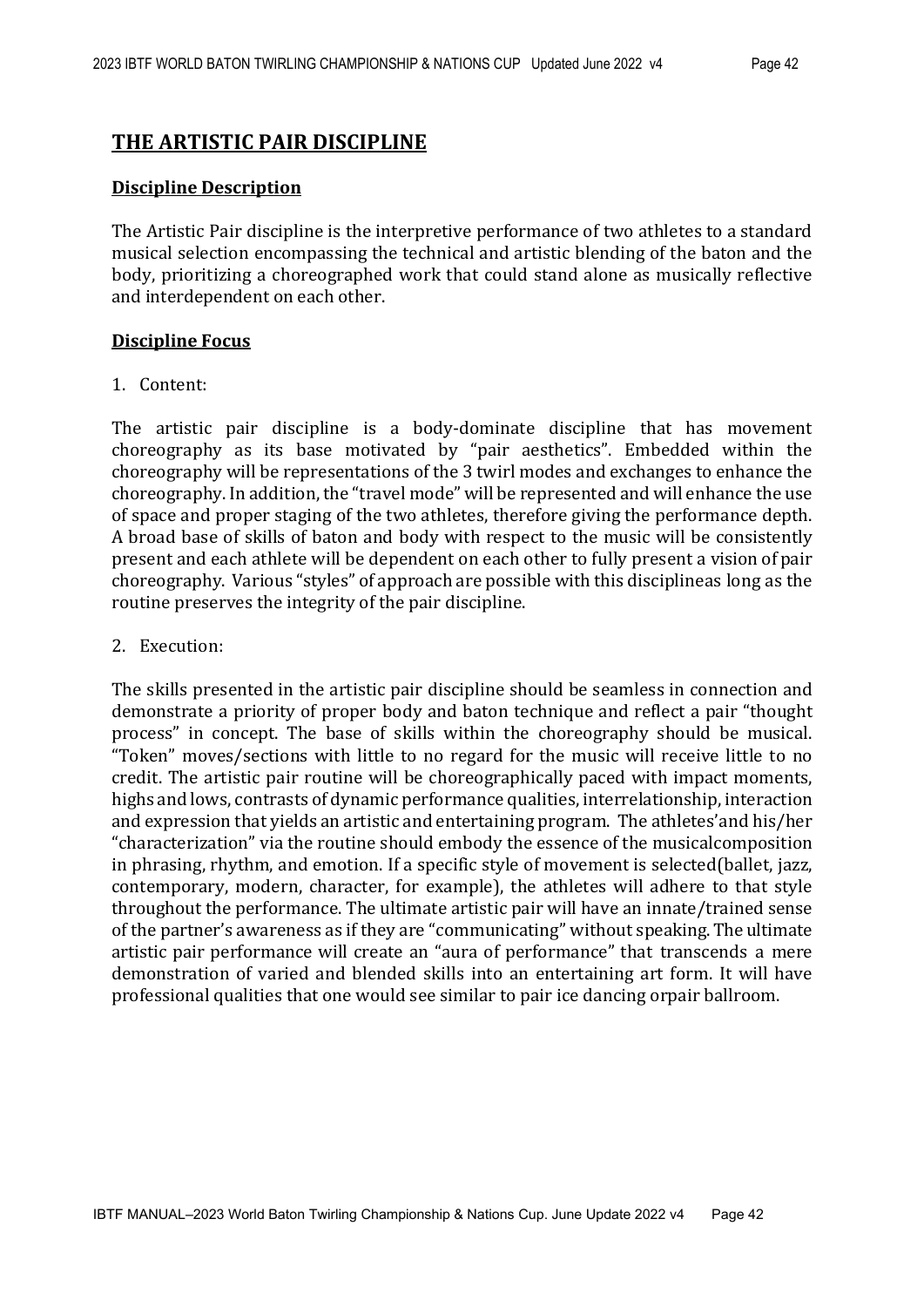#### **THE DUET DISCIPLINE**

#### **Discipline Description**

The Duet discipline is the simultaneous twirling of two athletes utilizing the 3 twirl modes with the addition of exchanges, multiple baton, interrelated choreography and an interdependent approach, all performed to standard music.

#### **Discipline Focus**

1. Content:

The primary focus of the Duet discipline is the execution of the 3 twirl modes of aerials, rolls, and contact material with the added demands associated with the team discipline including exchanges, multiple baton work, movement, synchronicity, layered elements, all in partnership and interdependent on each other. The program will be seamless in connection and the athletes will demonstrate an equal and compatible skill set. Working together to convey one unified concept is key.

#### 2. Execution:

The skills presented in the Duet discipline should demonstrate a priority of proper body and baton technique and reflect the idea of "two twirling as one" both in synchronicity and multi-textured disciplines within the choreography. Although the Duet discipline is not a musically interpretive discipline per say, it is, however, a program that demonstrates timing, rhythm, uniformity, coordination and unison, all inherent within the choreography and skill set of the athletes. The 3 twirl modes, along with exchanges, are seamlessly connected with the interdependence of correct technique, proper staging to best showcase the skills, and fluid movement in transitions. Expressively, the duet will utilize the elements of facial communication, both with the audience/judges and appropriately with each other, body details that enhance the aesthetics of the work, and a confident aura over the performance.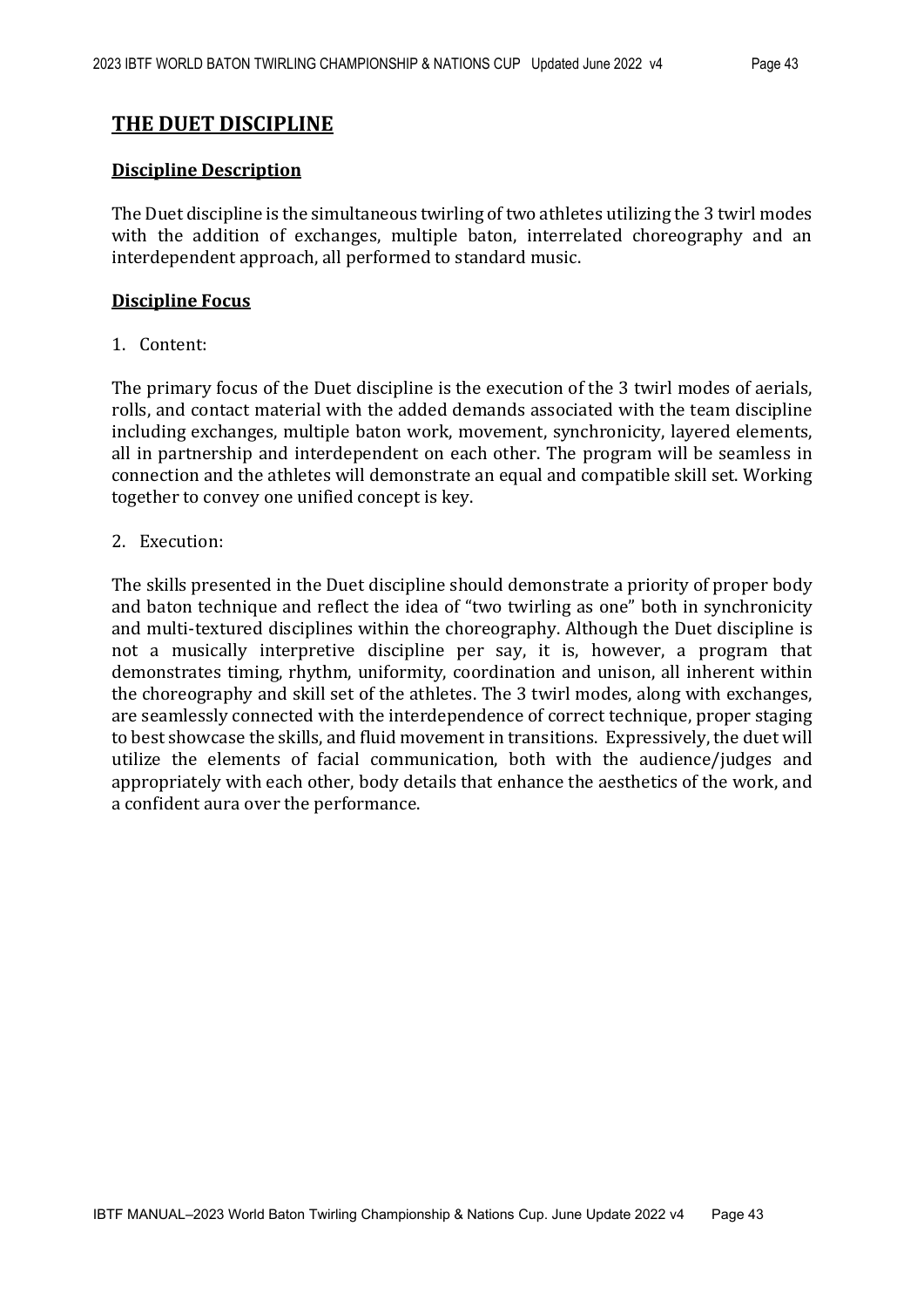#### **THE TWIRL TEAM DISCIPLINE**

#### **Discipline Description**

The Twirling Team discipline is a group of athletes performing a unified, rhythmic and timing-based program showcasing the three twirl modes and exchanges to a prescribed standard musical selection (presently "Gloria").

#### **Discipline Focus**

- 1. Content:
	- a. Variety and Difficulty of the 3 twirl modes both stationary and traveling executed by all members equally.
	- b. Exchanges, form changes, and multiple baton work integrated and executed interdependently.
	- c. Unity of style and execution of all members is paramount.
- 2. Execution:

The skills presented in the twirling team discipline should be seamless in connection, demonstrating a priority of proper body and baton technique and reflecting the 3 twirl modes in concept.

The base of skills within the choreography should be rhythmic and conform to the timing considerations of the music. The program has an emphasis on musical timing and not interpretation as an Artistic Team or Freestyle Team would. Trained and unified baton skills with complimentary bodywork are paramount.

The Twirling Team should appear to twirl and move as "one" which stems from trained baton, body, and teamwork skills.

The Twirling Team routine will be choreographically paced with impact moments, highs and lows, contrasts of dynamic performance qualities, interrelationship, interaction and expression that yields quality handling and depth of baton skills that has an aesthetic result in performance.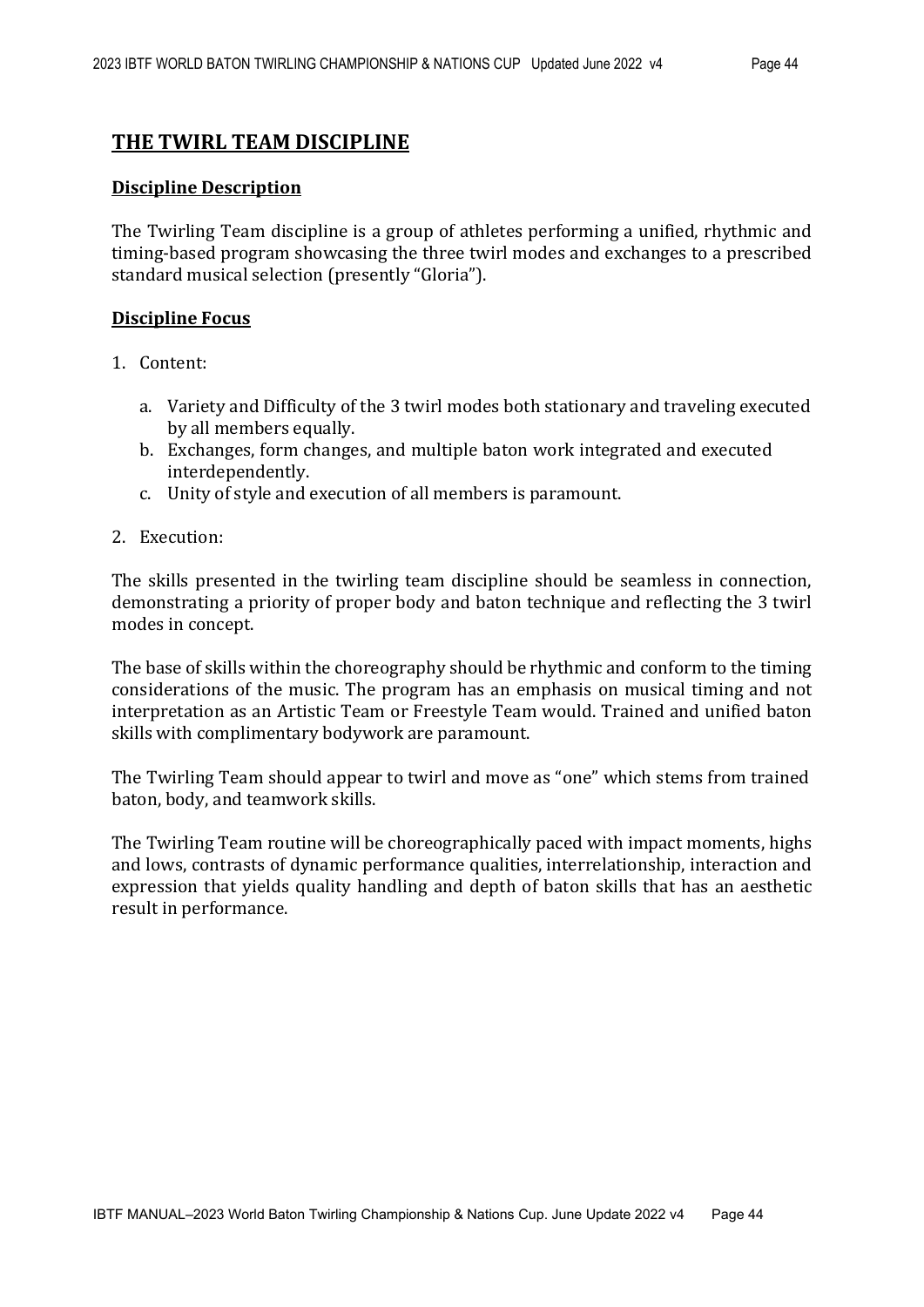#### **THE ARTISTIC TEAM DISCIPLINE**

#### **Discipline Description**

The Artistic Team discipline is a group of athletes performing a musically interpretive program showcasing the artistry of choreography via the blending of body and baton to music of choice.

#### **Discipline Focus**

- 1. Content:
	- a. Blending of the 3 twirl modes both stationary and traveling executed musically with logical and interpretive bodywork. Creativity, artistry and innovation will serve as the motivation of the program.
	- b. Exchanges and multiple baton work integrated and executed interdependently that aligns with the artistic vision of the program.
	- c. Performance qualities and "mastery ofthe message"is inherent within the concept of the choreography.
	- d. Staging, floor coverage, forms and evolution of forms/transitions is the "blueprint" of the program and will be used to showcase blended baton/body skills and conceptual "vision" of the program.
- 2. Execution:

The skills presented in the artistic team discipline should be seamless in connection, demonstrating a priority of proper body and baton technique, reflecting the modes and exchanges within the Artistic Team concept.

The base of body and baton skills within the choreography should share equal emphasis, one not over-shadowing the other. The program has an emphasis on musical interpretation via baton and body that results in a "message" that is complete and comprehensible. The program and athletes should be "one" with the music with their prescribed characterization ever-present.

The Artistic Team routine will be choreographically paced with impact moments, highs and lows, contrasts of dynamic performance qualities, interrelationship, interaction and expression that yields quality artistic approaches with the body and baton simultaneously.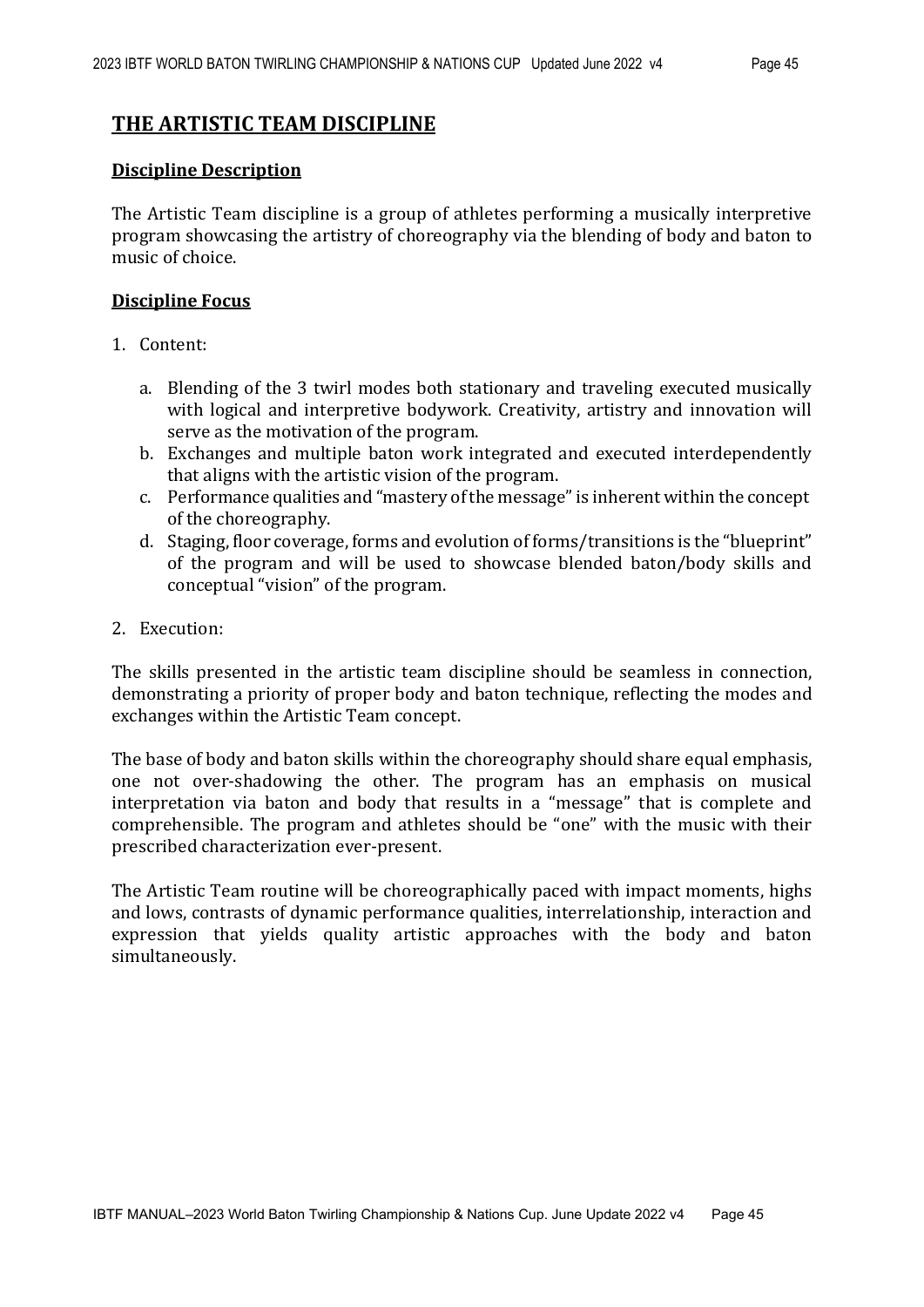#### **THE TWIRLING CORPS DISCIPLINE**

#### **Discipline Description**

The Twirling Corps discipline is a group of athletes performing a musically rhythmic and/or interpretive program showcasing twirling, maneuvering, and bodywork that results in visual effectiveness of quality precision and unison of the trained skills.

#### **Discipline Focus**

- 1. Content:
	- a. Trained and quality baton handling, exchanges, and movement are the emphasized components of this discipline. Multiple baton, though not required, can enhance the depth of baton content credit when completed by a minimum of 12 members
	- b. Precision, unison, and teamwork are paramount.
	- c. Performance qualities and mastery of the trained skills will yield the highest level of general effect.
	- d. Staging, floor coverage, forms and evolution of forms/transitions is the "blueprint" of the program and will be used to showcase a controlled and uniform display of baton and body skills.
- 2. Execution:

The skills presented in the twirling corps discipline should be seamless in connection, demonstrating a priority of proper body and baton technique, reflecting the modes and exchanges within the Twirling Corps concept.

The program has an emphasis on twirling in unison with limited use of featured athletes or vignettes. The program and athletes should be "one" with their timing responsibilities and demonstrate a uniform approach to execution.

The Twirling Corps routine will be choreographically paced with impact moments, highs and lows, contrasts of dynamic performance qualities, interrelationship, interaction and expression that yields quality entertainment value via an authoritarian approach of baton and body skills.